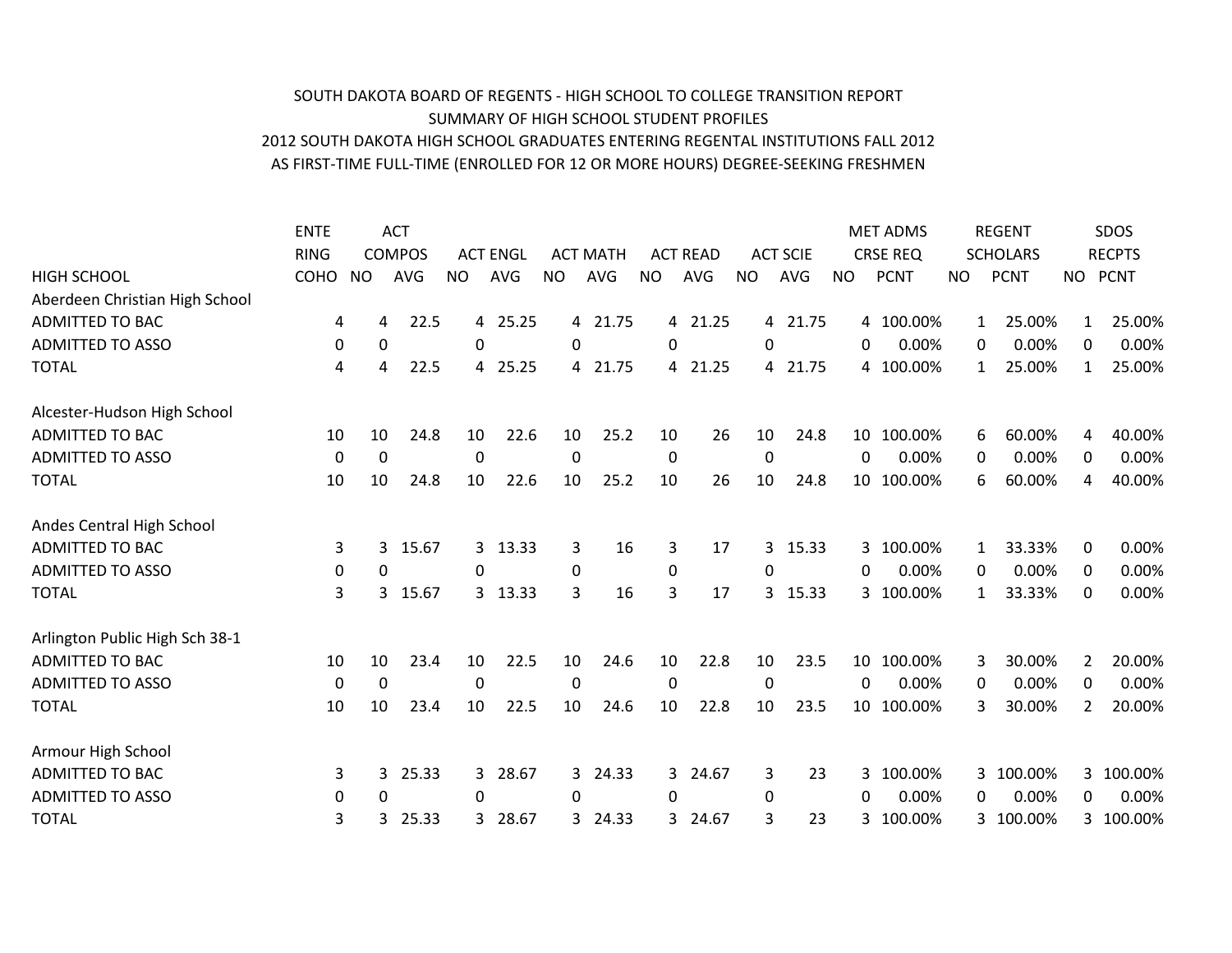|                                   | <b>ENTE</b> |                  | <b>ACT</b>    |             |                 |              |                 |                 |                 |                  |                 |           | <b>MET ADMS</b> |           | <b>REGENT</b>   |                  | SDOS          |
|-----------------------------------|-------------|------------------|---------------|-------------|-----------------|--------------|-----------------|-----------------|-----------------|------------------|-----------------|-----------|-----------------|-----------|-----------------|------------------|---------------|
|                                   | <b>RING</b> |                  | <b>COMPOS</b> |             | <b>ACT ENGL</b> |              | <b>ACT MATH</b> |                 | <b>ACT READ</b> |                  | <b>ACT SCIE</b> |           | <b>CRSE REQ</b> |           | <b>SCHOLARS</b> |                  | <b>RECPTS</b> |
| <b>HIGH SCHOOL</b>                | COHO        | <b>NO</b>        | <b>AVG</b>    | <b>NO</b>   | AVG             | <b>NO</b>    | <b>AVG</b>      | <b>NO</b>       | AVG             | <b>NO</b>        | AVG             | <b>NO</b> | <b>PCNT</b>     | <b>NO</b> | <b>PCNT</b>     | <b>NO</b>        | <b>PCNT</b>   |
| Avon High School                  |             |                  |               |             |                 |              |                 |                 |                 |                  |                 |           |                 |           |                 |                  |               |
| <b>ADMITTED TO BAC</b>            | 8           | 8                | 23.75         | 8           | 23.13           | 8            | 22.88           | 8               | 22.75           | 8                | 24.5            |           | 8 100.00%       | 3         | 37.50%          | 3                | 37.50%        |
| <b>ADMITTED TO ASSO</b>           | 0           | $\Omega$         |               | $\Omega$    |                 | 0            |                 | $\Omega$        |                 | $\boldsymbol{0}$ |                 | $\Omega$  | 0.00%           | 0         | 0.00%           | 0                | 0.00%         |
| <b>TOTAL</b>                      | 8           | 8                | 23.75         | 8           | 23.13           | 8            | 22.88           | 8               | 22.75           | 8                | 24.5            |           | 8 100.00%       | 3         | 37.50%          | 3                | 37.50%        |
| <b>Baltic High School</b>         |             |                  |               |             |                 |              |                 |                 |                 |                  |                 |           |                 |           |                 |                  |               |
| ADMITTED TO BAC                   | 10          | 10               | 22            | 10          | 21.2            | 10           | 20.4            | 10              | 23.2            | 10               | 22.3            |           | 10 100.00%      | 0         | 0.00%           | 2                | 20.00%        |
| <b>ADMITTED TO ASSO</b>           | $\mathbf 0$ | $\boldsymbol{0}$ |               | 0           |                 | 0            |                 | $\pmb{0}$       |                 | $\mathbf 0$      |                 | 0         | 0.00%           | 0         | 0.00%           | 0                | 0.00%         |
| <b>TOTAL</b>                      | 10          | 10               | 22            | 10          | 21.2            | 10           | 20.4            | 10              | 23.2            | 10               | 22.3            |           | 10 100.00%      | 0         | 0.00%           | 2                | 20.00%        |
| Belle Fourche High School         |             |                  |               |             |                 |              |                 |                 |                 |                  |                 |           |                 |           |                 |                  |               |
| <b>ADMITTED TO BAC</b>            | 28          | 28               | 21.89         | 28          | 20.61           | 28           | 21.18           | 28              | 22.79           | 28               | 21.96           | 28        | 84.85%          | 12        | 36.36%          | 6                | 18.18%        |
| <b>ADMITTED TO ASSO</b>           | 5           | 5                | 18.2          | 5           | 16.6            | 5            | 17.2            | 5               | 18              | 5                | 20.4            | 5         | 15.15%          | 1         | 3.03%           | 1                | 3.03%         |
| <b>TOTAL</b>                      | 33          | 33               | 21.33         | 33          | 20              | 33           | 20.58           | 33 <sup>2</sup> | 22.06           |                  | 33 21.73        |           | 33 100.00%      | 13        | 39.39%          | 7                | 21.21%        |
| <b>Bennett County High School</b> |             |                  |               |             |                 |              |                 |                 |                 |                  |                 |           |                 |           |                 |                  |               |
| <b>ADMITTED TO BAC</b>            | 11          |                  | 11 23.45      |             | 11 22.09        |              | 11 24.64        | 11              | 23              |                  | 11 23.64        |           | 11 100.00%      | 6         | 54.55%          | 5                | 45.45%        |
| <b>ADMITTED TO ASSO</b>           | $\pmb{0}$   | $\mathbf 0$      |               | $\mathbf 0$ |                 | 0            |                 | $\pmb{0}$       |                 | $\mathbf 0$      |                 | 0         | 0.00%           | 0         | 0.00%           | $\boldsymbol{0}$ | 0.00%         |
| <b>TOTAL</b>                      | 11          | 11               | 23.45         | 11          | 22.09           | 11           | 24.64           | 11              | 23              | 11               | 23.64           |           | 11 100.00%      | 6         | 54.55%          | 5                | 45.45%        |
| Beresford High School             |             |                  |               |             |                 |              |                 |                 |                 |                  |                 |           |                 |           |                 |                  |               |
| <b>ADMITTED TO BAC</b>            | 14          | 14               | 21.64         |             | 14 21.43        | 14           | 21.57           | 14              | 20.93           |                  | 14 22.21        |           | 14 100.00%      | 6         | 42.86%          | 5                | 35.71%        |
| <b>ADMITTED TO ASSO</b>           | 0           | 0                |               | $\Omega$    |                 | $\mathbf{0}$ |                 | 0               |                 | 0                |                 | $\Omega$  | 0.00%           | 0         | 0.00%           | 0                | 0.00%         |
| <b>TOTAL</b>                      | 14          | 14               | 21.64         | 14          | 21.43           | 14           | 21.57           | 14              | 20.93           | 14               | 22.21           |           | 14 100.00%      | 6         | 42.86%          | 5                | 35.71%        |
| <b>Bison High School</b>          |             |                  |               |             |                 |              |                 |                 |                 |                  |                 |           |                 |           |                 |                  |               |
| <b>ADMITTED TO BAC</b>            | 3           | 3                | 22.33         | 3           | 22              | 3            | 21.33           | 3               | 22              | 3                | 23.33           |           | 3 100.00%       | 1         | 33.33%          | 1                | 33.33%        |
| <b>ADMITTED TO ASSO</b>           | 0           | $\mathbf{0}$     |               | $\Omega$    |                 | 0            |                 | 0               |                 | 0                |                 | 0         | 0.00%           | 0         | 0.00%           | 0                | 0.00%         |
| <b>TOTAL</b>                      | 3           | 3                | 22.33         | 3           | 22              | 3            | 21.33           | 3               | 22              | 3                | 23.33           |           | 3 100.00%       | 1         | 33.33%          | 1                | 33.33%        |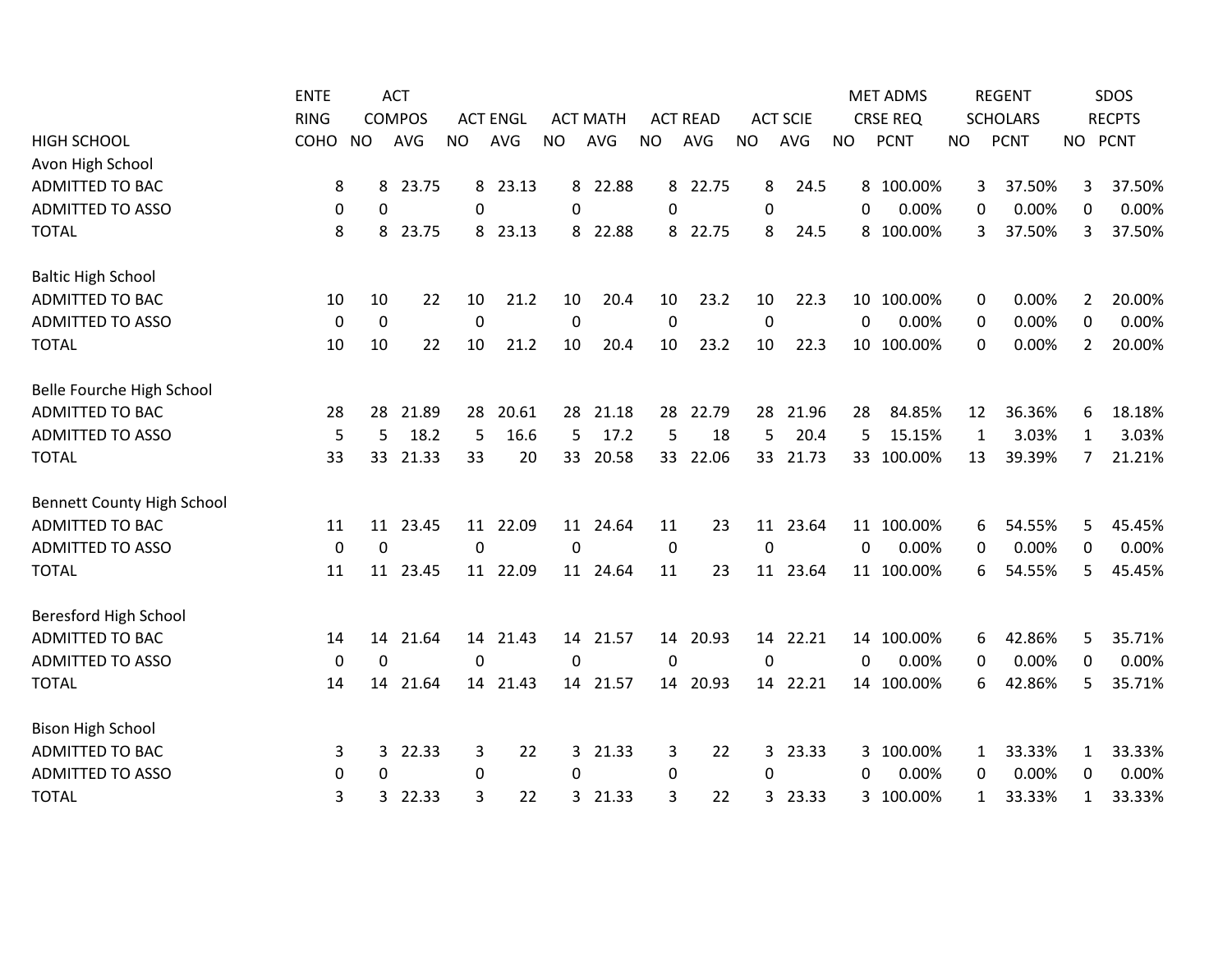|                                   | <b>ENTE</b>      |                | <b>ACT</b>    |                |                 |                |                 |                |                 |                  |                 |              | <b>MET ADMS</b> |             | <b>REGENT</b>   |          | SDOS          |
|-----------------------------------|------------------|----------------|---------------|----------------|-----------------|----------------|-----------------|----------------|-----------------|------------------|-----------------|--------------|-----------------|-------------|-----------------|----------|---------------|
|                                   | <b>RING</b>      |                | <b>COMPOS</b> |                | <b>ACT ENGL</b> |                | <b>ACT MATH</b> |                | <b>ACT READ</b> |                  | <b>ACT SCIE</b> |              | <b>CRSE REQ</b> |             | <b>SCHOLARS</b> |          | <b>RECPTS</b> |
| <b>HIGH SCHOOL</b>                | COHO             | <b>NO</b>      | <b>AVG</b>    | <b>NO</b>      | AVG             | <b>NO</b>      | AVG             | <b>NO</b>      | AVG             | <b>NO</b>        | <b>AVG</b>      | <b>NO</b>    | <b>PCNT</b>     | <b>NO</b>   | <b>PCNT</b>     | NO PCNT  |               |
| Bon Homme High School             |                  |                |               |                |                 |                |                 |                |                 |                  |                 |              |                 |             |                 |          |               |
| <b>ADMITTED TO BAC</b>            | 18               | 18             | 22.89         | 18             | 21.72           | 18             | 22.28           |                | 18 22.67        | 18               | 24.17           | 17           | 85.00%          | 7           | 35.00%          | 8        | 40.00%        |
| <b>ADMITTED TO ASSO</b>           | $\overline{2}$   | $\overline{2}$ | 21.5          | 2              | 21.5            | $\overline{2}$ | 20.5            | $\overline{2}$ | 22              | 2                | 21.5            | 2            | 10.00%          | 1           | 5.00%           | 1        | 5.00%         |
| <b>TOTAL</b>                      | 20               | 20             | 22.75         | 20             | 21.7            | 20             | 22.1            | 20             | 22.6            | 20               | 23.9            | 19           | 95.00%          | 8           | 40.00%          | 9        | 45.00%        |
| Bowdle High School                |                  |                |               |                |                 |                |                 |                |                 |                  |                 |              |                 |             |                 |          |               |
| <b>ADMITTED TO BAC</b>            | 3                | 3              | 20            | 3              | 20.67           | 3              | 20              | 3              | 19.33           | 3                | 20.67           | 3            | 75.00%          | 0           | 0.00%           | 0        | 0.00%         |
| <b>ADMITTED TO ASSO</b>           | $\mathbf{1}$     | $\mathbf{1}$   |               | 1              |                 | $\mathbf{1}$   |                 | 1              |                 | 1                |                 | 1            | 25.00%          | 0           | 0.00%           | 0        | 0.00%         |
| <b>TOTAL</b>                      | 4                | 4              | 19            | 4              | 18.75           | 4              | 19              | 4              | 18.25           | 4                | 20.25           |              | 4 100.00%       | 0           | 0.00%           | $\Omega$ | 0.00%         |
| <b>Brandon Valley High School</b> |                  |                |               |                |                 |                |                 |                |                 |                  |                 |              |                 |             |                 |          |               |
| <b>ADMITTED TO BAC</b>            | 57               | 57             | 24.35         | 57             | 23.74           | 57             | 24.7            | 57             | 24.23           | 57               | 24.04           | 57           | 96.61%          | 24          | 40.68%          | 20       | 33.90%        |
| <b>ADMITTED TO ASSO</b>           | $\overline{2}$   | 2              | 18.5          | $\overline{2}$ | 21              | $\overline{2}$ | 16              | $\overline{2}$ | 13.5            | $\overline{2}$   | 21.5            | 2            | 3.39%           | 0           | 0.00%           | 0        | 0.00%         |
| <b>TOTAL</b>                      | 59               | 59             | 24.15         | 59             | 23.64           | 59             | 24.41           | 59             | 23.86           | 59               | 23.95           |              | 59 100.00%      | 24          | 40.68%          | 20       | 33.90%        |
| Britton-Hecla High School         |                  |                |               |                |                 |                |                 |                |                 |                  |                 |              |                 |             |                 |          |               |
| <b>ADMITTED TO BAC</b>            | 10               | 10             | 23.6          | 10             | 24.2            | 10             | 22.7            | 10             | 23.4            | 10               | 23.7            | 9            | 90.00%          | 5           | 50.00%          | 5        | 50.00%        |
| <b>ADMITTED TO ASSO</b>           | $\boldsymbol{0}$ | $\mathbf 0$    |               | $\mathbf 0$    |                 | $\mathbf 0$    |                 | $\mathbf 0$    |                 | $\boldsymbol{0}$ |                 | $\mathbf{0}$ | 0.00%           | $\mathbf 0$ | 0.00%           | 0        | 0.00%         |
| <b>TOTAL</b>                      | 10               | 10             | 23.6          | 10             | 24.2            | 10             | 22.7            | 10             | 23.4            | 10               | 23.7            | 9            | 90.00%          | 5           | 50.00%          | 5        | 50.00%        |
| <b>Brookings High School</b>      |                  |                |               |                |                 |                |                 |                |                 |                  |                 |              |                 |             |                 |          |               |
| <b>ADMITTED TO BAC</b>            | 64               | 64             | 24            | 64             | 22.8            | 64             | 24.52           | 64             | 24.22           | 64               | 23.78           | 64           | 96.97%          | 27          | 40.91%          | 21       | 31.82%        |
| <b>ADMITTED TO ASSO</b>           | $\overline{2}$   | 2              | 18.5          | 2              | 18.5            | 2              | 19              | $\overline{2}$ | 16.5            | 2                | 19              | 0            | 0.00%           | 0           | 0.00%           | $\Omega$ | 0.00%         |
| <b>TOTAL</b>                      | 66               | 66             | 23.83         | 66             | 22.67           | 66             | 24.35           | 66             | 23.98           | 66               | 23.64           | 64           | 96.97%          | 27          | 40.91%          | 21       | 31.82%        |
| <b>Burke High School</b>          |                  |                |               |                |                 |                |                 |                |                 |                  |                 |              |                 |             |                 |          |               |
| <b>ADMITTED TO BAC</b>            | 6                | 6              | 23.33         | 6              | 22.5            | 6              | 22.5            | 6              | 24.83           | 6                | 22.83           |              | 6 100.00%       | 4           | 66.67%          | 4        | 66.67%        |
| <b>ADMITTED TO ASSO</b>           | 0                | $\Omega$       |               | 0              |                 | 0              |                 | 0              |                 | 0                |                 | 0            | 0.00%           | 0           | 0.00%           | 0        | 0.00%         |
| <b>TOTAL</b>                      | 6                | 6              | 23.33         | 6              | 22.5            | 6              | 22.5            | 6              | 24.83           | 6                | 22.83           |              | 6 100.00%       | 4           | 66.67%          | 4        | 66.67%        |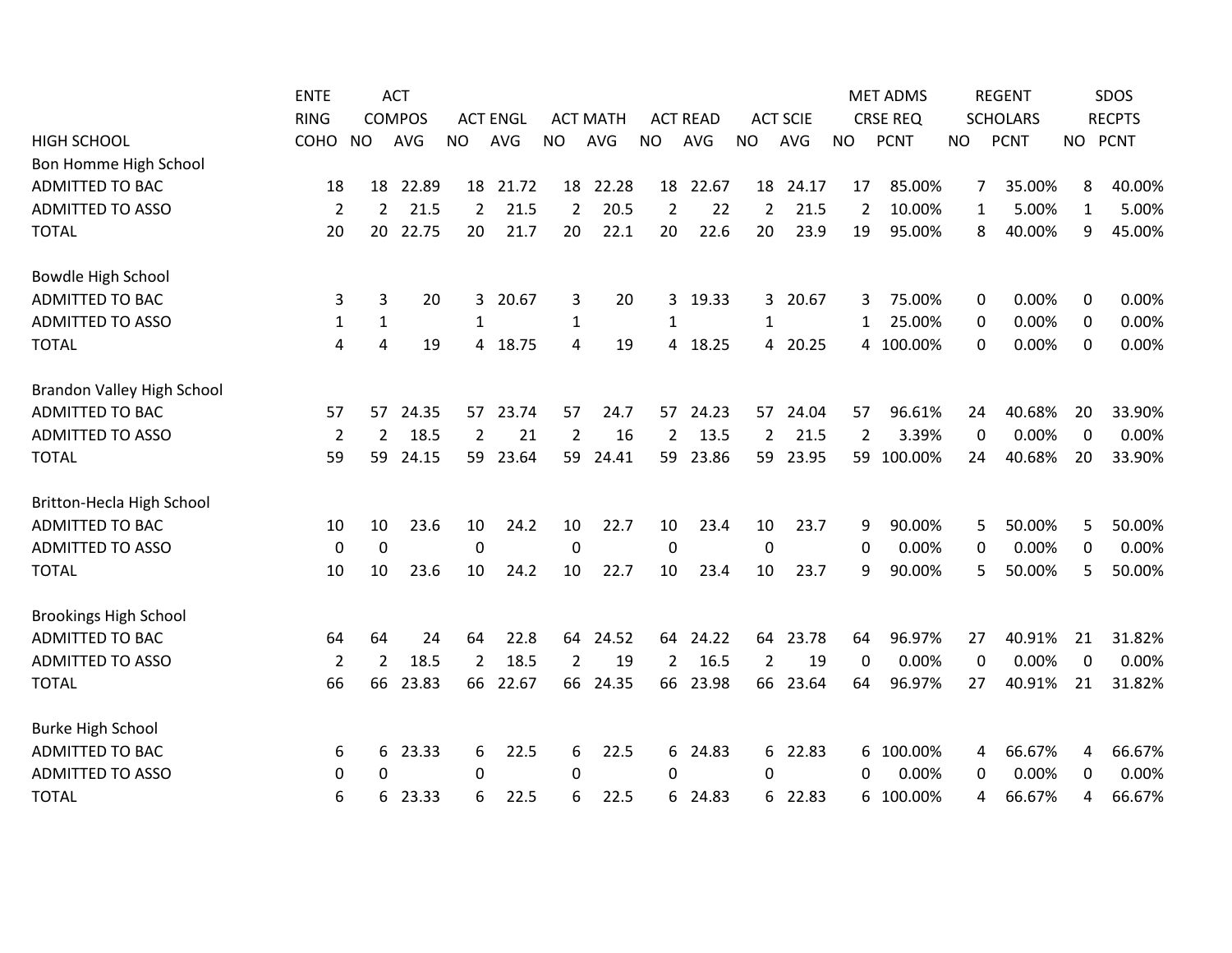|                               | <b>ENTE</b>    |                | <b>ACT</b>    |                 |                 |                 |                 |                |                 |             |                 |           | <b>MET ADMS</b> |           | <b>REGENT</b>   |              | <b>SDOS</b>   |
|-------------------------------|----------------|----------------|---------------|-----------------|-----------------|-----------------|-----------------|----------------|-----------------|-------------|-----------------|-----------|-----------------|-----------|-----------------|--------------|---------------|
|                               | <b>RING</b>    |                | <b>COMPOS</b> |                 | <b>ACT ENGL</b> |                 | <b>ACT MATH</b> |                | <b>ACT READ</b> |             | <b>ACT SCIE</b> |           | <b>CRSE REQ</b> |           | <b>SCHOLARS</b> |              | <b>RECPTS</b> |
| <b>HIGH SCHOOL</b>            | COHO           | <b>NO</b>      | <b>AVG</b>    | <b>NO</b>       | AVG             | <b>NO</b>       | <b>AVG</b>      | <b>NO</b>      | AVG             | <b>NO</b>   | <b>AVG</b>      | <b>NO</b> | <b>PCNT</b>     | <b>NO</b> | <b>PCNT</b>     | NO PCNT      |               |
| Canistota High School         |                |                |               |                 |                 |                 |                 |                |                 |             |                 |           |                 |           |                 |              |               |
| ADMITTED TO BAC               | 4              | 4              | 22.75         | 4               | 21.75           |                 | 4 22.75         | 4              | 21              |             | 4 24.25         | 4         | 66.67%          | 2         | 33.33%          | 1            | 16.67%        |
| <b>ADMITTED TO ASSO</b>       | $\overline{2}$ | $\overline{2}$ | 18            | $\overline{2}$  | 16.5            | 2               | 17              | $\overline{2}$ | 18              | 2           | 21              | 1         | 16.67%          | 0         | 0.00%           | 0            | 0.00%         |
| <b>TOTAL</b>                  | 6              | 6              | 21.17         | 6               | 20              | 6               | 20.83           | 6              | 20              | 6           | 23.17           | 5.        | 83.33%          | 2         | 33.33%          | $\mathbf{1}$ | 16.67%        |
| Canton High School            |                |                |               |                 |                 |                 |                 |                |                 |             |                 |           |                 |           |                 |              |               |
| <b>ADMITTED TO BAC</b>        | 12             | 12             | 22.58         | 12 <sup>2</sup> | 21.67           | 12 <sup>2</sup> | 22.08           |                | 12 24.33        |             | 12 21.83        | 12        | 92.31%          | 4         | 30.77%          | 3            | 23.08%        |
| <b>ADMITTED TO ASSO</b>       | $\mathbf{1}$   | 1              |               | 1               |                 | 1               |                 | 1              |                 | 1           |                 | 1         | 7.69%           | 0         | 0.00%           | 0            | 0.00%         |
| <b>TOTAL</b>                  | 13             | 13             | 22.38         | 13              | 21.31           | 13              | 21.92           | 13             | 24.15           | 13          | 21.77           |           | 13 100.00%      | 4         | 30.77%          | 3            | 23.08%        |
| Castlewood High School        |                |                |               |                 |                 |                 |                 |                |                 |             |                 |           |                 |           |                 |              |               |
| <b>ADMITTED TO BAC</b>        | 6              | 6              | 23.67         | 6               | 24.17           |                 | 6 21.67         | 6              | 24.5            | 6           | 23.67           |           | 6 100.00%       | 1         | 16.67%          | 2            | 33.33%        |
| <b>ADMITTED TO ASSO</b>       | 0              | 0              |               | 0               |                 | 0               |                 | $\mathbf 0$    |                 | $\mathbf 0$ |                 | 0         | 0.00%           | 0         | 0.00%           | $\mathbf 0$  | 0.00%         |
| <b>TOTAL</b>                  | 6              | 6              | 23.67         | 6               | 24.17           |                 | 6 21.67         | 6              | 24.5            |             | 6 23.67         |           | 6 100.00%       | 1         | 16.67%          | 2            | 33.33%        |
| Centerville High School       |                |                |               |                 |                 |                 |                 |                |                 |             |                 |           |                 |           |                 |              |               |
| <b>ADMITTED TO BAC</b>        | 7              |                | 7 24.86       |                 | 7 23.57         |                 | 7 24.86         |                | 7 24.86         |             | 7 25.29         |           | 7 100.00%       | 4         | 57.14%          | 3            | 42.86%        |
| <b>ADMITTED TO ASSO</b>       | 0              | 0              |               | $\mathbf 0$     |                 | 0               |                 | $\mathbf 0$    |                 | 0           |                 | $\Omega$  | 0.00%           | 0         | 0.00%           | 0            | 0.00%         |
| <b>TOTAL</b>                  | 7              | $\overline{7}$ | 24.86         |                 | 7 23.57         |                 | 7 24.86         | $7^{\circ}$    | 24.86           |             | 7 25.29         |           | 7 100.00%       | 4         | 57.14%          | 3            | 42.86%        |
| Central High School           |                |                |               |                 |                 |                 |                 |                |                 |             |                 |           |                 |           |                 |              |               |
| ADMITTED TO BAC               | 72             | 72             | 23.03         | 72              | 22.26           | 72              | 22.72           | 72             | 23.51           | 72          | 23.13           | 72        | 87.80%          | 31        | 37.80%          | 24           | 29.27%        |
| <b>ADMITTED TO ASSO</b>       | 10             | 10             | 18.2          | 10              | 17              | 10              | 18              | 10             | 18.9            | 10          | 18.1            | 7         | 8.54%           | 1         | 1.22%           | 1            | 1.22%         |
| <b>TOTAL</b>                  | 82             | 82             | 22.44         | 82              | 21.62           | 82              | 22.15           | 82             | 22.95           | 82          | 22.51           | 79        | 96.34%          | 32        | 39.02%          | 25           | 30.49%        |
| Chamberlain Jr-Sr High School |                |                |               |                 |                 |                 |                 |                |                 |             |                 |           |                 |           |                 |              |               |
| <b>ADMITTED TO BAC</b>        | 22             | 21             | 21.62         | 21              | 20.38           | 21              | 22.24           | 21             | 20.86           | 21          | 22              | 22        | 95.65%          | 11        | 47.83%          | 6            | 26.09%        |
| <b>ADMITTED TO ASSO</b>       | 1              | 1              |               | $\mathbf{1}$    |                 | 1               |                 | 1              |                 | 1           |                 | 1         | 4.35%           | 0         | 0.00%           | 0            | 0.00%         |
| <b>TOTAL</b>                  | 23             |                | 22 21.41      |                 | 22 20.09        |                 | 22 22.09        |                | 22 20.68        |             | 22 21.77        |           | 23 100.00%      | 11        | 47.83%          | 6            | 26.09%        |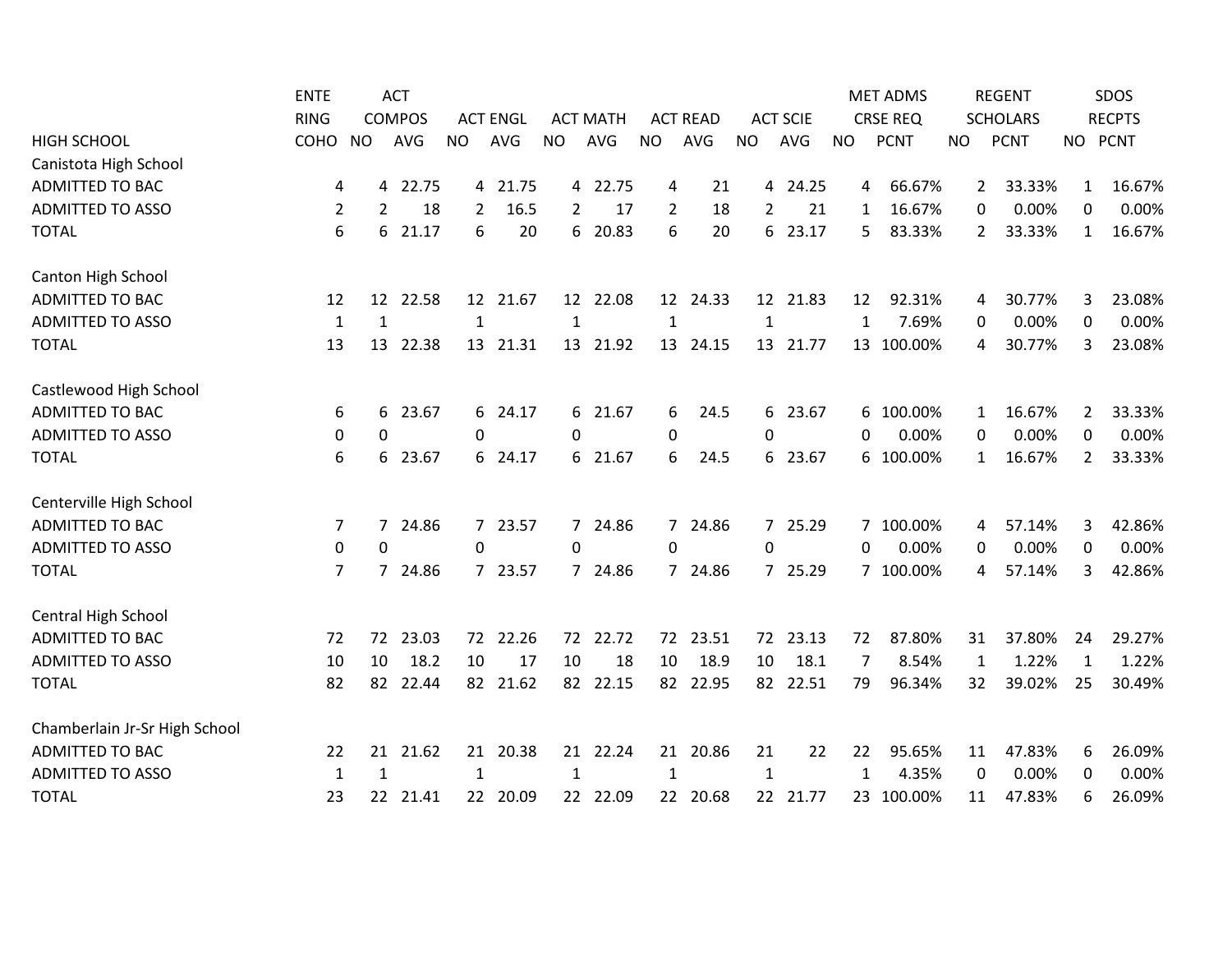|                               | <b>ENTE</b>    |                | <b>ACT</b>    |                 |                 |                |                 |                |                 |              |                 |                | <b>MET ADMS</b> |           | <b>REGENT</b>   |          | SDOS          |
|-------------------------------|----------------|----------------|---------------|-----------------|-----------------|----------------|-----------------|----------------|-----------------|--------------|-----------------|----------------|-----------------|-----------|-----------------|----------|---------------|
|                               | <b>RING</b>    |                | <b>COMPOS</b> |                 | <b>ACT ENGL</b> |                | <b>ACT MATH</b> |                | <b>ACT READ</b> |              | <b>ACT SCIE</b> |                | <b>CRSE REQ</b> |           | <b>SCHOLARS</b> |          | <b>RECPTS</b> |
| <b>HIGH SCHOOL</b>            | COHO           | <b>NO</b>      | <b>AVG</b>    | <b>NO</b>       | AVG             | <b>NO</b>      | AVG             | <b>NO</b>      | AVG             | <b>NO</b>    | <b>AVG</b>      | <b>NO</b>      | <b>PCNT</b>     | <b>NO</b> | <b>PCNT</b>     |          | NO PCNT       |
| <b>Chester Area School</b>    |                |                |               |                 |                 |                |                 |                |                 |              |                 |                |                 |           |                 |          |               |
| <b>ADMITTED TO BAC</b>        | 8              | 8              | 21.63         | 8               | 21.13           | 8              | 20.75           | 8              | 21.5            | 8            | 22.5            | 7              | 87.50%          | 0         | 0.00%           | 2        | 25.00%        |
| <b>ADMITTED TO ASSO</b>       | 0              | 0              |               | $\Omega$        |                 | $\Omega$       |                 | 0              |                 | 0            |                 | $\Omega$       | 0.00%           | 0         | 0.00%           | $\Omega$ | 0.00%         |
| <b>TOTAL</b>                  | 8              | 8              | 21.63         | 8               | 21.13           | 8              | 20.75           | 8              | 21.5            | 8            | 22.5            | $\overline{7}$ | 87.50%          | 0         | 0.00%           | 2        | 25.00%        |
| Cheyenne-Eagle Butte High Sch |                |                |               |                 |                 |                |                 |                |                 |              |                 |                |                 |           |                 |          |               |
| <b>ADMITTED TO BAC</b>        | 8              | 8              | 20.25         | 8               | 18.5            | 8              | 20.63           | 8              | 19.75           | 8            | 21.5            |                | 8 100.00%       | 4         | 50.00%          | 0        | 0.00%         |
| <b>ADMITTED TO ASSO</b>       | 0              | 0              |               | 0               |                 | 0              |                 | $\mathbf 0$    |                 | $\mathbf 0$  |                 | 0              | 0.00%           | 0         | 0.00%           | 0        | 0.00%         |
| <b>TOTAL</b>                  | 8              | 8              | 20.25         | 8               | 18.5            | 8              | 20.63           | 8              | 19.75           | 8            | 21.5            |                | 8 100.00%       | 4         | 50.00%          | 0        | 0.00%         |
| Clark High School             |                |                |               |                 |                 |                |                 |                |                 |              |                 |                |                 |           |                 |          |               |
| <b>ADMITTED TO BAC</b>        | 10             | 10             | 23.6          | 10              | 23              | 10             | 23              | 10             | 25              | 10           | 23.2            | 10             | 90.91%          | 5.        | 45.45%          | 5        | 45.45%        |
| <b>ADMITTED TO ASSO</b>       | 1              | $\mathbf{1}$   |               | 1               |                 | 1              |                 | $\mathbf{1}$   |                 | $\mathbf{1}$ |                 | $\mathbf{1}$   | 9.09%           | 0         | 0.00%           | 0        | 0.00%         |
| <b>TOTAL</b>                  | 11             | 11             | 23.18         | 11              | 22.73           |                | 11 22.45        |                | 11 24.55        | 11           | 22.82           |                | 11 100.00%      | 5         | 45.45%          | 5        | 45.45%        |
| Colman-Egan High School       |                |                |               |                 |                 |                |                 |                |                 |              |                 |                |                 |           |                 |          |               |
| <b>ADMITTED TO BAC</b>        | 12             | 12             | 21.5          | 12 <sup>7</sup> | 20.33           |                | 12 20.83        |                | 12 21.42        |              | 12 22.75        | 12             | 92.31%          | 5         | 38.46%          | 2        | 15.38%        |
| <b>ADMITTED TO ASSO</b>       | $\mathbf{1}$   | $\mathbf{1}$   |               | $\mathbf{1}$    |                 | $\mathbf{1}$   |                 | $\mathbf{1}$   |                 | $\mathbf{1}$ |                 | 0              | 0.00%           | 0         | 0.00%           | 0        | 0.00%         |
| <b>TOTAL</b>                  | 13             | 13             | 21.15         | 13              | 19.92           | 13             | 20.46           | 13             | 21.23           | 13           | 22.46           | 12             | 92.31%          | 5         | 38.46%          | 2        | 15.38%        |
| Colome High School            |                |                |               |                 |                 |                |                 |                |                 |              |                 |                |                 |           |                 |          |               |
| <b>ADMITTED TO BAC</b>        | 6              | 6              | 23            | 6               | 22.33           |                | 6 23.83         |                | 6 22.67         |              | 6 22.83         | 6              | 85.71%          | 0         | 0.00%           | 1        | 14.29%        |
| <b>ADMITTED TO ASSO</b>       | $\mathbf{1}$   | $\mathbf{1}$   |               | 1               |                 | 1              |                 | 1              |                 | 1            |                 | 1              | 14.29%          | 0         | 0.00%           | 0        | 0.00%         |
| <b>TOTAL</b>                  | $\overline{7}$ | $\overline{7}$ | 22            | $\overline{7}$  | 21              | $\overline{7}$ | 22.86           | $\overline{7}$ | 21.14           |              | 7 22.43         |                | 7 100.00%       | 0         | 0.00%           | 1        | 14.29%        |
| Corsica High School           |                |                |               |                 |                 |                |                 |                |                 |              |                 |                |                 |           |                 |          |               |
| <b>ADMITTED TO BAC</b>        | 4              | 4              | 20.25         | 4               | 19.75           | 4              | 19              | 4              | 20.25           | 4            | 21              |                | 4 100.00%       | 0         | 0.00%           | 0        | 0.00%         |
| <b>ADMITTED TO ASSO</b>       | 0              | 0              |               | 0               |                 | 0              |                 | $\Omega$       |                 | 0            |                 | 0              | 0.00%           | $\Omega$  | 0.00%           | 0        | 0.00%         |
| <b>TOTAL</b>                  | 4              | 4              | 20.25         | 4               | 19.75           | 4              | 19              | 4              | 20.25           | 4            | 21              |                | 4 100.00%       | 0         | 0.00%           | 0        | 0.00%         |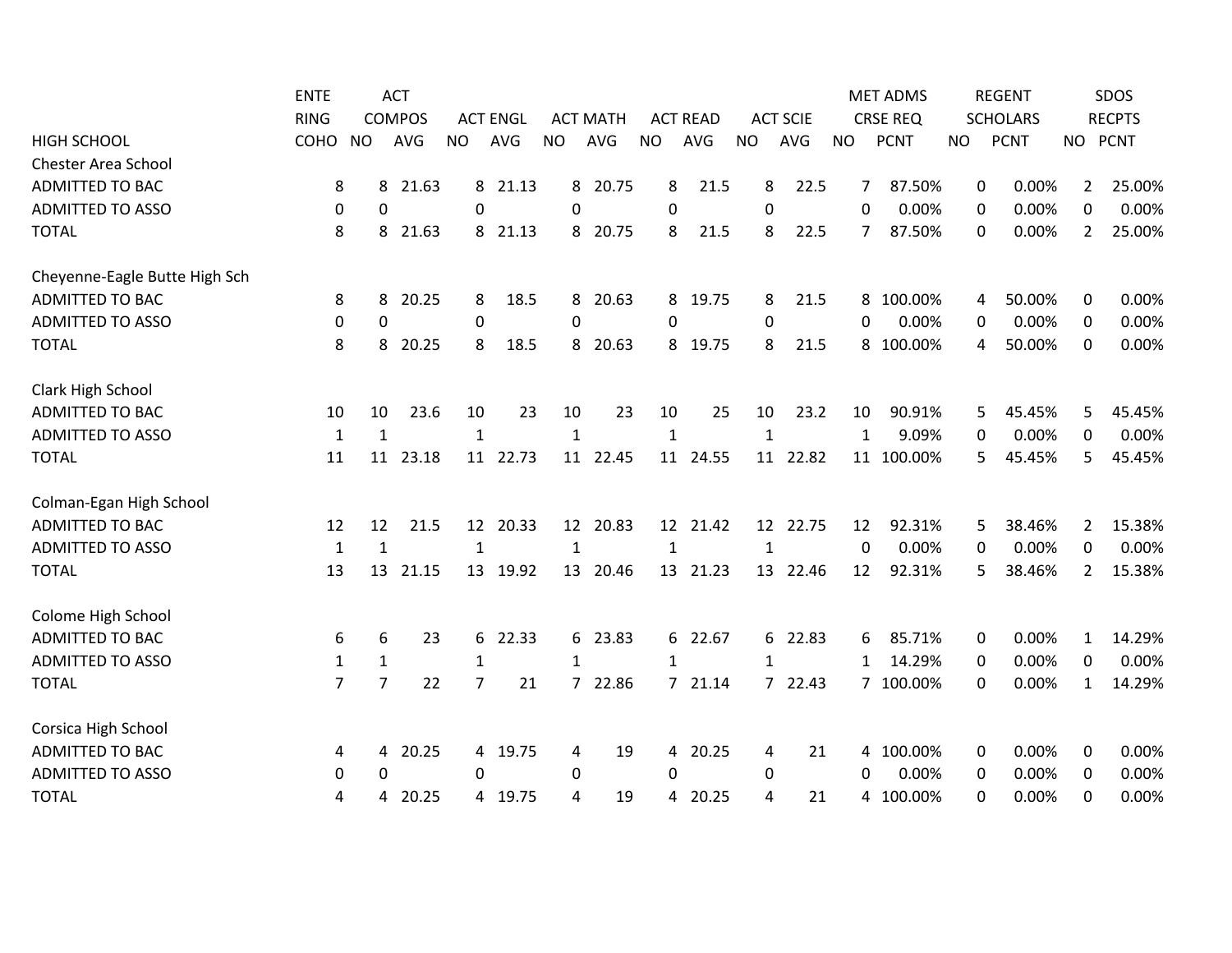|                               | <b>ENTE</b>  |              | <b>ACT</b>    |              |                 |           |                 |                |                 |              |                 |              | <b>MET ADMS</b> |    | <b>REGENT</b>   |          | SDOS          |
|-------------------------------|--------------|--------------|---------------|--------------|-----------------|-----------|-----------------|----------------|-----------------|--------------|-----------------|--------------|-----------------|----|-----------------|----------|---------------|
|                               | <b>RING</b>  |              | <b>COMPOS</b> |              | <b>ACT ENGL</b> |           | <b>ACT MATH</b> |                | <b>ACT READ</b> |              | <b>ACT SCIE</b> |              | <b>CRSE REQ</b> |    | <b>SCHOLARS</b> |          | <b>RECPTS</b> |
| <b>HIGH SCHOOL</b>            | COHO         | <b>NO</b>    | AVG           | <b>NO</b>    | AVG             | <b>NO</b> | <b>AVG</b>      | <b>NO</b>      | <b>AVG</b>      | <b>NO</b>    | AVG             | <b>NO</b>    | <b>PCNT</b>     | NO | <b>PCNT</b>     |          | NO PCNT       |
| <b>Custer High School</b>     |              |              |               |              |                 |           |                 |                |                 |              |                 |              |                 |    |                 |          |               |
| <b>ADMITTED TO BAC</b>        | 14           | 14           | 22.36         |              | 14 20.21        | 14        | 21.79           |                | 14 24.14        |              | 14 22.64        |              | 14 100.00%      | 11 | 78.57%          | 4        | 28.57%        |
| <b>ADMITTED TO ASSO</b>       | 0            | 0            |               | $\mathbf 0$  |                 | 0         |                 | $\pmb{0}$      |                 | $\mathbf 0$  |                 | $\mathbf 0$  | 0.00%           | 0  | 0.00%           | 0        | 0.00%         |
| <b>TOTAL</b>                  | 14           | 14           | 22.36         | 14           | 20.21           |           | 14 21.79        |                | 14 24.14        |              | 14 22.64        |              | 14 100.00%      | 11 | 78.57%          | 4        | 28.57%        |
| Dakota Valley High School     |              |              |               |              |                 |           |                 |                |                 |              |                 |              |                 |    |                 |          |               |
| ADMITTED TO BAC               | 21           | 21           | 23.05         | 21           | 22.33           | 21        | 21.76           |                | 21 23.52        | 21           | 24.14           | 19           | 90.48%          | 8  | 38.10%          | 5        | 23.81%        |
| <b>ADMITTED TO ASSO</b>       | $\mathbf 0$  | 0            |               | 0            |                 | 0         |                 | $\pmb{0}$      |                 | $\mathbf 0$  |                 | 0            | 0.00%           | 0  | 0.00%           | 0        | 0.00%         |
| <b>TOTAL</b>                  | 21           |              | 21 23.05      | 21           | 22.33           | 21        | 21.76           |                | 21 23.52        | 21           | 24.14           | 19           | 90.48%          | 8  | 38.10%          | 5        | 23.81%        |
| De Smet High School           |              |              |               |              |                 |           |                 |                |                 |              |                 |              |                 |    |                 |          |               |
| <b>ADMITTED TO BAC</b>        | 6            | 6            | 25            | 6            | 25.67           |           | 6 23.17         | 6              | 27              | 6            | 23.83           | 6            | 85.71%          | 3  | 42.86%          | 3        | 42.86%        |
| <b>ADMITTED TO ASSO</b>       | $\mathbf{1}$ | $\mathbf{1}$ |               | $\mathbf{1}$ |                 | 1         |                 | $\mathbf{1}$   |                 | 1            |                 | 0            | 0.00%           | 0  | 0.00%           | 0        | 0.00%         |
| <b>TOTAL</b>                  | 7            |              | 7 23.57       |              | 7 24.29         | 7         | 22              | $\overline{7}$ | 25              |              | 7 22.71         | 6            | 85.71%          | 3  | 42.86%          | 3        | 42.86%        |
| Dell Rapids Jr-Sr High School |              |              |               |              |                 |           |                 |                |                 |              |                 |              |                 |    |                 |          |               |
| <b>ADMITTED TO BAC</b>        | 30           | 30           | 22.5          |              | 30 21.63        |           | 30 24.27        | 30             | 21              |              | 30 22.77        | 30           | 96.77%          | 17 | 54.84%          | 11       | 35.48%        |
| <b>ADMITTED TO ASSO</b>       | $\mathbf{1}$ | $\mathbf{1}$ |               | $\mathbf{1}$ |                 | 1         |                 | $\mathbf{1}$   |                 | $\mathbf{1}$ |                 | $\mathbf{1}$ | 3.23%           | 1  | 3.23%           | $\Omega$ | 0.00%         |
| <b>TOTAL</b>                  | 31           | 31           | 22.39         | 31           | 21.55           | 31        | 24.1            | 31             | 20.87           |              | 31 22.74        |              | 31 100.00%      | 18 | 58.06%          | 11       | 35.48%        |
| Deubrook High School          |              |              |               |              |                 |           |                 |                |                 |              |                 |              |                 |    |                 |          |               |
| <b>ADMITTED TO BAC</b>        | 14           | 14           | 23.71         |              | 14 23.29        | 14        | 23.71           | 14             | 23.5            |              | 14 23.71        | 14           | 93.33%          | 8  | 53.33%          | 5        | 33.33%        |
| <b>ADMITTED TO ASSO</b>       | $\mathbf{1}$ | 0            |               | $\Omega$     |                 | $\Omega$  |                 | $\pmb{0}$      |                 | 0            |                 | 1            | 6.67%           | 1  | 6.67%           | 0        | 0.00%         |
| <b>TOTAL</b>                  | 15           | 14           | 23.71         | 14           | 23.29           | 14        | 23.71           | 14             | 23.5            | 14           | 23.71           |              | 15 100.00%      | 9  | 60.00%          | 5        | 33.33%        |
| Deuel High School             |              |              |               |              |                 |           |                 |                |                 |              |                 |              |                 |    |                 |          |               |
| ADMITTED TO BAC               | 13           | 13           | 23.31         | 13           | 22.38           | 13        | 23.77           |                | 13 22.92        |              | 13 23.08        | 13           | 92.86%          | 9  | 64.29%          | 5        | 35.71%        |
| <b>ADMITTED TO ASSO</b>       | 1            | 1            |               | $\mathbf{1}$ |                 | 1         |                 | 1              |                 | 1            |                 | 1            | 7.14%           | 1  | 7.14%           | 0        | 0.00%         |
| <b>TOTAL</b>                  | 14           |              | 14 23.07      |              | 14 22.21        |           | 14 23.64        |                | 14 22.57        |              | 14 22.86        |              | 14 100.00%      | 10 | 71.43%          | 5        | 35.71%        |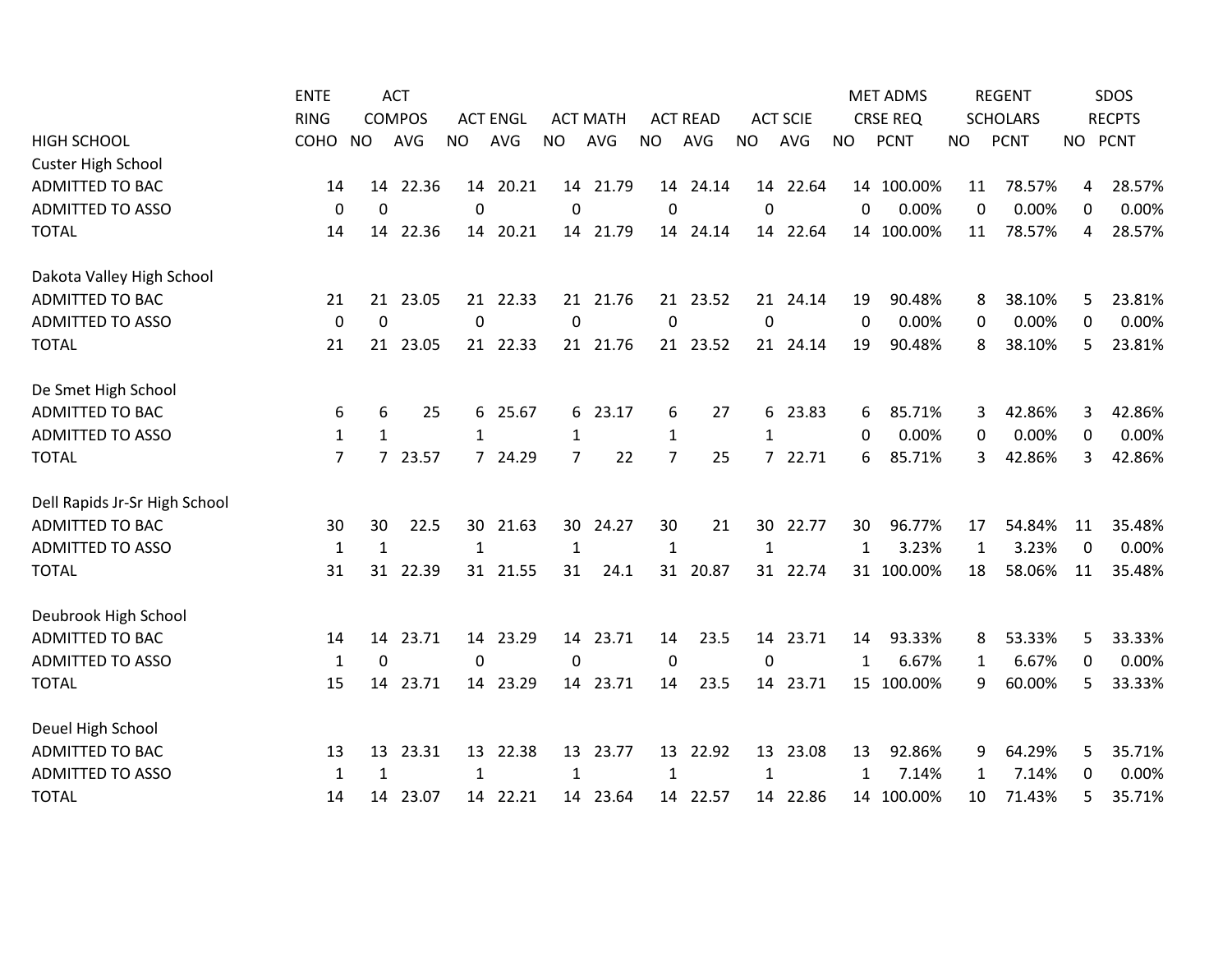|                                    | <b>ENTE</b>      |              | <b>ACT</b>    |                 |                 |              |                 |              |                 |              |                 |              | <b>MET ADMS</b> |              | <b>REGENT</b>   |                | SDOS          |
|------------------------------------|------------------|--------------|---------------|-----------------|-----------------|--------------|-----------------|--------------|-----------------|--------------|-----------------|--------------|-----------------|--------------|-----------------|----------------|---------------|
|                                    | <b>RING</b>      |              | <b>COMPOS</b> |                 | <b>ACT ENGL</b> |              | <b>ACT MATH</b> |              | <b>ACT READ</b> |              | <b>ACT SCIE</b> |              | <b>CRSE REQ</b> |              | <b>SCHOLARS</b> |                | <b>RECPTS</b> |
| <b>HIGH SCHOOL</b>                 | COHO             | <b>NO</b>    | <b>AVG</b>    | <b>NO</b>       | AVG             | <b>NO</b>    | <b>AVG</b>      | <b>NO</b>    | <b>AVG</b>      | <b>NO</b>    | AVG             | <b>NO</b>    | <b>PCNT</b>     | <b>NO</b>    | <b>PCNT</b>     |                | NO PCNT       |
| Douglas High School                |                  |              |               |                 |                 |              |                 |              |                 |              |                 |              |                 |              |                 |                |               |
| <b>ADMITTED TO BAC</b>             | 35               | 35           | 23.43         | 35 <sub>1</sub> | 22.23           | 35           | 23.14           |              | 35 24.17        |              | 35 23.26        | 35           | 97.22%          | 10           | 27.78%          | 7              | 19.44%        |
| <b>ADMITTED TO ASSO</b>            | 1                | 1            |               | 1               |                 | 1            |                 | 1            |                 | 1            |                 | 1            | 2.78%           | 0            | 0.00%           | 0              | 0.00%         |
| <b>TOTAL</b>                       | 36               | 36           | 23.31         | 36              | 22.11           | 36           | 23              | 36           | 24.06           | 36           | 23.17           |              | 36 100.00%      | 10           | 27.78%          | 7              | 19.44%        |
| Dupree High School                 |                  |              |               |                 |                 |              |                 |              |                 |              |                 |              |                 |              |                 |                |               |
| <b>ADMITTED TO BAC</b>             | 5                | 5            | 21.6          | 5               | 19.2            | 5            | 21              | 5            | 22.8            | 5            | 22.2            |              | 5 100.00%       | 2            | 40.00%          | 2              | 40.00%        |
| <b>ADMITTED TO ASSO</b>            | 0                | 0            |               | 0               |                 | 0            |                 | 0            |                 | $\mathbf 0$  |                 | 0            | 0.00%           | 0            | 0.00%           | 0              | 0.00%         |
| <b>TOTAL</b>                       | 5                | 5            | 21.6          | 5               | 19.2            | 5            | 21              | 5            | 22.8            | 5            | 22.2            |              | 5 100.00%       | 2            | 40.00%          | $\overline{2}$ | 40.00%        |
| <b>Edmunds Central High School</b> |                  |              |               |                 |                 |              |                 |              |                 |              |                 |              |                 |              |                 |                |               |
| <b>ADMITTED TO BAC</b>             | 4                | 4            | 25            | 4               | 24.75           | 4            | 25.75           | 4            | 22.75           | 4            | 26.25           | 4            | 80.00%          | 0            | 0.00%           | $\overline{2}$ | 40.00%        |
| <b>ADMITTED TO ASSO</b>            | $\mathbf{1}$     | $\mathbf{1}$ |               | $\mathbf 1$     |                 | 1            |                 | 1            |                 | 1            |                 | 1            | 20.00%          | 0            | 0.00%           | $\mathbf{1}$   | 20.00%        |
| <b>TOTAL</b>                       | 5                | 5            | 25.4          | 5               | 25.8            | 5            | 25.4            | 5            | 24              | 5            | 26              |              | 5 100.00%       | 0            | 0.00%           | 3              | 60.00%        |
| Elk Point-Jefferson High Sch       |                  |              |               |                 |                 |              |                 |              |                 |              |                 |              |                 |              |                 |                |               |
| <b>ADMITTED TO BAC</b>             | 23               | 23           | 24.04         | 23              | 22.65           | 23           | 24.78           |              | 23 23.43        |              | 23 24.39        | 21           | 87.50%          | 14           | 58.33%          | 9              | 37.50%        |
| <b>ADMITTED TO ASSO</b>            | $\mathbf 1$      | $\mathbf{1}$ |               | $\mathbf{1}$    |                 | $\mathbf{1}$ |                 | $\mathbf 1$  |                 | $\mathbf{1}$ |                 | $\mathbf{1}$ | 4.17%           | $\mathbf{1}$ | 4.17%           | 0              | 0.00%         |
| <b>TOTAL</b>                       | 24               | 24           | 24.04         | 24              | 22.63           | 24           | 24.83           | 24           | 23.5            | 24           | 24.38           | 22           | 91.67%          | 15           | 62.50%          | 9              | 37.50%        |
| Elkton High School                 |                  |              |               |                 |                 |              |                 |              |                 |              |                 |              |                 |              |                 |                |               |
| <b>ADMITTED TO BAC</b>             | 5                | 5.           | 22.8          | 5               | 22.4            | 5            | 23              | 5            | 23              | 5            | 21.8            | 5            | 83.33%          | 4            | 66.67%          | 3              | 50.00%        |
| <b>ADMITTED TO ASSO</b>            | $\mathbf{1}$     | $\mathbf{1}$ |               | $\mathbf{1}$    |                 | $\mathbf{1}$ |                 | $\mathbf{1}$ |                 | $\mathbf{1}$ |                 | 0            | 0.00%           | 0            | 0.00%           | 0              | 0.00%         |
| <b>TOTAL</b>                       | $\boldsymbol{6}$ | 6            | 21.83         | 6               | 21              | 6            | 21.83           | 6            | 22              | 6            | 21.5            | 5.           | 83.33%          | 4            | 66.67%          | 3              | 50.00%        |
| <b>Emery High School</b>           |                  |              |               |                 |                 |              |                 |              |                 |              |                 |              |                 |              |                 |                |               |
| <b>ADMITTED TO BAC</b>             | 5                | 5            | 23.4          | 5               | 24              | 5            | 21.2            | 5            | 25              | 5            | 23              | 5.           | 100.00%         | 0            | 0.00%           | 3              | 60.00%        |
| <b>ADMITTED TO ASSO</b>            | 0                | 0            |               | $\Omega$        |                 | $\Omega$     |                 | 0            |                 | 0            |                 | 0            | 0.00%           | 0            | 0.00%           | 0              | 0.00%         |
| <b>TOTAL</b>                       | 5                | 5            | 23.4          | 5               | 24              | 5            | 21.2            | 5            | 25              | 5            | 23              | 5.           | 100.00%         | $\Omega$     | 0.00%           | 3              | 60.00%        |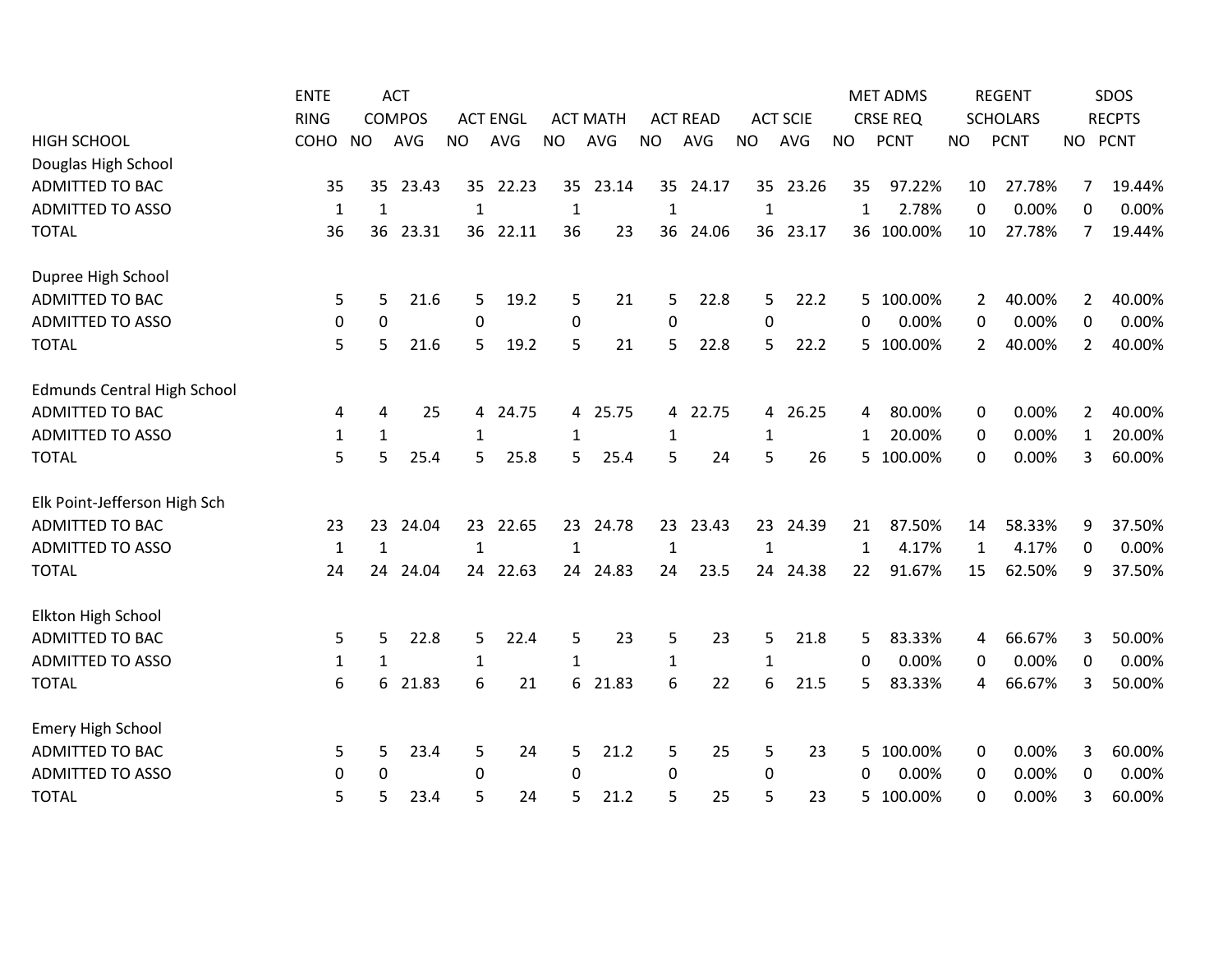|                              | <b>ENTE</b>    |                  | <b>ACT</b>    |                |                 |              |                 |                |                 |                |                 |           | <b>MET ADMS</b> |                | <b>REGENT</b>   |                | SDOS          |
|------------------------------|----------------|------------------|---------------|----------------|-----------------|--------------|-----------------|----------------|-----------------|----------------|-----------------|-----------|-----------------|----------------|-----------------|----------------|---------------|
|                              | <b>RING</b>    |                  | <b>COMPOS</b> |                | <b>ACT ENGL</b> |              | <b>ACT MATH</b> |                | <b>ACT READ</b> |                | <b>ACT SCIE</b> |           | <b>CRSE REQ</b> |                | <b>SCHOLARS</b> |                | <b>RECPTS</b> |
| <b>HIGH SCHOOL</b>           | COHO           | <b>NO</b>        | <b>AVG</b>    | <b>NO</b>      | AVG             | <b>NO</b>    | <b>AVG</b>      | <b>NO</b>      | AVG             | <b>NO</b>      | AVG             | <b>NO</b> | <b>PCNT</b>     | <b>NO</b>      | <b>PCNT</b>     |                | NO PCNT       |
| <b>Estelline High School</b> |                |                  |               |                |                 |              |                 |                |                 |                |                 |           |                 |                |                 |                |               |
| <b>ADMITTED TO BAC</b>       | 7              |                  | 7 22.71       |                | 7 20.57         |              | 7 22.57         | 7              | 24              | 7              | 23              |           | 7 100.00%       | 6              | 85.71%          | 2              | 28.57%        |
| <b>ADMITTED TO ASSO</b>      | $\mathbf 0$    | $\mathbf 0$      |               | $\Omega$       |                 | $\Omega$     |                 | $\mathbf 0$    |                 | $\mathbf 0$    |                 | $\Omega$  | 0.00%           | 0              | 0.00%           | $\Omega$       | 0.00%         |
| <b>TOTAL</b>                 | $\overline{7}$ |                  | 7 22.71       | $\mathcal{I}$  | 20.57           |              | 7 22.57         | $\overline{7}$ | 24              | $\overline{7}$ | 23              |           | 7 100.00%       | 6              | 85.71%          | 2              | 28.57%        |
| Ethan High School            |                |                  |               |                |                 |              |                 |                |                 |                |                 |           |                 |                |                 |                |               |
| <b>ADMITTED TO BAC</b>       | 7              | 7                | 21.86         | $\overline{7}$ | 20.71           | 7            | 22              | $7^{\circ}$    | 20.71           |                | 7 23.29         |           | 7 100.00%       | $\mathbf{2}$   | 28.57%          | 2              | 28.57%        |
| <b>ADMITTED TO ASSO</b>      | 0              | $\mathbf 0$      |               | 0              |                 | 0            |                 | 0              |                 | $\mathbf 0$    |                 | 0         | 0.00%           | 0              | 0.00%           | 0              | 0.00%         |
| <b>TOTAL</b>                 | 7              | $7^{\circ}$      | 21.86         | $\overline{7}$ | 20.71           | 7            | 22              | $\overline{7}$ | 20.71           |                | 7 23.29         |           | 7 100.00%       | $\overline{2}$ | 28.57%          | 2              | 28.57%        |
| Eureka High School           |                |                  |               |                |                 |              |                 |                |                 |                |                 |           |                 |                |                 |                |               |
| <b>ADMITTED TO BAC</b>       | 4              | 4                | 23.75         | 4              | 24.5            | 4            | 24              | 4              | 23.5            | 4              | 22.75           |           | 4 100.00%       | 3              | 75.00%          | 2              | 50.00%        |
| <b>ADMITTED TO ASSO</b>      | $\pmb{0}$      | $\boldsymbol{0}$ |               | $\pmb{0}$      |                 | 0            |                 | $\pmb{0}$      |                 | 0              |                 | 0         | 0.00%           | 0              | 0.00%           | 0              | 0.00%         |
| <b>TOTAL</b>                 | 4              | 4                | 23.75         | 4              | 24.5            | 4            | 24              | 4              | 23.5            |                | 4 22.75         |           | 4 100.00%       | 3              | 75.00%          | 2              | 50.00%        |
| Faith High School            |                |                  |               |                |                 |              |                 |                |                 |                |                 |           |                 |                |                 |                |               |
| <b>ADMITTED TO BAC</b>       | 9              | 9                | 21.78         | 9              | 19.89           |              | 9 22.89         |                | 9 21.11         |                | 9 22.44         |           | 9 100.00%       | 4              | 44.44%          | 3              | 33.33%        |
| <b>ADMITTED TO ASSO</b>      | $\pmb{0}$      | 0                |               | 0              |                 | 0            |                 | 0              |                 | 0              |                 | $\Omega$  | 0.00%           | $\mathbf 0$    | 0.00%           | 0              | 0.00%         |
| <b>TOTAL</b>                 | 9              | 9                | 21.78         | 9              | 19.89           | 9            | 22.89           | 9              | 21.11           | 9              | 22.44           |           | 9 100.00%       | 4              | 44.44%          | 3              | 33.33%        |
| <b>Faulkton High School</b>  |                |                  |               |                |                 |              |                 |                |                 |                |                 |           |                 |                |                 |                |               |
| <b>ADMITTED TO BAC</b>       | 12             | 12               | 20.83         | 12             | 19.92           | 12           | 21.75           | 12             | 20.33           |                | 12 20.92        | 12        | 92.31%          | 2              | 15.38%          | 2              | 15.38%        |
| <b>ADMITTED TO ASSO</b>      | $\mathbf{1}$   | $\mathbf{1}$     |               | $\mathbf{1}$   |                 | $\mathbf{1}$ |                 | $\mathbf{1}$   |                 | $\mathbf{1}$   |                 | 1         | 7.69%           | 0              | 0.00%           | 0              | 0.00%         |
| <b>TOTAL</b>                 | 13             | 13               | 20.62         | 13             | 19.85           | 13           | 21.31           | 13             | 20              | 13             | 20.85           |           | 13 100.00%      | 2              | 15.38%          | $\overline{2}$ | 15.38%        |
| Flandreau High School        |                |                  |               |                |                 |              |                 |                |                 |                |                 |           |                 |                |                 |                |               |
| ADMITTED TO BAC              | 9              | 9                | 21.56         | 9              | 21.22           | 9            | 21.89           | 9              | 21.89           | 9              | 20.78           | 8         | 88.89%          | 4              | 44.44%          | 3              | 33.33%        |
| <b>ADMITTED TO ASSO</b>      | 0              | $\Omega$         |               | 0              |                 | 0            |                 | 0              |                 | 0              |                 | 0         | 0.00%           | 0              | 0.00%           | 0              | 0.00%         |
| <b>TOTAL</b>                 | 9              | 9                | 21.56         | 9              | 21.22           | 9            | 21.89           | 9              | 21.89           | 9              | 20.78           | 8         | 88.89%          | 4              | 44.44%          | 3              | 33.33%        |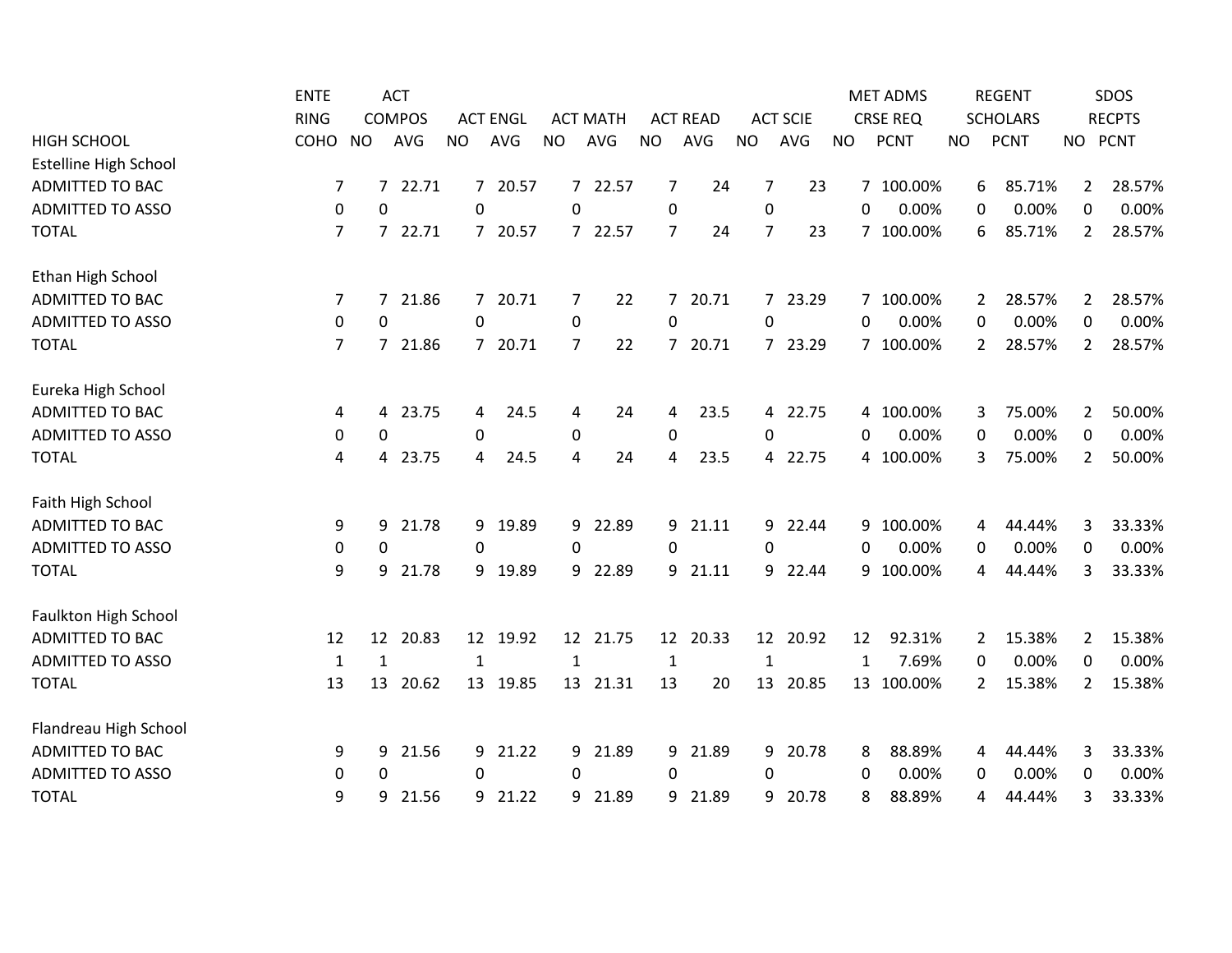|                            | <b>ENTE</b>  |                  | <b>ACT</b>    |             |                 |           |                 |                  |                 |                  |                 |           | <b>MET ADMS</b> |              | <b>REGENT</b>   |              | SDOS          |
|----------------------------|--------------|------------------|---------------|-------------|-----------------|-----------|-----------------|------------------|-----------------|------------------|-----------------|-----------|-----------------|--------------|-----------------|--------------|---------------|
|                            | <b>RING</b>  |                  | <b>COMPOS</b> |             | <b>ACT ENGL</b> |           | <b>ACT MATH</b> |                  | <b>ACT READ</b> |                  | <b>ACT SCIE</b> |           | <b>CRSE REQ</b> |              | <b>SCHOLARS</b> |              | <b>RECPTS</b> |
| <b>HIGH SCHOOL</b>         | COHO         | <b>NO</b>        | <b>AVG</b>    | <b>NO</b>   | AVG             | <b>NO</b> | AVG             | <b>NO</b>        | AVG             | <b>NO</b>        | AVG             | <b>NO</b> | <b>PCNT</b>     | <b>NO</b>    | <b>PCNT</b>     | <b>NO</b>    | <b>PCNT</b>   |
| Florence High School       |              |                  |               |             |                 |           |                 |                  |                 |                  |                 |           |                 |              |                 |              |               |
| <b>ADMITTED TO BAC</b>     | 3            | 3                | 24            | 3           | 22              | 3         | 23.67           |                  | 3 27.33         |                  | 3 22.33         |           | 3 100.00%       |              | 3 100.00%       | 2            | 66.67%        |
| <b>ADMITTED TO ASSO</b>    | 0            | $\mathbf 0$      |               | 0           |                 | $\Omega$  |                 | $\Omega$         |                 | 0                |                 | $\Omega$  | 0.00%           | 0            | 0.00%           | $\Omega$     | 0.00%         |
| <b>TOTAL</b>               | 3            | 3                | 24            | 3           | 22              | 3         | 23.67           | 3                | 27.33           | 3                | 22.33           |           | 3 100.00%       |              | 3 100.00%       | 2            | 66.67%        |
| Frederick High School      |              |                  |               |             |                 |           |                 |                  |                 |                  |                 |           |                 |              |                 |              |               |
| <b>ADMITTED TO BAC</b>     | 2            | $\overline{2}$   | 25            | 2           | 24.5            | 2         | 26              | 2                | 24.5            | $\overline{2}$   | 24              | 2         | 66.67%          | 0            | 0.00%           | 1            | 33.33%        |
| <b>ADMITTED TO ASSO</b>    | $\mathbf{1}$ | $\mathbf{1}$     |               | 1           |                 | 1         |                 | $\mathbf{1}$     |                 | $\mathbf{1}$     |                 | 1         | 33.33%          | 0            | 0.00%           | 0            | 0.00%         |
| <b>TOTAL</b>               | 3            | 3                | 21            | 3           | 19.33           | 3         | 22.33           | 3                | 20              | 3                | 21              |           | 3<br>100.00%    | 0            | 0.00%           | 1            | 33.33%        |
| Freeman High School        |              |                  |               |             |                 |           |                 |                  |                 |                  |                 |           |                 |              |                 |              |               |
| <b>ADMITTED TO BAC</b>     | 8            | 8                | 23            | 8           | 23              | 8         | 21.13           | 8                | 24.63           | 8                | 22.5            |           | 8 100.00%       | 3            | 37.50%          | 3            | 37.50%        |
| <b>ADMITTED TO ASSO</b>    | 0            | $\pmb{0}$        |               | 0           |                 | 0         |                 | $\mathbf 0$      |                 | $\boldsymbol{0}$ |                 | 0         | 0.00%           | 0            | 0.00%           | $\mathbf 0$  | 0.00%         |
| <b>TOTAL</b>               | 8            | 8                | 23            | 8           | 23              | 8         | 21.13           | 8                | 24.63           | 8                | 22.5            |           | 8 100.00%       | 3            | 37.50%          | 3            | 37.50%        |
| Garretson High School      |              |                  |               |             |                 |           |                 |                  |                 |                  |                 |           |                 |              |                 |              |               |
| <b>ADMITTED TO BAC</b>     | 14           | 14               | 22.86         |             | 14 22.21        |           | 14 22.71        |                  | 14 22.64        |                  | 14 22.71        |           | 14 100.00%      | 4            | 28.57%          | 5            | 35.71%        |
| <b>ADMITTED TO ASSO</b>    | $\pmb{0}$    | $\boldsymbol{0}$ |               | $\mathbf 0$ |                 | 0         |                 | $\boldsymbol{0}$ |                 | $\mathbf 0$      |                 | 0         | 0.00%           | 0            | 0.00%           | 0            | 0.00%         |
| <b>TOTAL</b>               | 14           | 14               | 22.86         | 14          | 22.21           | 14        | 22.71           | 14               | 22.64           | 14               | 22.71           |           | 14 100.00%      | 4            | 28.57%          | 5            | 35.71%        |
| Gayville-Volin High School |              |                  |               |             |                 |           |                 |                  |                 |                  |                 |           |                 |              |                 |              |               |
| <b>ADMITTED TO BAC</b>     | 8            | 8                | 22.25         | 8           | 20.5            | 8         | 21.63           | 8                | 23.25           | 8                | 22.88           |           | 8 100.00%       | 3            | 37.50%          | 1            | 12.50%        |
| <b>ADMITTED TO ASSO</b>    | 0            | 0                |               | 0           |                 | 0         |                 | $\Omega$         |                 | 0                |                 | $\Omega$  | 0.00%           | 0            | 0.00%           | 0            | 0.00%         |
| <b>TOTAL</b>               | 8            | 8                | 22.25         | 8           | 20.5            | 8         | 21.63           | 8                | 23.25           | 8                | 22.88           |           | 8 100.00%       | 3            | 37.50%          | $\mathbf{1}$ | 12.50%        |
| Gettysburg High School     |              |                  |               |             |                 |           |                 |                  |                 |                  |                 |           |                 |              |                 |              |               |
| <b>ADMITTED TO BAC</b>     | 5            | 5                | 22.6          | 5           | 21.8            | 5         | 24.8            | 5                | 20.8            | 5                | 21.6            |           | 5 100.00%       | $\mathbf{1}$ | 20.00%          | $\mathbf{1}$ | 20.00%        |
| <b>ADMITTED TO ASSO</b>    | 0            | 0                |               | 0           |                 | 0         |                 | 0                |                 | 0                |                 | 0         | 0.00%           | 0            | 0.00%           | 0            | 0.00%         |
| <b>TOTAL</b>               | 5            | 5                | 22.6          | 5           | 21.8            | 5         | 24.8            | 5                | 20.8            | 5                | 21.6            |           | 5 100.00%       | 1            | 20.00%          | 1            | 20.00%        |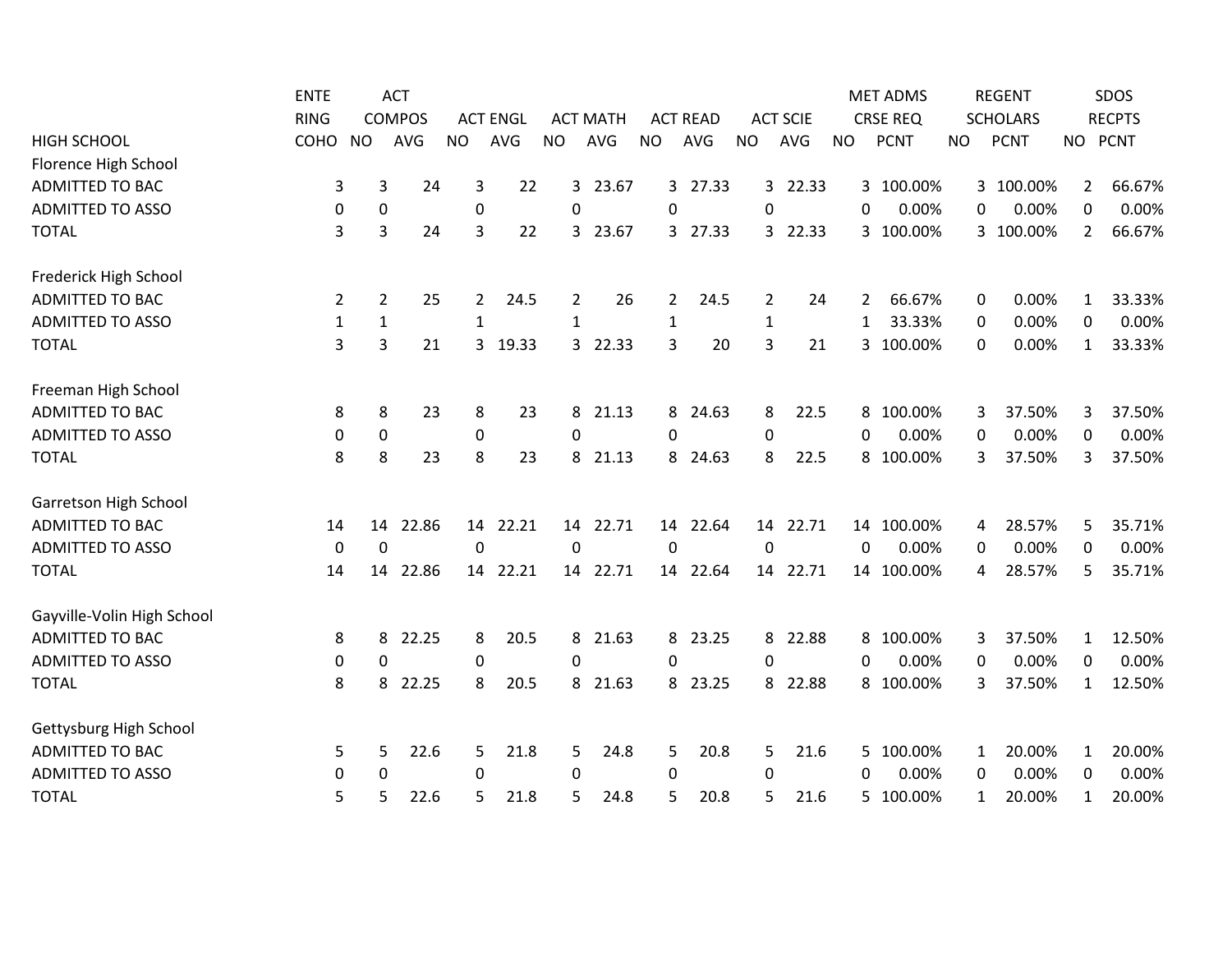|                                 | <b>ENTE</b>    |                | <b>ACT</b>    |                |                 |                |                 |                |                 |                |                 |              | <b>MET ADMS</b> |                | <b>REGENT</b>   |              | SDOS          |
|---------------------------------|----------------|----------------|---------------|----------------|-----------------|----------------|-----------------|----------------|-----------------|----------------|-----------------|--------------|-----------------|----------------|-----------------|--------------|---------------|
|                                 | <b>RING</b>    |                | <b>COMPOS</b> |                | <b>ACT ENGL</b> |                | <b>ACT MATH</b> |                | <b>ACT READ</b> |                | <b>ACT SCIE</b> |              | <b>CRSE REQ</b> |                | <b>SCHOLARS</b> |              | <b>RECPTS</b> |
| <b>HIGH SCHOOL</b>              | COHO           | <b>NO</b>      | <b>AVG</b>    | <b>NO</b>      | AVG             | <b>NO</b>      | AVG             | <b>NO</b>      | AVG             | <b>NO</b>      | <b>AVG</b>      | <b>NO</b>    | <b>PCNT</b>     | <b>NO</b>      | <b>PCNT</b>     |              | NO PCNT       |
| <b>Grant-Deuel High School</b>  |                |                |               |                |                 |                |                 |                |                 |                |                 |              |                 |                |                 |              |               |
| <b>ADMITTED TO BAC</b>          | 3              | $\overline{2}$ | 20            | $\overline{2}$ | 17              | 2              | 22              | $\overline{2}$ | 19              | $\overline{2}$ | 21.5            |              | 3 100.00%       | $\mathbf{1}$   | 33.33%          | $\mathbf{1}$ | 33.33%        |
| <b>ADMITTED TO ASSO</b>         | 0              | $\pmb{0}$      |               | 0              |                 | 0              |                 | $\mathbf 0$    |                 | $\Omega$       |                 | $\Omega$     | 0.00%           | 0              | 0.00%           | 0            | 0.00%         |
| <b>TOTAL</b>                    | 3              | $\overline{2}$ | 20            | $\overline{2}$ | 17              | $\overline{2}$ | 22              | $\overline{2}$ | 19              | 2              | 21.5            |              | 3 100.00%       | 1              | 33.33%          | 1            | 33.33%        |
| <b>Great Plains Lutheran HS</b> |                |                |               |                |                 |                |                 |                |                 |                |                 |              |                 |                |                 |              |               |
| <b>ADMITTED TO BAC</b>          | 8              | 8              | 25.38         | 8              | 24.38           | 8              | 26.63           |                | 8 24.63         | 8              | 25.13           |              | 8 100.00%       | 0              | 0.00%           | 4            | 50.00%        |
| <b>ADMITTED TO ASSO</b>         | 0              | 0              |               | $\pmb{0}$      |                 | 0              |                 | 0              |                 | 0              |                 | 0            | 0.00%           | 0              | 0.00%           | 0            | 0.00%         |
| <b>TOTAL</b>                    | 8              | 8              | 25.38         | 8              | 24.38           | 8              | 26.63           | 8              | 24.63           | 8              | 25.13           |              | 8 100.00%       | 0              | 0.00%           | 4            | 50.00%        |
| Gregory High School             |                |                |               |                |                 |                |                 |                |                 |                |                 |              |                 |                |                 |              |               |
| <b>ADMITTED TO BAC</b>          | 7              | $7^{\circ}$    | 21.71         |                | 7 23.71         |                | 7 20.43         |                | 7 21.43         |                | 7 20.57         |              | 7 100.00%       | 4              | 57.14%          | 2            | 28.57%        |
| <b>ADMITTED TO ASSO</b>         | 0              | 0              |               | 0              |                 | 0              |                 | $\mathbf 0$    |                 | 0              |                 | $\mathbf{0}$ | 0.00%           | 0              | 0.00%           | $\mathbf 0$  | 0.00%         |
| <b>TOTAL</b>                    | $\overline{7}$ |                | 7 21.71       |                | 7 23.71         |                | 7 20.43         |                | 7 21.43         |                | 7 20.57         |              | 7 100.00%       | 4              | 57.14%          | 2            | 28.57%        |
| Groton Area High School         |                |                |               |                |                 |                |                 |                |                 |                |                 |              |                 |                |                 |              |               |
| <b>ADMITTED TO BAC</b>          | 28             | 28             | 24.21         |                | 28 22.89        |                | 28 24.46        |                | 28 24.04        |                | 28 24.32        | 28           | 96.55%          | 18             | 62.07%          | 16           | 55.17%        |
| <b>ADMITTED TO ASSO</b>         | $\mathbf{1}$   | $\mathbf{1}$   |               | $\mathbf{1}$   |                 | $\mathbf{1}$   |                 | $\mathbf{1}$   |                 | $\mathbf{1}$   |                 | $\mathbf{1}$ | 3.45%           | $\mathbf 0$    | 0.00%           | $\Omega$     | 0.00%         |
| <b>TOTAL</b>                    | 29             | 29             | 24.07         | 29             | 22.76           | 29             | 24.28           | 29             | 23.97           | 29             | 24.17           |              | 29 100.00%      | 18             | 62.07%          | 16           | 55.17%        |
| Hamlin High School              |                |                |               |                |                 |                |                 |                |                 |                |                 |              |                 |                |                 |              |               |
| <b>ADMITTED TO BAC</b>          | 10             | 10             | 23.1          | 10             | 21.4            | 10             | 25              | 10             | 22.2            | 10             | 23.2            |              | 10 100.00%      | 8              | 80.00%          | 4            | 40.00%        |
| <b>ADMITTED TO ASSO</b>         | $\mathbf 0$    | $\mathbf 0$    |               | $\mathbf{0}$   |                 | 0              |                 | $\mathbf 0$    |                 | $\mathbf 0$    |                 | $\Omega$     | 0.00%           | 0              | 0.00%           | 0            | 0.00%         |
| <b>TOTAL</b>                    | 10             | 10             | 23.1          | 10             | 21.4            | 10             | 25              | 10             | 22.2            | 10             | 23.2            |              | 10 100.00%      | 8              | 80.00%          | 4            | 40.00%        |
| Hanson High School              |                |                |               |                |                 |                |                 |                |                 |                |                 |              |                 |                |                 |              |               |
| <b>ADMITTED TO BAC</b>          | 6              | 6              | 22            | 6              | 18.5            | 6              | 23.33           | 6              | 22.33           | 6              | 23              | 6            | 85.71%          | $\overline{2}$ | 28.57%          | $\mathbf{1}$ | 14.29%        |
| <b>ADMITTED TO ASSO</b>         | $\mathbf{1}$   | 1              |               | 1              |                 | 1              |                 | 1              |                 | $\mathbf{1}$   |                 | 1            | 14.29%          | 0              | 0.00%           | 0            | 0.00%         |
| <b>TOTAL</b>                    | $\overline{7}$ | 7 <sup>7</sup> | 21.29         |                | 7 18.29         |                | 7 22.29         | 7 <sup>7</sup> | 21.29           |                | 7 22.29         |              | 7 100.00%       | 2              | 28.57%          | 1            | 14.29%        |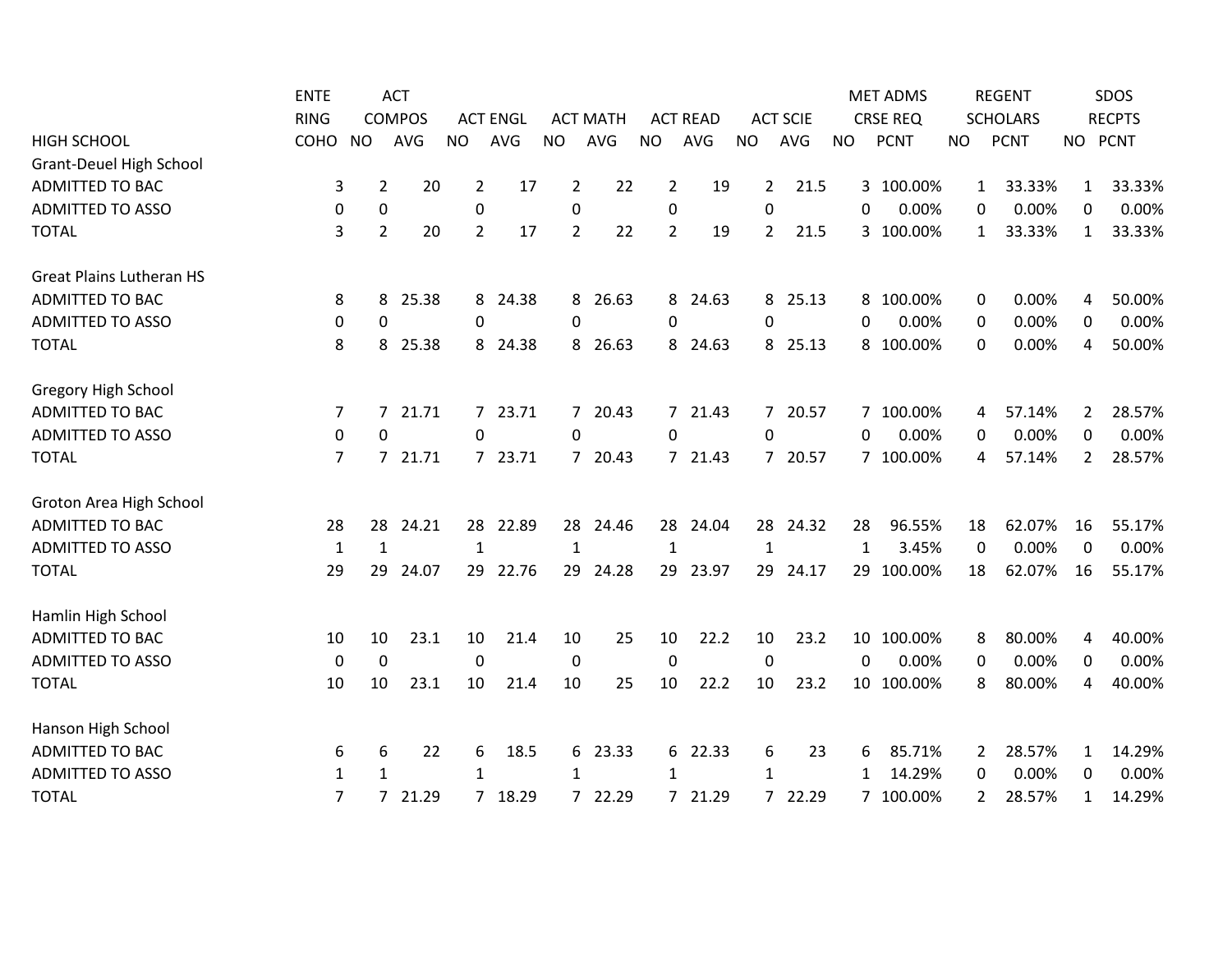|                              | <b>ENTE</b>  |              | <b>ACT</b>    |              |                 |              |                 |              |                 |                  |                 |           | <b>MET ADMS</b> |           | <b>REGENT</b>   |              | SDOS          |
|------------------------------|--------------|--------------|---------------|--------------|-----------------|--------------|-----------------|--------------|-----------------|------------------|-----------------|-----------|-----------------|-----------|-----------------|--------------|---------------|
|                              | <b>RING</b>  |              | <b>COMPOS</b> |              | <b>ACT ENGL</b> |              | <b>ACT MATH</b> |              | <b>ACT READ</b> |                  | <b>ACT SCIE</b> |           | <b>CRSE REQ</b> |           | <b>SCHOLARS</b> |              | <b>RECPTS</b> |
| <b>HIGH SCHOOL</b>           | COHO         | <b>NO</b>    | <b>AVG</b>    | <b>NO</b>    | AVG             | <b>NO</b>    | AVG             | <b>NO</b>    | AVG             | <b>NO</b>        | AVG             | <b>NO</b> | <b>PCNT</b>     | <b>NO</b> | <b>PCNT</b>     | <b>NO</b>    | <b>PCNT</b>   |
| Harding County High School   |              |              |               |              |                 |              |                 |              |                 |                  |                 |           |                 |           |                 |              |               |
| ADMITTED TO BAC              | 5            | 5            | 23.8          | 5            | 24.8            | 5            | 21.8            | 5            | 24.2            | 5                | 23.8            |           | 5 100.00%       | 4         | 80.00%          | 0            | 0.00%         |
| <b>ADMITTED TO ASSO</b>      | 0            | 0            |               | $\mathbf{0}$ |                 | 0            |                 | 0            |                 | 0                |                 | $\Omega$  | 0.00%           | 0         | 0.00%           | $\Omega$     | 0.00%         |
| <b>TOTAL</b>                 | 5            | 5            | 23.8          | 5            | 24.8            | 5            | 21.8            | 5            | 24.2            | 5                | 23.8            |           | 5 100.00%       | 4         | 80.00%          | 0            | 0.00%         |
| Harrisburg High School       |              |              |               |              |                 |              |                 |              |                 |                  |                 |           |                 |           |                 |              |               |
| <b>ADMITTED TO BAC</b>       | 37           | 37           | 23.7          | 37           | 22.51           | 37           | 23.51           | 37           | 24.24           | 37               | 23.78           |           | 37 100.00%      | 26        | 70.27%          | 21           | 56.76%        |
| <b>ADMITTED TO ASSO</b>      | $\mathbf 0$  | $\mathbf 0$  |               | $\mathbf 0$  |                 | 0            |                 | $\pmb{0}$    |                 | $\boldsymbol{0}$ |                 | 0         | 0.00%           | 0         | 0.00%           | 0            | 0.00%         |
| <b>TOTAL</b>                 | 37           | 37           | 23.7          | 37           | 22.51           | 37           | 23.51           | 37           | 24.24           | 37               | 23.78           |           | 37 100.00%      | 26        | 70.27%          | 21           | 56.76%        |
| Herreid High School          |              |              |               |              |                 |              |                 |              |                 |                  |                 |           |                 |           |                 |              |               |
| <b>ADMITTED TO BAC</b>       | 5            | 5            | 20            | 5            | 18.6            | 5            | 19.6            | 5            | 20.8            | 5                | 20.2            |           | 5 100.00%       | 0         | 0.00%           | 0            | 0.00%         |
| <b>ADMITTED TO ASSO</b>      | 0            | $\pmb{0}$    |               | 0            |                 | 0            |                 | $\pmb{0}$    |                 | $\boldsymbol{0}$ |                 | 0         | 0.00%           | 0         | 0.00%           | 0            | 0.00%         |
| <b>TOTAL</b>                 | 5            | 5            | 20            | 5            | 18.6            | 5            | 19.6            | 5            | 20.8            | 5                | 20.2            |           | 5 100.00%       | 0         | 0.00%           | 0            | 0.00%         |
| Highmore-Harrold High School |              |              |               |              |                 |              |                 |              |                 |                  |                 |           |                 |           |                 |              |               |
| <b>ADMITTED TO BAC</b>       | 5            | 5            | 23.2          | 5            | 23              | 5            | 23.2            | 5            | 23.8            | 5                | 22.6            |           | 5 100.00%       | 3         | 60.00%          | $\mathbf{1}$ | 20.00%        |
| <b>ADMITTED TO ASSO</b>      | 0            | $\mathbf 0$  |               | 0            |                 | 0            |                 | 0            |                 | $\boldsymbol{0}$ |                 | $\Omega$  | 0.00%           | 0         | 0.00%           | 0            | 0.00%         |
| <b>TOTAL</b>                 | 5            | 5            | 23.2          | 5            | 23              | 5            | 23.2            | 5            | 23.8            | 5                | 22.6            |           | 5 100.00%       | 3         | 60.00%          | $\mathbf{1}$ | 20.00%        |
| Hill City High School        |              |              |               |              |                 |              |                 |              |                 |                  |                 |           |                 |           |                 |              |               |
| <b>ADMITTED TO BAC</b>       | 10           | 10           | 23            | 10           | 22.1            | 10           | 22.9            | 10           | 22.4            | 10               | 23.5            | 10        | 90.91%          | 7         | 63.64%          | 6            | 54.55%        |
| <b>ADMITTED TO ASSO</b>      | $\mathbf{1}$ | $\mathbf{1}$ |               | $\mathbf{1}$ |                 | $\mathbf{1}$ |                 | $\mathbf{1}$ |                 | $\mathbf{1}$     |                 | 1         | 9.09%           | 0         | 0.00%           | 0            | 0.00%         |
| <b>TOTAL</b>                 | 11           | 11           | 22.55         | 11           | 21.64           | 11           | 22.18           | 11           | 22.18           | 11               | 23.09           |           | 11 100.00%      | 7         | 63.64%          | 6            | 54.55%        |
| Hitchcock-Tulare High School |              |              |               |              |                 |              |                 |              |                 |                  |                 |           |                 |           |                 |              |               |
| ADMITTED TO BAC              | 8            | 8            | 25            | 8            | 24.25           | 8            | 24              | 8            | 26.38           | 8                | 25.25           |           | 8 100.00%       | 6         | 75.00%          | 5            | 62.50%        |
| <b>ADMITTED TO ASSO</b>      | 0            | 0            |               | 0            |                 | 0            |                 | $\Omega$     |                 | 0                |                 | 0         | 0.00%           | 0         | 0.00%           | $\Omega$     | 0.00%         |
| <b>TOTAL</b>                 | 8            | 8            | 25            | 8            | 24.25           | 8            | 24              | 8            | 26.38           | 8                | 25.25           |           | 8 100.00%       | 6         | 75.00%          | 5            | 62.50%        |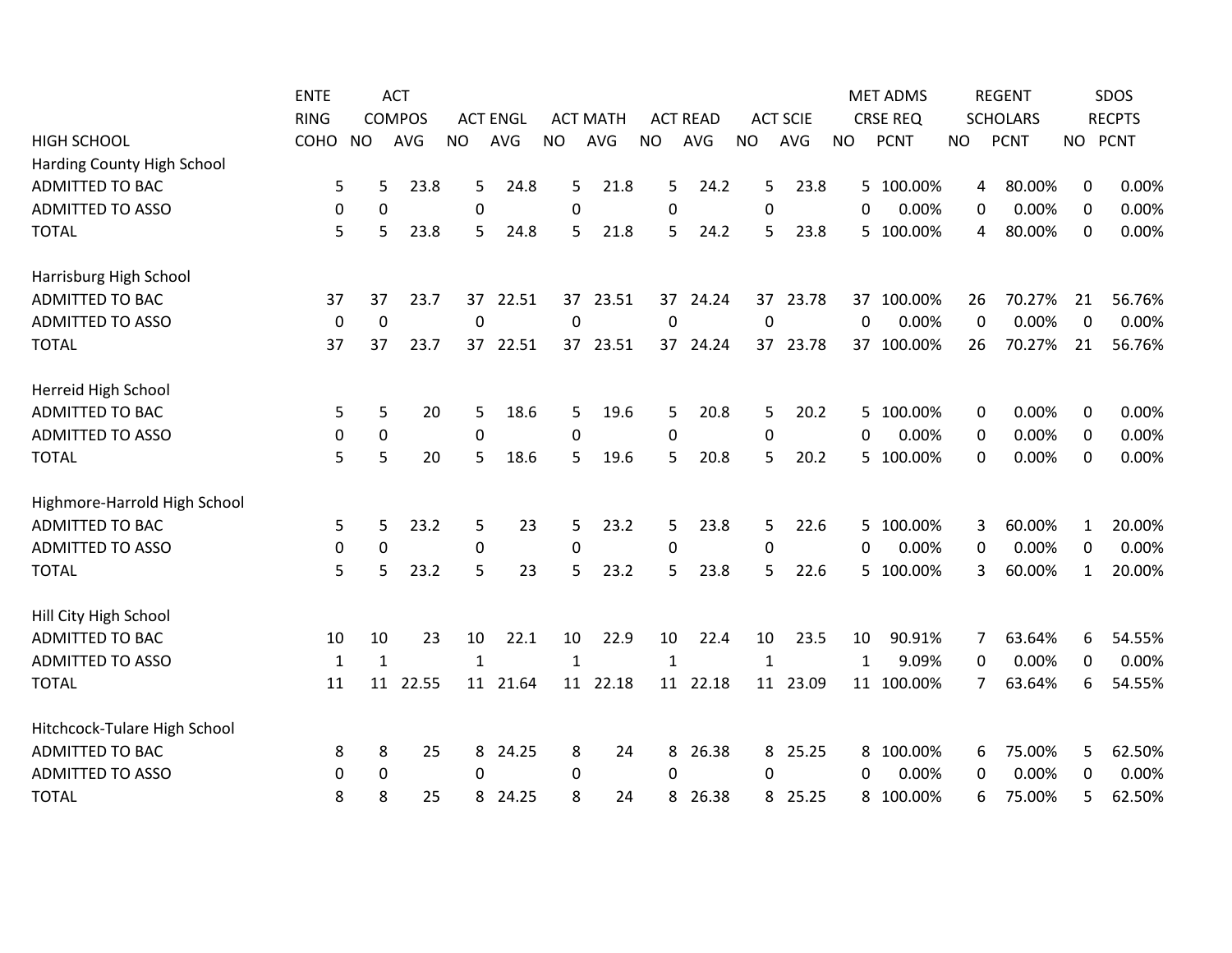|                         | <b>ENTE</b>    |                | <b>ACT</b>    |                 |                 |                |                 |                |                 |                |                 |           | <b>MET ADMS</b> |           | <b>REGENT</b>   |              | SDOS          |
|-------------------------|----------------|----------------|---------------|-----------------|-----------------|----------------|-----------------|----------------|-----------------|----------------|-----------------|-----------|-----------------|-----------|-----------------|--------------|---------------|
|                         | <b>RING</b>    |                | <b>COMPOS</b> |                 | <b>ACT ENGL</b> |                | <b>ACT MATH</b> |                | <b>ACT READ</b> |                | <b>ACT SCIE</b> |           | <b>CRSE REQ</b> |           | <b>SCHOLARS</b> |              | <b>RECPTS</b> |
| <b>HIGH SCHOOL</b>      | COHO           | <b>NO</b>      | <b>AVG</b>    | <b>NO</b>       | AVG             | <b>NO</b>      | <b>AVG</b>      | <b>NO</b>      | AVG             | <b>NO</b>      | AVG             | <b>NO</b> | <b>PCNT</b>     | <b>NO</b> | <b>PCNT</b>     |              | NO PCNT       |
| Home Schooled           |                |                |               |                 |                 |                |                 |                |                 |                |                 |           |                 |           |                 |              |               |
| <b>ADMITTED TO BAC</b>  | 20             | 20             | 26.4          | 20              | 26.15           | 20             | 25.9            |                | 20 28.15        | 20             | 24.9            | 19        | 86.36%          | 0         | 0.00%           | 0            | 0.00%         |
| <b>ADMITTED TO ASSO</b> | $\overline{2}$ | 2              | 20.5          | $\overline{2}$  | 21.5            | 2              | 16.5            | $\overline{2}$ | 25.5            | $\overline{2}$ | 19              | 1         | 4.55%           | 0         | 0.00%           | 0            | 0.00%         |
| <b>TOTAL</b>            | 22             | 22             | 25.86         | 22 <sub>2</sub> | 25.73           | 22             | 25.05           |                | 22 27.91        | 22             | 24.36           | 20        | 90.91%          | 0         | 0.00%           | 0            | 0.00%         |
| Hot Springs High School |                |                |               |                 |                 |                |                 |                |                 |                |                 |           |                 |           |                 |              |               |
| <b>ADMITTED TO BAC</b>  | 7              | $\overline{7}$ | 22.14         | 7               | 21              | $7^{\circ}$    | 22.29           | $7^{\circ}$    | 21.57           | 7              | 23              | 6         | 85.71%          | 5         | 71.43%          | 1            | 14.29%        |
| <b>ADMITTED TO ASSO</b> | 0              | 0              |               | 0               |                 | 0              |                 | 0              |                 | $\mathbf 0$    |                 | 0         | 0.00%           | 0         | 0.00%           | 0            | 0.00%         |
| <b>TOTAL</b>            | $\overline{7}$ |                | 7 22.14       | $\overline{7}$  | 21              | $\overline{7}$ | 22.29           | $7^{\circ}$    | 21.57           | 7              | 23              | 6         | 85.71%          | 5         | 71.43%          | $\mathbf{1}$ | 14.29%        |
| Hoven High School       |                |                |               |                 |                 |                |                 |                |                 |                |                 |           |                 |           |                 |              |               |
| <b>ADMITTED TO BAC</b>  | 5              | 5              | 24.2          | 5               | 24.6            | 5              | 24.4            | 5              | 23.4            | 5              | 23.2            | 5         | 83.33%          | 3         | 50.00%          | 3            | 50.00%        |
| <b>ADMITTED TO ASSO</b> | $\mathbf{1}$   | $\mathbf{1}$   |               | 1               |                 | $\mathbf{1}$   |                 | $\mathbf{1}$   |                 | 1              |                 | 0         | 0.00%           | 0         | 0.00%           | 0            | 0.00%         |
| <b>TOTAL</b>            | 6              | 6              | 22.67         | 6               | 22.33           | 6              | 23              | 6              | 22.5            | 6              | 21.67           | 5.        | 83.33%          | 3         | 50.00%          | 3            | 50.00%        |
| Howard High School      |                |                |               |                 |                 |                |                 |                |                 |                |                 |           |                 |           |                 |              |               |
| <b>ADMITTED TO BAC</b>  | 6              | 6              | 21.83         | 6               | 20.83           | 6              | 22.5            |                | 6 21.17         |                | 6 21.83         |           | 6 100.00%       | 3         | 50.00%          | 1            | 16.67%        |
| <b>ADMITTED TO ASSO</b> | 0              | 0              |               | 0               |                 | 0              |                 | 0              |                 | $\mathbf 0$    |                 | 0         | 0.00%           | 0         | 0.00%           | $\mathbf 0$  | 0.00%         |
| <b>TOTAL</b>            | 6              | 6              | 21.83         | 6               | 20.83           | 6              | 22.5            | 6              | 21.17           | 6              | 21.83           |           | 6 100.00%       | 3         | 50.00%          | $\mathbf{1}$ | 16.67%        |
| Hurley High School      |                |                |               |                 |                 |                |                 |                |                 |                |                 |           |                 |           |                 |              |               |
| <b>ADMITTED TO BAC</b>  | 3              | 3              | 20            | 3               | 18              | 3              | 20.67           |                | 3 20.33         |                | 3 21.33         |           | 3 100.00%       | 1         | 33.33%          | 0            | 0.00%         |
| <b>ADMITTED TO ASSO</b> | 0              | 0              |               | 0               |                 | 0              |                 | 0              |                 | 0              |                 | $\Omega$  | 0.00%           | 0         | 0.00%           | 0            | 0.00%         |
| <b>TOTAL</b>            | 3              | 3              | 20            | 3               | 18              | 3              | 20.67           | $\mathbf{3}$   | 20.33           |                | 3 21.33         |           | 3 100.00%       | 1         | 33.33%          | 0            | 0.00%         |
| Huron High School       |                |                |               |                 |                 |                |                 |                |                 |                |                 |           |                 |           |                 |              |               |
| <b>ADMITTED TO BAC</b>  | 53             | 53             | 21.74         | 53              | 20.81           | 53             | 21.51           | 53             | 21.98           | 53             | 21.79           | 53        | 98.15%          | 44        | 81.48%          | 15           | 27.78%        |
| <b>ADMITTED TO ASSO</b> | 1              | 1              |               | $\mathbf{1}$    |                 | 1              |                 | 1              |                 | 1              |                 | 1         | 1.85%           | 1         | 1.85%           | $\Omega$     | 0.00%         |
| <b>TOTAL</b>            | 54             | 54             | 21.65         | 54              | 20.78           | 54             | 21.39           | 54             | 21.93           | 54             | 21.69           |           | 54 100.00%      | 45        | 83.33%          | 15           | 27.78%        |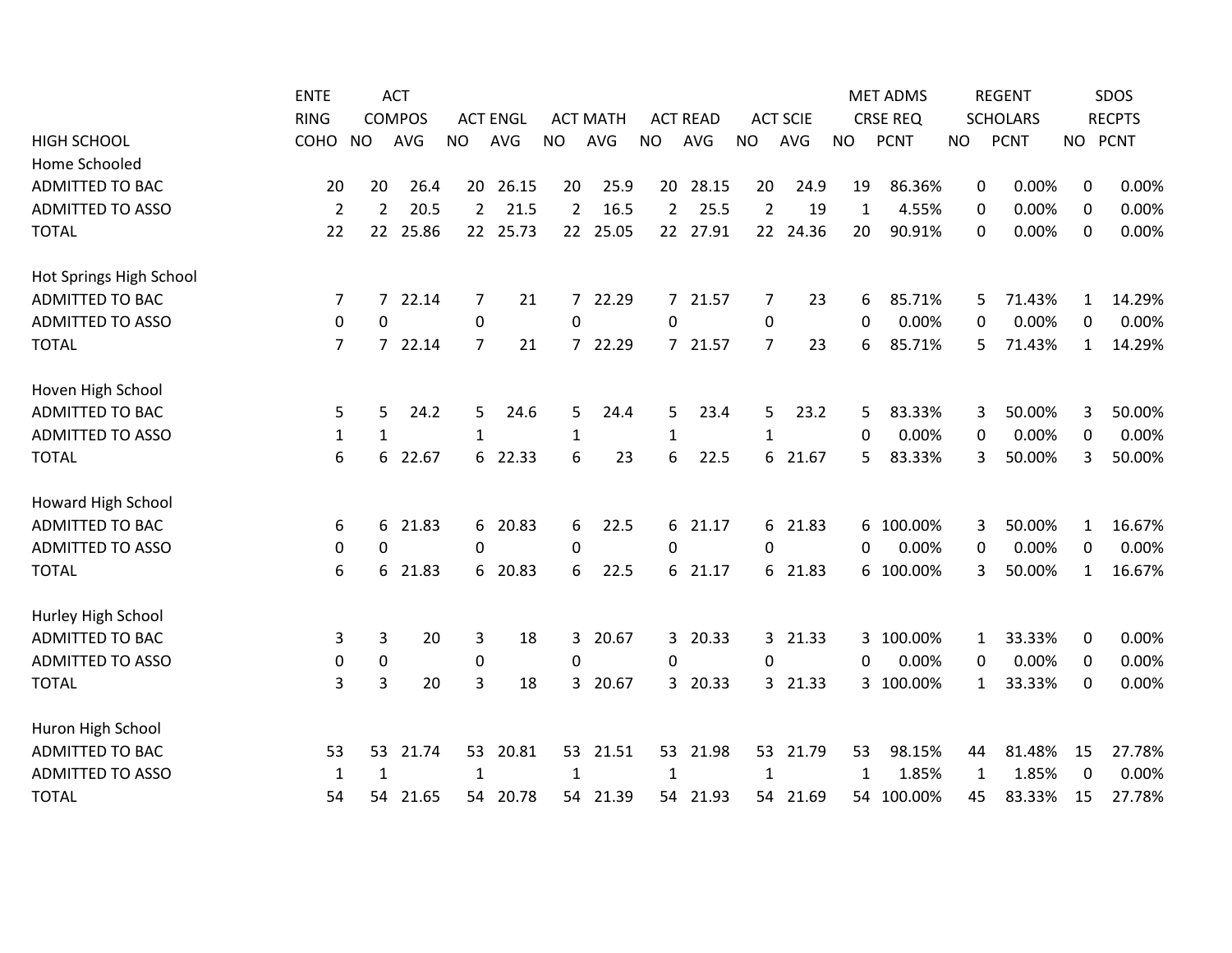|                               | <b>ENTE</b>    |                  | <b>ACT</b>    |                |                 |              |                 |                |                 |                |                 |              | <b>MET ADMS</b> |                | <b>REGENT</b>   |                | SDOS          |
|-------------------------------|----------------|------------------|---------------|----------------|-----------------|--------------|-----------------|----------------|-----------------|----------------|-----------------|--------------|-----------------|----------------|-----------------|----------------|---------------|
|                               | <b>RING</b>    |                  | <b>COMPOS</b> |                | <b>ACT ENGL</b> |              | <b>ACT MATH</b> |                | <b>ACT READ</b> |                | <b>ACT SCIE</b> |              | <b>CRSE REQ</b> |                | <b>SCHOLARS</b> |                | <b>RECPTS</b> |
| <b>HIGH SCHOOL</b>            | COHO           | <b>NO</b>        | <b>AVG</b>    | <b>NO</b>      | AVG             | <b>NO</b>    | <b>AVG</b>      | <b>NO</b>      | AVG             | <b>NO</b>      | <b>AVG</b>      | <b>NO</b>    | <b>PCNT</b>     | <b>NO</b>      | <b>PCNT</b>     | <b>NO</b>      | <b>PCNT</b>   |
| Ipswich High School           |                |                  |               |                |                 |              |                 |                |                 |                |                 |              |                 |                |                 |                |               |
| <b>ADMITTED TO BAC</b>        | 9              | 9                | 23            | 9              | 23.44           | 9            | 24              | 9              | 22.56           |                | 9 22.22         |              | 9 100.00%       | 3              | 33.33%          | 4              | 44.44%        |
| <b>ADMITTED TO ASSO</b>       | 0              | $\boldsymbol{0}$ |               | 0              |                 | 0            |                 | 0              |                 | $\Omega$       |                 | $\Omega$     | 0.00%           | 0              | 0.00%           | $\mathbf 0$    | 0.00%         |
| <b>TOTAL</b>                  | 9              | 9                | 23            | 9              | 23.44           | 9            | 24              | 9              | 22.56           | 9              | 22.22           |              | 9 100.00%       | 3              | 33.33%          | 4              | 44.44%        |
| Irene-Wakonda High School     |                |                  |               |                |                 |              |                 |                |                 |                |                 |              |                 |                |                 |                |               |
| <b>ADMITTED TO BAC</b>        | 7              | $\overline{7}$   | 22.43         |                | 7 20.57         |              | 7 23.43         |                | 7 21.57         |                | 7 23.29         |              | 7 100.00%       | $\overline{2}$ | 28.57%          | 1              | 14.29%        |
| <b>ADMITTED TO ASSO</b>       | 0              | 0                |               | 0              |                 | 0            |                 | 0              |                 | $\Omega$       |                 | 0            | 0.00%           | 0              | 0.00%           | $\mathbf 0$    | 0.00%         |
| <b>TOTAL</b>                  | $\overline{7}$ | $7^{\circ}$      | 22.43         | 7              | 20.57           |              | 7 23.43         | $7^{\circ}$    | 21.57           |                | 7 23.29         |              | 7 100.00%       | 2              | 28.57%          | $\mathbf{1}$   | 14.29%        |
| James Valley Christian School |                |                  |               |                |                 |              |                 |                |                 |                |                 |              |                 |                |                 |                |               |
| <b>ADMITTED TO BAC</b>        | 3              | $\mathbf{3}$     | 22            | 3              | 23.33           | 3            | 20.67           | $\mathbf{3}$   | 21.33           |                | 3 21.33         |              | 3 100.00%       | 0              | 0.00%           | $\mathbf 0$    | 0.00%         |
| <b>ADMITTED TO ASSO</b>       | 0              | $\boldsymbol{0}$ |               | $\mathbf 0$    |                 | 0            |                 | 0              |                 | 0              |                 | $\mathbf{0}$ | 0.00%           | 0              | 0.00%           | 0              | 0.00%         |
| <b>TOTAL</b>                  | 3              | $\overline{3}$   | 22            | 3              | 23.33           | 3            | 20.67           |                | 3 21.33         |                | 3 21.33         |              | 3 100.00%       | 0              | 0.00%           | $\mathbf 0$    | 0.00%         |
| Jones County High School      |                |                  |               |                |                 |              |                 |                |                 |                |                 |              |                 |                |                 |                |               |
| ADMITTED TO BAC               | 5              | 5                | 24.2          | 5              | 24.4            | 5            | 21.8            | 5              | 25.4            | 5              | 24.2            | 5.           | 83.33%          | 2              | 33.33%          | 1              | 16.67%        |
| <b>ADMITTED TO ASSO</b>       | $\mathbf{1}$   | $\mathbf{1}$     |               | $\mathbf 1$    |                 | $\mathbf{1}$ |                 | $\mathbf{1}$   |                 | $\mathbf{1}$   |                 | $\mathbf{1}$ | 16.67%          | 1              | 16.67%          | $\mathbf 0$    | 0.00%         |
| <b>TOTAL</b>                  | 6              | 6                | 23.83         | 6              | 24              | 6            | 22.33           | 6              | 24              | 6              | 23.83           |              | 6 100.00%       | 3              | 50.00%          | $\mathbf{1}$   | 16.67%        |
| Kadoka Area High School       |                |                  |               |                |                 |              |                 |                |                 |                |                 |              |                 |                |                 |                |               |
| <b>ADMITTED TO BAC</b>        | 7              | 7                | 21.86         |                | 7 20.29         |              | 7 23.57         | $7^{\circ}$    | 20.86           | $\overline{7}$ | 22              |              | 7 100.00%       | 5              | 71.43%          | $\mathbf 0$    | 0.00%         |
| <b>ADMITTED TO ASSO</b>       | 0              | 0                |               | $\Omega$       |                 | 0            |                 | $\Omega$       |                 | 0              |                 | 0            | 0.00%           | 0              | 0.00%           | 0              | 0.00%         |
| <b>TOTAL</b>                  | $\overline{7}$ | $\overline{7}$   | 21.86         | $\overline{7}$ | 20.29           |              | 7 23.57         | $\overline{7}$ | 20.86           | $\overline{7}$ | 22              |              | 7 100.00%       | 5              | 71.43%          | 0              | 0.00%         |
| Kimball High School           |                |                  |               |                |                 |              |                 |                |                 |                |                 |              |                 |                |                 |                |               |
| <b>ADMITTED TO BAC</b>        | 5              | 5                | 22.6          | 5              | 22.6            | 5            | 22.6            | 5              | 21              | 5              | 23.2            |              | 5 100.00%       | 3              | 60.00%          | $\overline{2}$ | 40.00%        |
| <b>ADMITTED TO ASSO</b>       | 0              | 0                |               | 0              |                 | $\mathbf{0}$ |                 | 0              |                 | $\Omega$       |                 | 0            | 0.00%           | 0              | 0.00%           | 0              | 0.00%         |
| <b>TOTAL</b>                  | 5              | 5                | 22.6          | 5              | 22.6            | 5            | 22.6            | 5              | 21              | 5              | 23.2            |              | 5 100.00%       | 3              | 60.00%          | 2              | 40.00%        |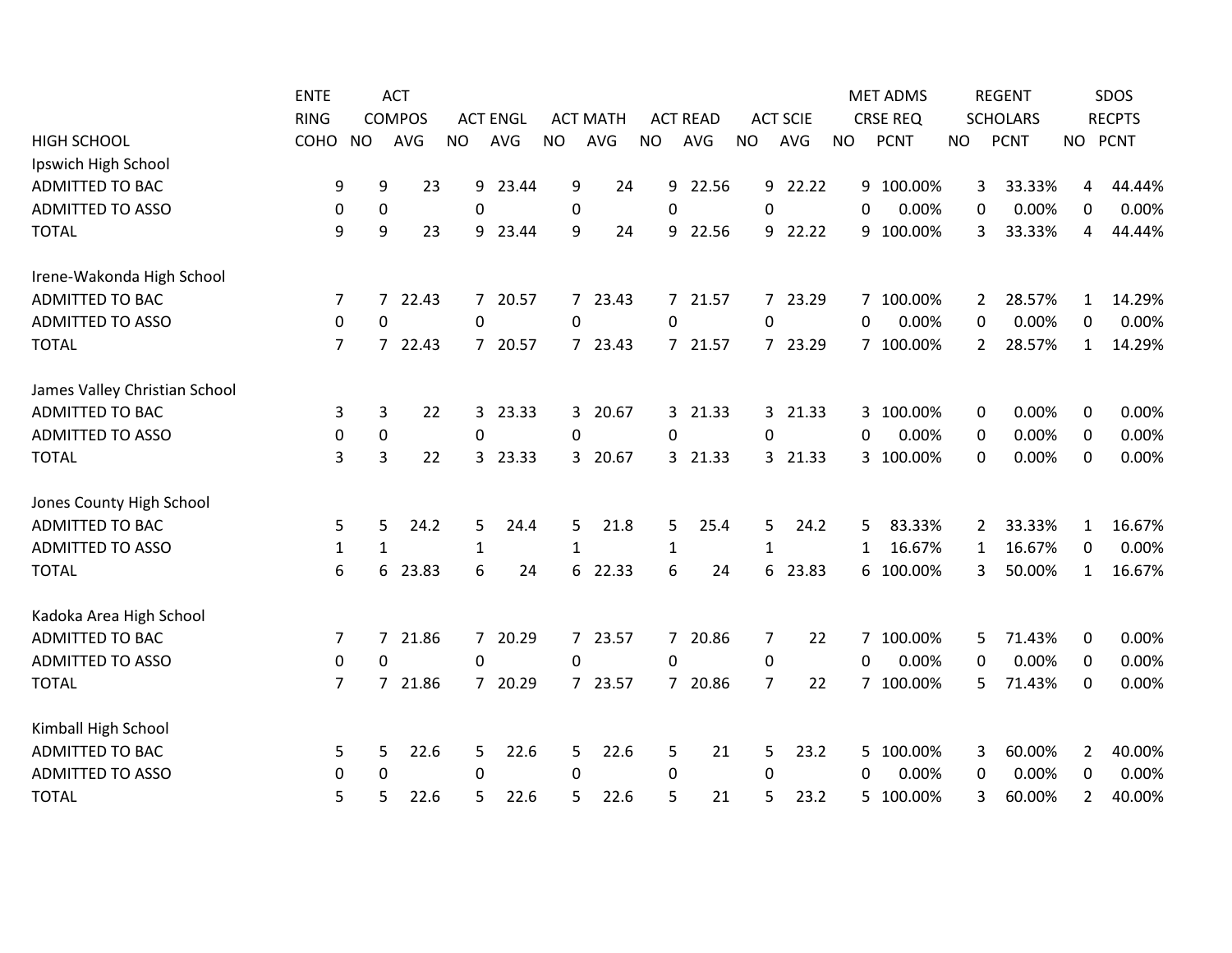|                           | <b>ENTE</b>  |           | <b>ACT</b>    |              |                 |           |                 |              |                 |              |                 |           | <b>MET ADMS</b> |             | <b>REGENT</b>   |   | SDOS          |
|---------------------------|--------------|-----------|---------------|--------------|-----------------|-----------|-----------------|--------------|-----------------|--------------|-----------------|-----------|-----------------|-------------|-----------------|---|---------------|
|                           | <b>RING</b>  |           | <b>COMPOS</b> |              | <b>ACT ENGL</b> |           | <b>ACT MATH</b> |              | <b>ACT READ</b> |              | <b>ACT SCIE</b> |           | <b>CRSE REQ</b> |             | <b>SCHOLARS</b> |   | <b>RECPTS</b> |
| <b>HIGH SCHOOL</b>        | COHO         | <b>NO</b> | <b>AVG</b>    | <b>NO</b>    | AVG             | <b>NO</b> | AVG             | <b>NO</b>    | AVG             | <b>NO</b>    | <b>AVG</b>      | <b>NO</b> | <b>PCNT</b>     | <b>NO</b>   | <b>PCNT</b>     |   | NO PCNT       |
| Lake Preston High School  |              |           |               |              |                 |           |                 |              |                 |              |                 |           |                 |             |                 |   |               |
| <b>ADMITTED TO BAC</b>    | 9            | 9         | 25.11         | 9            | 24.33           | 9         | 24.33           | 9            | 25.44           | 9            | 25.67           | 9         | 90.00%          | 4           | 40.00%          | 4 | 40.00%        |
| <b>ADMITTED TO ASSO</b>   | 1            | 1         |               | 1            |                 | 1         |                 | 1            |                 | $\mathbf{1}$ |                 | 1         | 10.00%          | 0           | 0.00%           | 0 | 0.00%         |
| <b>TOTAL</b>              | 10           | 10        | 24.4          | 10           | 23.6            | 10        | 23.5            | 10           | 24.7            | 10           | 25.1            |           | 10 100.00%      | 4           | 40.00%          | 4 | 40.00%        |
| Langford High School      |              |           |               |              |                 |           |                 |              |                 |              |                 |           |                 |             |                 |   |               |
| <b>ADMITTED TO BAC</b>    | 5            | 5         | 21.6          | 5            | 21.6            | 5.        | 21.6            | 5            | 21              | 5            | 21.4            | 5.        | 83.33%          | 3           | 50.00%          | 2 | 33.33%        |
| <b>ADMITTED TO ASSO</b>   | $\mathbf{1}$ | 1         |               | 1            |                 | 1         |                 | 1            |                 | $\mathbf{1}$ |                 | 0         | 0.00%           | 0           | 0.00%           | 0 | 0.00%         |
| <b>TOTAL</b>              | 6            | 6         | 20.67         | 6            | 20.17           | 6         | 20.83           | 6            | 20.17           | 6            | 20.5            | 5         | 83.33%          | 3           | 50.00%          | 2 | 33.33%        |
| Lead-Deadwood High School |              |           |               |              |                 |           |                 |              |                 |              |                 |           |                 |             |                 |   |               |
| <b>ADMITTED TO BAC</b>    | 19           | 19        | 22.42         | 19           | 20.74           | 19        | 22.63           | 19           | 22.58           | 19           | 22.89           | 19        | 82.61%          | 4           | 17.39%          | 5 | 21.74%        |
| <b>ADMITTED TO ASSO</b>   | 4            | 4         | 16.5          | 4            | 14.5            | 4         | 17.25           | 4            | 17              | 4            | 17.5            | 2         | 8.70%           | 0           | 0.00%           | 0 | 0.00%         |
| <b>TOTAL</b>              | 23           | 23        | 21.39         | 23           | 19.65           | 23        | 21.7            | 23           | 21.61           |              | 23 21.96        | 21        | 91.30%          | 4           | 17.39%          | 5 | 21.74%        |
| Lemmon High School        |              |           |               |              |                 |           |                 |              |                 |              |                 |           |                 |             |                 |   |               |
| <b>ADMITTED TO BAC</b>    | 9            | 9         | 24            | 9            | 22.56           | 9         | 23.78           |              | 9 25.22         |              | 9 24.11         |           | 9 100.00%       | 5           | 55.56%          | 5 | 55.56%        |
| <b>ADMITTED TO ASSO</b>   | 0            | 0         |               | 0            |                 | 0         |                 | $\mathbf{0}$ |                 | $\Omega$     |                 | $\Omega$  | 0.00%           | 0           | 0.00%           | 0 | 0.00%         |
| <b>TOTAL</b>              | 9            | 9         | 24            | 9            | 22.56           | 9         | 23.78           | 9            | 25.22           | 9            | 24.11           |           | 9 100.00%       | 5           | 55.56%          | 5 | 55.56%        |
| Lennox High School        |              |           |               |              |                 |           |                 |              |                 |              |                 |           |                 |             |                 |   |               |
| <b>ADMITTED TO BAC</b>    | 24           | 24        | 22.88         | 24           | 22.75           | 24        | 22.71           |              | 24 23.17        | 24           | 22.5            |           | 24 100.00%      | 10          | 41.67%          | 9 | 37.50%        |
| <b>ADMITTED TO ASSO</b>   | 0            | 0         |               | $\mathbf{0}$ |                 | $\Omega$  |                 | 0            |                 | $\mathbf 0$  |                 | $\Omega$  | 0.00%           | $\mathbf 0$ | 0.00%           | 0 | 0.00%         |
| <b>TOTAL</b>              | 24           | 24        | 22.88         | 24           | 22.75           | 24        | 22.71           | 24           | 23.17           | 24           | 22.5            |           | 24 100.00%      | 10          | 41.67%          | 9 | 37.50%        |
| Leola High School         |              |           |               |              |                 |           |                 |              |                 |              |                 |           |                 |             |                 |   |               |
| <b>ADMITTED TO BAC</b>    | 3            | 3         | 22            | 3            | 18.67           | 3         | 24.33           | 3            | 22              | 3            | 21.67           |           | 3 100.00%       | 0           | 0.00%           | 0 | 0.00%         |
| <b>ADMITTED TO ASSO</b>   | 0            | 0         |               | 0            |                 | 0         |                 | 0            |                 | 0            |                 | 0         | 0.00%           | $\Omega$    | 0.00%           | 0 | 0.00%         |
| <b>TOTAL</b>              | 3            | 3         | 22            | 3            | 18.67           | 3         | 24.33           | 3            | 22              | 3            | 21.67           |           | 3 100.00%       | 0           | 0.00%           | 0 | 0.00%         |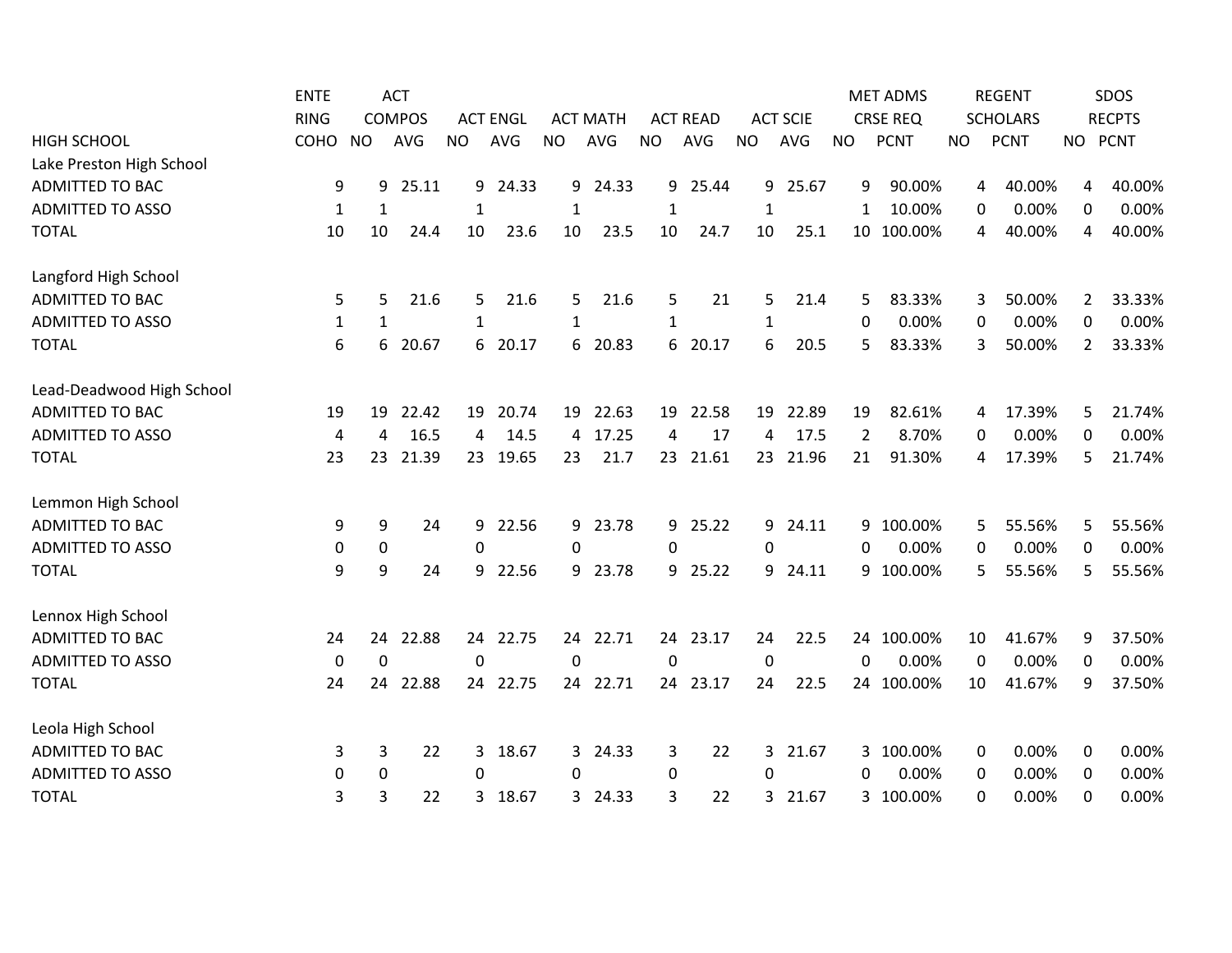|                            | <b>ENTE</b>  |              | <b>ACT</b>    |              |                 |           |                 |           |                 |                  |                 |           | <b>MET ADMS</b> |             | <b>REGENT</b>   |                | SDOS          |
|----------------------------|--------------|--------------|---------------|--------------|-----------------|-----------|-----------------|-----------|-----------------|------------------|-----------------|-----------|-----------------|-------------|-----------------|----------------|---------------|
|                            | <b>RING</b>  |              | <b>COMPOS</b> |              | <b>ACT ENGL</b> |           | <b>ACT MATH</b> |           | <b>ACT READ</b> |                  | <b>ACT SCIE</b> |           | <b>CRSE REQ</b> |             | <b>SCHOLARS</b> |                | <b>RECPTS</b> |
| <b>HIGH SCHOOL</b>         | COHO         | <b>NO</b>    | AVG           | <b>NO</b>    | AVG             | <b>NO</b> | AVG             | <b>NO</b> | AVG             | <b>NO</b>        | AVG             | <b>NO</b> | <b>PCNT</b>     | <b>NO</b>   | <b>PCNT</b>     | NO PCNT        |               |
| Lincoln High School        |              |              |               |              |                 |           |                 |           |                 |                  |                 |           |                 |             |                 |                |               |
| <b>ADMITTED TO BAC</b>     | 101          |              | 101 23.36     |              | 101 22.39       |           | 101 23.67       |           | 101 23.71       |                  | 101 23.12       | 100       | 96.15%          | 54          | 51.92%          | 42             | 40.38%        |
| <b>ADMITTED TO ASSO</b>    | 3            | 3            | 14.33         | 3            | 11.67           | 3         | 15.33           |           | 3 14.67         |                  | 3 16.33         | 3         | 2.88%           | $\mathbf 0$ | 0.00%           | 0              | 0.00%         |
| <b>TOTAL</b>               | 104          | 104          | 23.1          | 104          | 22.08           | 104       | 23.43           |           | 104 23.45       |                  | 104 22.92       | 103       | 99.04%          | 54          | 51.92%          | 42             | 40.38%        |
| Little Wound High School   |              |              |               |              |                 |           |                 |           |                 |                  |                 |           |                 |             |                 |                |               |
| ADMITTED TO BAC            | 2            | 2            | 16            | 2            | 13.5            | 2         | 14.5            | 2         | 17.5            | 2                | 17.5            | 2         | 66.67%          | 0           | 0.00%           | 0              | 0.00%         |
| <b>ADMITTED TO ASSO</b>    | $\mathbf{1}$ | $\mathbf{1}$ |               | $\mathbf{1}$ |                 | 1         |                 | 1         |                 | 1                |                 | 1         | 33.33%          | 0           | 0.00%           | 0              | 0.00%         |
| <b>TOTAL</b>               | 3            | 3            | 15            | 3            | 12              | 3         | 14.67           | 3         | 16.67           |                  | 3 15.67         |           | 3 100.00%       | 0           | 0.00%           | 0              | 0.00%         |
| Lyman High School          |              |              |               |              |                 |           |                 |           |                 |                  |                 |           |                 |             |                 |                |               |
| <b>ADMITTED TO BAC</b>     | 9            | 9            | 21.44         | 9            | 21              | 9         | 20.89           | 9         | 21.56           | 9                | 21.33           |           | 9 100.00%       | 4           | 44.44%          | $\overline{2}$ | 22.22%        |
| <b>ADMITTED TO ASSO</b>    | 0            | $\mathbf 0$  |               | 0            |                 | 0         |                 | 0         |                 | $\boldsymbol{0}$ |                 | 0         | 0.00%           | 0           | 0.00%           | 0              | 0.00%         |
| <b>TOTAL</b>               | 9            | 9            | 21.44         | 9            | 21              | 9         | 20.89           | 9         | 21.56           |                  | 9 21.33         |           | 9 100.00%       | 4           | 44.44%          | 2              | 22.22%        |
| Madison High School        |              |              |               |              |                 |           |                 |           |                 |                  |                 |           |                 |             |                 |                |               |
| <b>ADMITTED TO BAC</b>     | 34           | 34           | 23.06         |              | 34 22.82        |           | 34 21.76        |           | 34 23.56        |                  | 34 23.62        |           | 34 100.00%      | 19          | 55.88%          | 14             | 41.18%        |
| <b>ADMITTED TO ASSO</b>    | $\mathbf 0$  | $\mathbf 0$  |               | 0            |                 | 0         |                 | $\pmb{0}$ |                 | $\boldsymbol{0}$ |                 | 0         | 0.00%           | $\mathbf 0$ | 0.00%           | 0              | 0.00%         |
| <b>TOTAL</b>               | 34           | 34           | 23.06         | 34           | 22.82           | 34        | 21.76           | 34        | 23.56           | 34               | 23.62           |           | 34 100.00%      | 19          | 55.88%          | 14             | 41.18%        |
| Marion High School         |              |              |               |              |                 |           |                 |           |                 |                  |                 |           |                 |             |                 |                |               |
| <b>ADMITTED TO BAC</b>     | 4            | 4            | 21.25         |              | 4 19.75         | 4         | 19.5            | 4         | 22.5            |                  | 4 22.25         |           | 4 100.00%       | 2           | 50.00%          | 1              | 25.00%        |
| <b>ADMITTED TO ASSO</b>    | 0            | 0            |               | 0            |                 | 0         |                 | $\Omega$  |                 | 0                |                 | 0         | 0.00%           | 0           | 0.00%           | 0              | 0.00%         |
| <b>TOTAL</b>               | 4            | 4            | 21.25         | 4            | 19.75           | 4         | 19.5            | 4         | 22.5            | 4                | 22.25           |           | 4 100.00%       | 2           | 50.00%          | 1              | 25.00%        |
| McCook Central High School |              |              |               |              |                 |           |                 |           |                 |                  |                 |           |                 |             |                 |                |               |
| <b>ADMITTED TO BAC</b>     | 15           | 15           | 22.67         | 15           | 21.33           | 15        | 21.8            | 15        | 23.87           |                  | 15 22.93        |           | 15 100.00%      | 8           | 53.33%          | 4              | 26.67%        |
| <b>ADMITTED TO ASSO</b>    | 0            | $\Omega$     |               | 0            |                 | $\Omega$  |                 | 0         |                 | 0                |                 | $\Omega$  | 0.00%           | 0           | 0.00%           | 0              | 0.00%         |
| <b>TOTAL</b>               | 15           |              | 15 22.67      |              | 15 21.33        | 15        | 21.8            |           | 15 23.87        |                  | 15 22.93        |           | 15 100.00%      | 8           | 53.33%          | 4              | 26.67%        |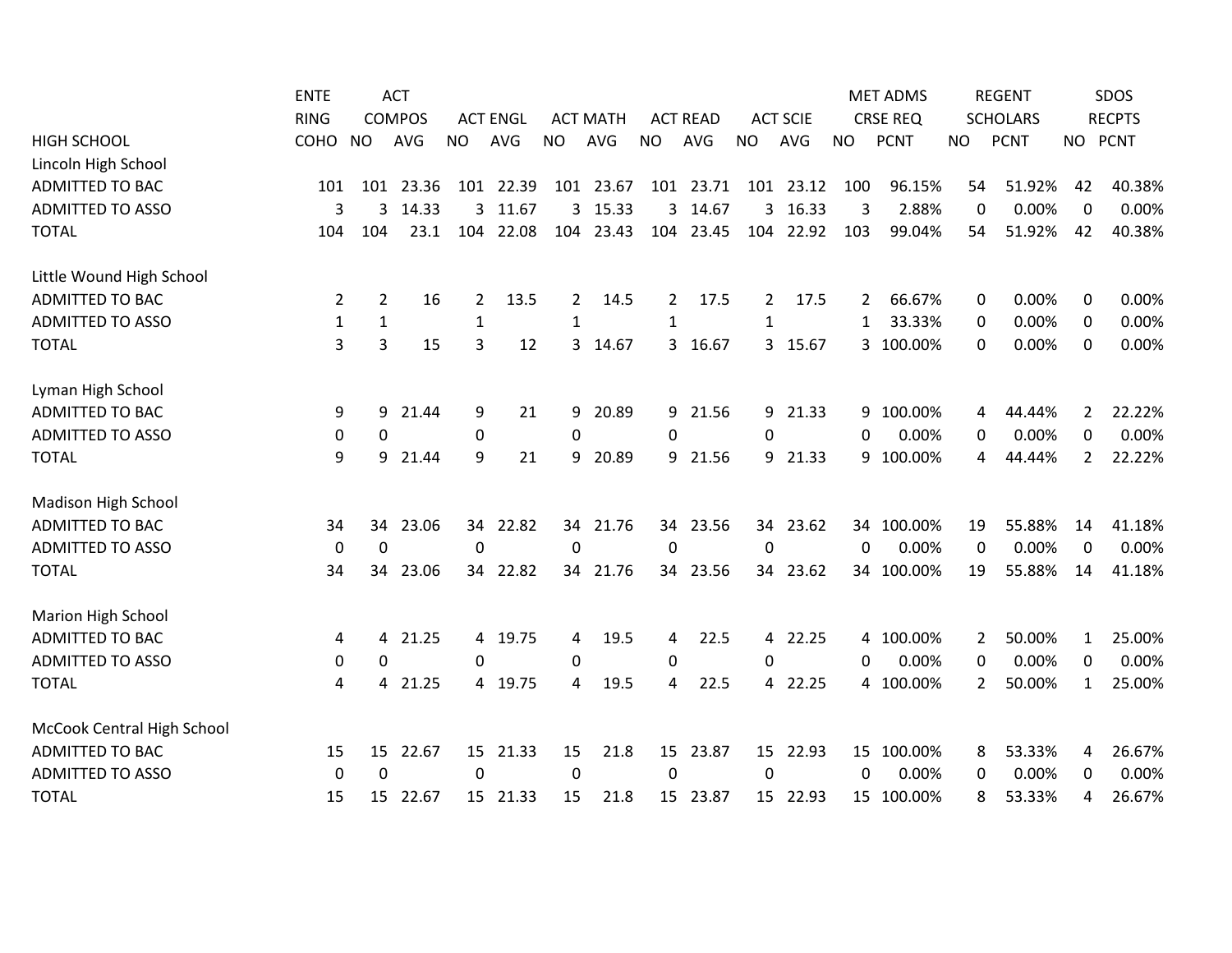|                              | <b>ENTE</b>    |             | <b>ACT</b>    |                  |                 |             |                 |                |                 |              |                 |           | <b>MET ADMS</b> |              | <b>REGENT</b>   |                | SDOS          |
|------------------------------|----------------|-------------|---------------|------------------|-----------------|-------------|-----------------|----------------|-----------------|--------------|-----------------|-----------|-----------------|--------------|-----------------|----------------|---------------|
|                              | <b>RING</b>    |             | <b>COMPOS</b> |                  | <b>ACT ENGL</b> |             | <b>ACT MATH</b> |                | <b>ACT READ</b> |              | <b>ACT SCIE</b> |           | <b>CRSE REQ</b> |              | <b>SCHOLARS</b> |                | <b>RECPTS</b> |
| <b>HIGH SCHOOL</b>           | COHO           | <b>NO</b>   | <b>AVG</b>    | <b>NO</b>        | AVG             | <b>NO</b>   | AVG             | <b>NO</b>      | AVG             | <b>NO</b>    | <b>AVG</b>      | <b>NO</b> | <b>PCNT</b>     | <b>NO</b>    | <b>PCNT</b>     | NO PCNT        |               |
| McIntosh High School         |                |             |               |                  |                 |             |                 |                |                 |              |                 |           |                 |              |                 |                |               |
| <b>ADMITTED TO BAC</b>       | 4              | 4           | 23.5          | 4                | 24.25           |             | 4 23.25         | 4              | 22              | 4            | 24              |           | 4 100.00%       | 3            | 75.00%          | 3              | 75.00%        |
| <b>ADMITTED TO ASSO</b>      | 0              | $\pmb{0}$   |               | 0                |                 | 0           |                 | $\mathbf 0$    |                 | $\mathbf 0$  |                 | 0         | 0.00%           | 0            | 0.00%           | 0              | 0.00%         |
| <b>TOTAL</b>                 | 4              | 4           | 23.5          | 4                | 24.25           |             | 4 23.25         | 4              | 22              | 4            | 24              |           | 4 100.00%       | 3            | 75.00%          | 3              | 75.00%        |
| Menno High School            |                |             |               |                  |                 |             |                 |                |                 |              |                 |           |                 |              |                 |                |               |
| <b>ADMITTED TO BAC</b>       | 5              | 5           | 22.4          | 5                | 20.4            | 5.          | 22.4            | 5              | 23.6            | 5            | 23.2            |           | 5 100.00%       | $\mathbf{2}$ | 40.00%          | $\overline{2}$ | 40.00%        |
| <b>ADMITTED TO ASSO</b>      | 0              | 0           |               | $\boldsymbol{0}$ |                 | 0           |                 | $\mathbf 0$    |                 | $\mathbf 0$  |                 | 0         | 0.00%           | 0            | 0.00%           | 0              | 0.00%         |
| <b>TOTAL</b>                 | 5              | 5           | 22.4          | 5                | 20.4            | 5           | 22.4            | 5              | 23.6            | 5            | 23.2            |           | 5 100.00%       | 2            | 40.00%          | 2              | 40.00%        |
| Milbank High School          |                |             |               |                  |                 |             |                 |                |                 |              |                 |           |                 |              |                 |                |               |
| <b>ADMITTED TO BAC</b>       | 38             | 38          | 22.97         | 38               | 22.5            | 38          | 22              | 38             | 23.61           | 38           | 23              | 37        | 97.37%          | 23           | 60.53%          | 15             | 39.47%        |
| <b>ADMITTED TO ASSO</b>      | $\mathbf 0$    | $\mathbf 0$ |               | $\mathbf 0$      |                 | $\mathbf 0$ |                 | $\mathbf 0$    |                 | $\mathbf 0$  |                 | 0         | 0.00%           | $\mathbf 0$  | 0.00%           | 0              | 0.00%         |
| <b>TOTAL</b>                 | 38             | 38          | 22.97         | 38               | 22.5            | 38          | 22              | 38             | 23.61           | 38           | 23              | 37        | 97.37%          | 23           | 60.53%          | 15             | 39.47%        |
| Miller High School           |                |             |               |                  |                 |             |                 |                |                 |              |                 |           |                 |              |                 |                |               |
| <b>ADMITTED TO BAC</b>       | 11             | 11          | 24            | 11               | 25              |             | 11 22.36        | 11             | 24              | 11           | 24              |           | 11 100.00%      | 7            | 63.64%          | 6              | 54.55%        |
| <b>ADMITTED TO ASSO</b>      | $\mathbf 0$    | 0           |               | 0                |                 | $\Omega$    |                 | $\mathbf 0$    |                 | $\mathbf 0$  |                 | $\Omega$  | 0.00%           | 0            | 0.00%           | 0              | 0.00%         |
| <b>TOTAL</b>                 | 11             | 11          | 24            | 11               | 25              | 11          | 22.36           | 11             | 24              | 11           | 24              |           | 11 100.00%      | 7            | 63.64%          | 6              | 54.55%        |
| Mitchell High School         |                |             |               |                  |                 |             |                 |                |                 |              |                 |           |                 |              |                 |                |               |
| <b>ADMITTED TO BAC</b>       | 50             | 50          | 23.8          | 50               | 22.7            | 50          | 23.78           | 50             | 24.2            | 50           | 23.96           | 50        | 98.04%          | 27           | 52.94%          | 17             | 33.33%        |
| <b>ADMITTED TO ASSO</b>      | $\mathbf{1}$   | 1           |               | $\mathbf{1}$     |                 | 1           |                 | $\mathbf{1}$   |                 | $\mathbf{1}$ |                 | 1         | 1.96%           | 1            | 1.96%           | 0              | 0.00%         |
| <b>TOTAL</b>                 | 51             | 51          | 23.67         | 51               | 22.55           |             | 51 23.63        | 51             | 24              | 51           | 23.92           |           | 51 100.00%      | 28           | 54.90%          | 17             | 33.33%        |
| Mobridge-Pollock High School |                |             |               |                  |                 |             |                 |                |                 |              |                 |           |                 |              |                 |                |               |
| <b>ADMITTED TO BAC</b>       | 17             | 17          | 21.65         | 17               | 20.24           | 17          | 21.53           | 17             | 22.12           | 17           | 21.76           | 17        | 89.47%          | 5            | 26.32%          | $\mathbf{1}$   | 5.26%         |
| <b>ADMITTED TO ASSO</b>      | $\overline{2}$ | 2           | 14.5          | 2                | 12.5            | 2           | 14.5            | $\overline{2}$ | 16.5            | 2            | 14.5            | 2         | 10.53%          | 0            | 0.00%           | 0              | 0.00%         |
| <b>TOTAL</b>                 | 19             | 19          | 20.89         | 19               | 19.42           | 19          | 20.79           | 19             | 21.53           | 19           | 21              | 19        | 100.00%         | 5            | 26.32%          | 1              | 5.26%         |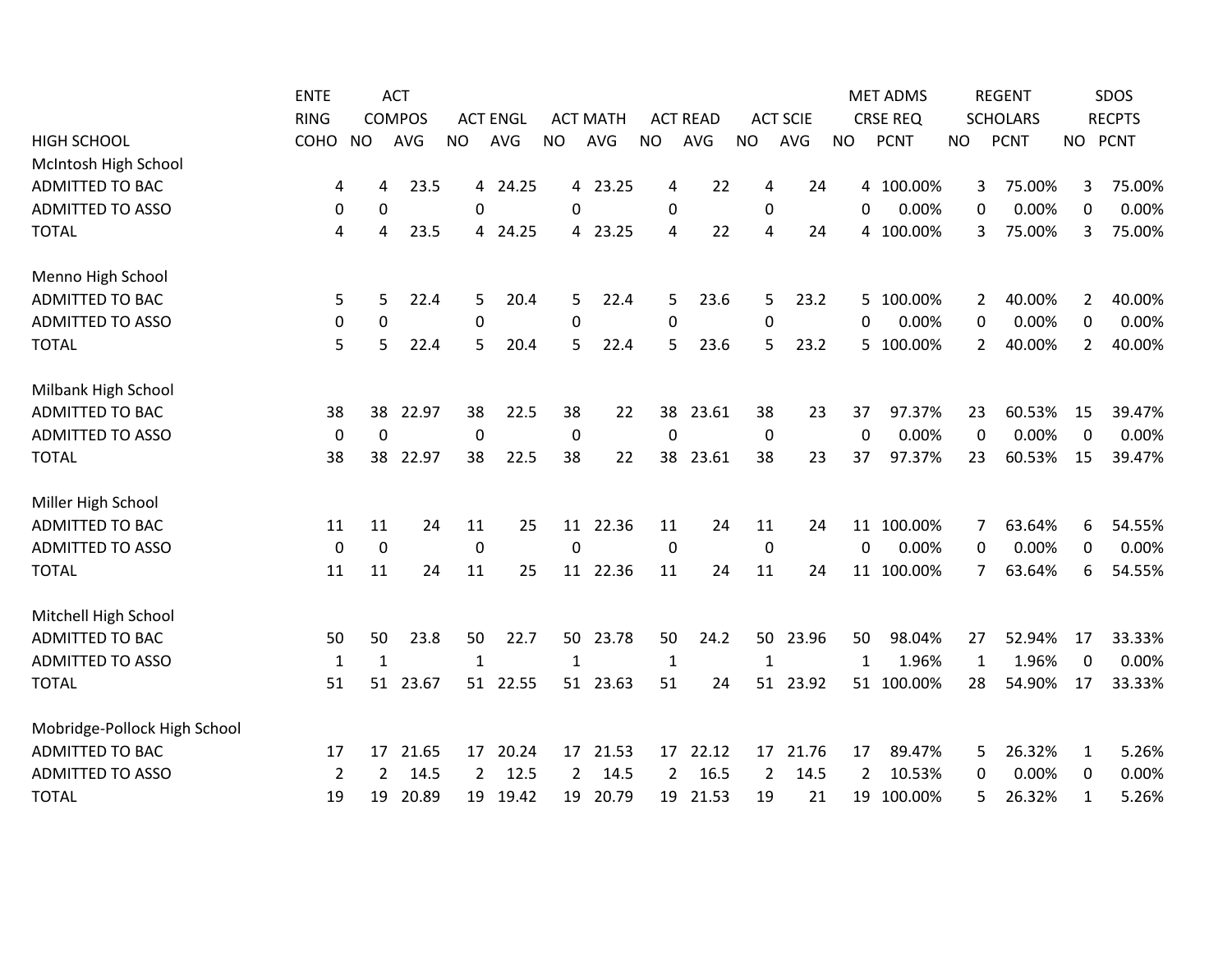|                          | <b>ENTE</b>    |                  | <b>ACT</b>    |                |                 |             |                 |                |                 |                |                 |              | <b>MET ADMS</b> |             | <b>REGENT</b>   |                | SDOS          |
|--------------------------|----------------|------------------|---------------|----------------|-----------------|-------------|-----------------|----------------|-----------------|----------------|-----------------|--------------|-----------------|-------------|-----------------|----------------|---------------|
|                          | <b>RING</b>    |                  | <b>COMPOS</b> |                | <b>ACT ENGL</b> |             | <b>ACT MATH</b> |                | <b>ACT READ</b> |                | <b>ACT SCIE</b> |              | <b>CRSE REQ</b> |             | <b>SCHOLARS</b> |                | <b>RECPTS</b> |
| <b>HIGH SCHOOL</b>       | COHO           | <b>NO</b>        | <b>AVG</b>    | <b>NO</b>      | AVG             | <b>NO</b>   | AVG             | <b>NO</b>      | AVG             | <b>NO</b>      | <b>AVG</b>      | <b>NO</b>    | <b>PCNT</b>     | <b>NO</b>   | <b>PCNT</b>     | NO PCNT        |               |
| Montrose High School     |                |                  |               |                |                 |             |                 |                |                 |                |                 |              |                 |             |                 |                |               |
| <b>ADMITTED TO BAC</b>   | 8              | 8                | 24.38         | 8              | 22.63           |             | 8 23.75         | 8              | 26.25           |                | 8 23.88         |              | 8 100.00%       | 6           | 75.00%          | 4              | 50.00%        |
| <b>ADMITTED TO ASSO</b>  | $\mathbf 0$    | $\mathbf 0$      |               | 0              |                 | 0           |                 | 0              |                 | 0              |                 | 0            | 0.00%           | 0           | 0.00%           | 0              | 0.00%         |
| <b>TOTAL</b>             | 8              | 8                | 24.38         | 8              | 22.63           | 8           | 23.75           | 8              | 26.25           | 8              | 23.88           |              | 8 100.00%       | 6           | 75.00%          | 4              | 50.00%        |
| Mount Vernon High School |                |                  |               |                |                 |             |                 |                |                 |                |                 |              |                 |             |                 |                |               |
| <b>ADMITTED TO BAC</b>   | $\overline{7}$ | $7^{\circ}$      | 22.43         | 7              | 22              | $7^{\circ}$ | 21.14           | $\overline{7}$ | 22              | $7^{\circ}$    | 23.29           | 7            | 87.50%          | 4           | 50.00%          | $\overline{2}$ | 25.00%        |
| <b>ADMITTED TO ASSO</b>  | $\mathbf{1}$   | 1                |               | 1              |                 | 1           |                 | $\mathbf{1}$   |                 | 1              |                 | 1            | 12.50%          | 0           | 0.00%           | 0              | 0.00%         |
| <b>TOTAL</b>             | 8              | 8                | 21.75         | 8              | 21.13           | 8           | 20.5            | 8              | 21.5            | 8              | 22.63           |              | 8 100.00%       | 4           | 50.00%          | 2              | 25.00%        |
| Newell High School       |                |                  |               |                |                 |             |                 |                |                 |                |                 |              |                 |             |                 |                |               |
| <b>ADMITTED TO BAC</b>   | 7              | $7^{\circ}$      | 23.14         |                | 7 21.29         |             | 7 22.86         | 7              | 24              |                | 7 23.86         |              | 7 100.00%       | 3           | 42.86%          | 0              | 0.00%         |
| <b>ADMITTED TO ASSO</b>  | 0              | $\boldsymbol{0}$ |               | 0              |                 | 0           |                 | $\mathbf 0$    |                 | 0              |                 | $\mathbf{0}$ | 0.00%           | 0           | 0.00%           | 0              | 0.00%         |
| <b>TOTAL</b>             | 7              |                  | 7 23.14       |                | 7 21.29         |             | 7 22.86         | $\overline{7}$ | 24              |                | 7 23.86         |              | 7 100.00%       | 3           | 42.86%          | 0              | 0.00%         |
| Northwestern High School |                |                  |               |                |                 |             |                 |                |                 |                |                 |              |                 |             |                 |                |               |
| <b>ADMITTED TO BAC</b>   | 10             | 10               | 23.9          | 10             | 24.1            | 10          | 23.3            | 10             | 24.1            | 10             | 24.3            |              | 10 100.00%      | $\mathbf 0$ | 0.00%           | 3              | 30.00%        |
| <b>ADMITTED TO ASSO</b>  | $\mathbf 0$    | $\mathbf 0$      |               | 0              |                 | 0           |                 | $\mathbf 0$    |                 | $\mathbf 0$    |                 | $\Omega$     | 0.00%           | 0           | 0.00%           | $\mathbf 0$    | 0.00%         |
| <b>TOTAL</b>             | 10             | 10               | 23.9          | 10             | 24.1            | 10          | 23.3            | 10             | 24.1            | 10             | 24.3            |              | 10 100.00%      | 0           | 0.00%           | 3              | 30.00%        |
| O'Gorman High School     |                |                  |               |                |                 |             |                 |                |                 |                |                 |              |                 |             |                 |                |               |
| <b>ADMITTED TO BAC</b>   | 72             | 72               | 23.92         | 72             | 23.86           | 72          | 23.4            | 72             | 24.25           | 72             | 23.6            | 71           | 95.95%          | 44          | 59.46%          | 30             | 40.54%        |
| <b>ADMITTED TO ASSO</b>  | $\overline{2}$ | 2                | 20.5          | $\overline{2}$ | 21              | 2           | 20.5            | $\overline{2}$ | 18              | $\overline{2}$ | 21.5            | 1            | 1.35%           | 0           | 0.00%           | $\Omega$       | 0.00%         |
| <b>TOTAL</b>             | 74             | 74               | 23.82         | 74             | 23.78           | 74          | 23.32           | 74             | 24.08           | 74             | 23.54           | 72           | 97.30%          | 44          | 59.46%          | 30             | 40.54%        |
| Parker High School       |                |                  |               |                |                 |             |                 |                |                 |                |                 |              |                 |             |                 |                |               |
| <b>ADMITTED TO BAC</b>   | 6              | 6                | 23.17         | 6              | 23.67           |             | 6 23.67         | 6              | 22.33           | 6              | 23.5            |              | 6 100.00%       | 5           | 83.33%          | 3              | 50.00%        |
| <b>ADMITTED TO ASSO</b>  | 0              | 0                |               | 0              |                 | 0           |                 | 0              |                 | 0              |                 | $\Omega$     | 0.00%           | 0           | 0.00%           | 0              | 0.00%         |
| <b>TOTAL</b>             | 6              | 6                | 23.17         |                | 6 23.67         |             | 6 23.67         |                | 6 22.33         | 6              | 23.5            |              | 6 100.00%       | 5           | 83.33%          | 3              | 50.00%        |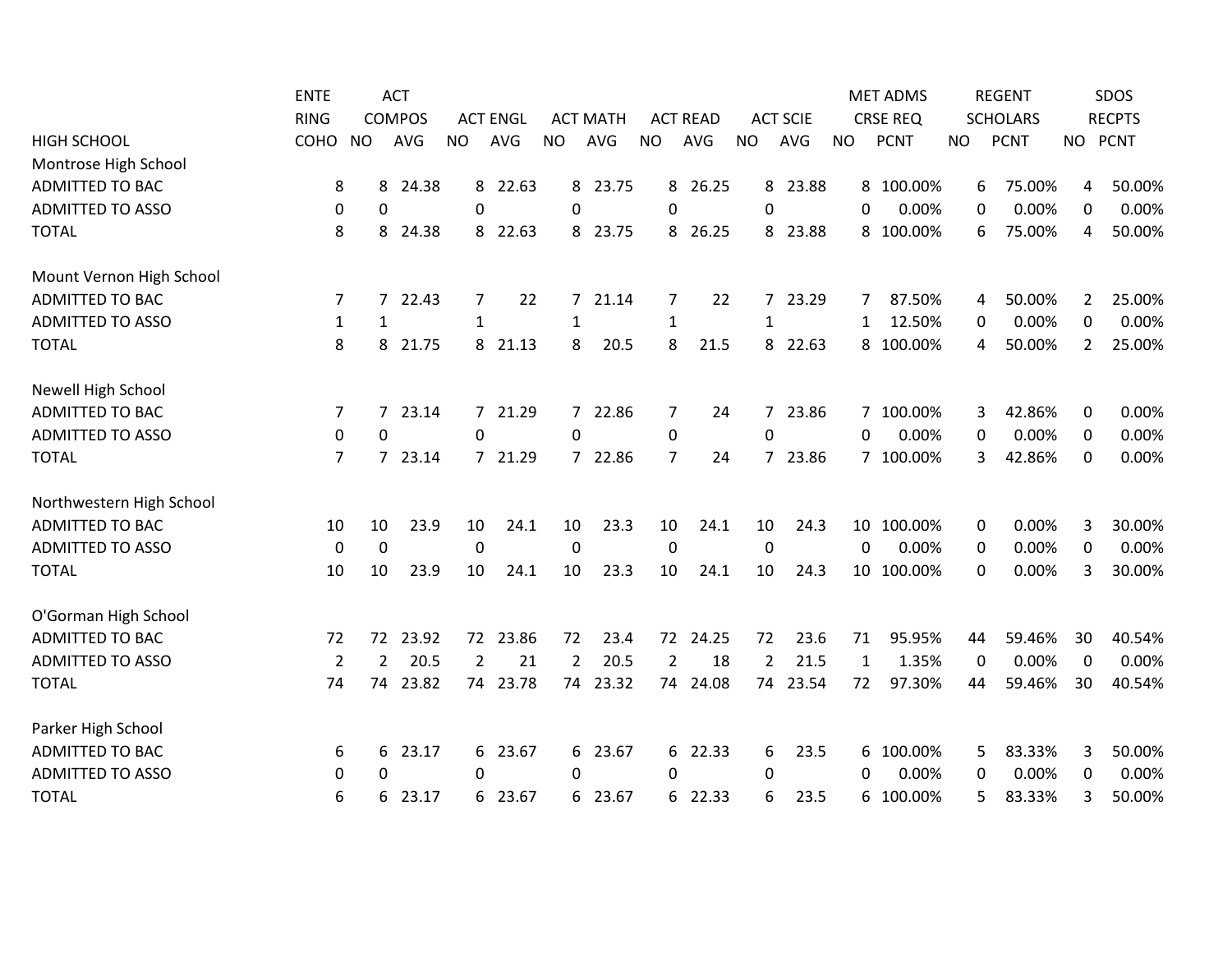|                            | <b>ENTE</b> |             | <b>ACT</b>    |           |                 |           |                 |                |                 |                  |                 |           | <b>MET ADMS</b> |                | <b>REGENT</b>   |           | <b>SDOS</b>   |
|----------------------------|-------------|-------------|---------------|-----------|-----------------|-----------|-----------------|----------------|-----------------|------------------|-----------------|-----------|-----------------|----------------|-----------------|-----------|---------------|
|                            | <b>RING</b> |             | <b>COMPOS</b> |           | <b>ACT ENGL</b> |           | <b>ACT MATH</b> |                | <b>ACT READ</b> |                  | <b>ACT SCIE</b> |           | <b>CRSE REQ</b> |                | <b>SCHOLARS</b> |           | <b>RECPTS</b> |
| <b>HIGH SCHOOL</b>         | COHO        | <b>NO</b>   | <b>AVG</b>    | <b>NO</b> | <b>AVG</b>      | <b>NO</b> | <b>AVG</b>      | <b>NO</b>      | AVG             | <b>NO</b>        | <b>AVG</b>      | <b>NO</b> | <b>PCNT</b>     | <b>NO</b>      | <b>PCNT</b>     | <b>NO</b> | <b>PCNT</b>   |
| Parkston Jr-Sr High School |             |             |               |           |                 |           |                 |                |                 |                  |                 |           |                 |                |                 |           |               |
| ADMITTED TO BAC            | 12          |             | 12 21.83      | 12        | 21              |           | 12 21.83        |                | 12 22.08        |                  | 12 21.92        |           | 12 100.00%      | 5              | 41.67%          | 4         | 33.33%        |
| <b>ADMITTED TO ASSO</b>    | $\mathbf 0$ | $\mathbf 0$ |               | 0         |                 | 0         |                 | $\pmb{0}$      |                 | $\boldsymbol{0}$ |                 | 0         | 0.00%           | 0              | 0.00%           | 0         | 0.00%         |
| <b>TOTAL</b>               | 12          |             | 12 21.83      | 12        | 21              |           | 12 21.83        |                | 12 22.08        |                  | 12 21.92        |           | 12 100.00%      | 5              | 41.67%          | 4         | 33.33%        |
| Philip High School         |             |             |               |           |                 |           |                 |                |                 |                  |                 |           |                 |                |                 |           |               |
| <b>ADMITTED TO BAC</b>     | 10          | 10          | 21.7          | 10        | 21.2            | 10        | 22.6            | 10             | 21.6            | 10               | 20.4            |           | 10 100.00%      | 3              | 30.00%          | 2         | 20.00%        |
| <b>ADMITTED TO ASSO</b>    | 0           | 0           |               | 0         |                 | $\Omega$  |                 | 0              |                 | 0                |                 | $\Omega$  | 0.00%           | 0              | 0.00%           | 0         | 0.00%         |
| <b>TOTAL</b>               | 10          | 10          | 21.7          | 10        | 21.2            | 10        | 22.6            | 10             | 21.6            | 10               | 20.4            |           | 10 100.00%      | 3              | 30.00%          | 2         | 20.00%        |
| Pine Ridge High School     |             |             |               |           |                 |           |                 |                |                 |                  |                 |           |                 |                |                 |           |               |
| <b>ADMITTED TO BAC</b>     | 3           | 3           | 18.33         | 3         | 17.67           | 3         | 15              | 3              | 19              | 3                | 21              |           | 3 100.00%       | 0              | 0.00%           | 0         | 0.00%         |
| <b>ADMITTED TO ASSO</b>    | 0           | 0           |               | 0         |                 | 0         |                 | $\pmb{0}$      |                 | $\pmb{0}$        |                 | 0         | 0.00%           | 0              | 0.00%           | 0         | 0.00%         |
| <b>TOTAL</b>               | 3           | 3           | 18.33         | 3         | 17.67           | 3         | 15              | 3              | 19              | 3                | 21              |           | 3 100.00%       | 0              | 0.00%           | 0         | 0.00%         |
| Plankinton High School     |             |             |               |           |                 |           |                 |                |                 |                  |                 |           |                 |                |                 |           |               |
| <b>ADMITTED TO BAC</b>     | 3           | 3           | 23.33         | 3         | 23              | 3         | 23.33           |                | 3 23.67         |                  | 3 22.33         |           | 3 100.00%       | $\overline{2}$ | 66.67%          | 1         | 33.33%        |
| <b>ADMITTED TO ASSO</b>    | 0           | 0           |               | 0         |                 | 0         |                 | $\Omega$       |                 | $\Omega$         |                 | $\Omega$  | 0.00%           | 0              | 0.00%           | 0         | 0.00%         |
| <b>TOTAL</b>               | 3           | 3           | 23.33         | 3         | 23              | 3         | 23.33           | 3 <sup>1</sup> | 23.67           |                  | 3 22.33         |           | 3 100.00%       | 2              | 66.67%          | 1         | 33.33%        |
| Platte High School         |             |             |               |           |                 |           |                 |                |                 |                  |                 |           |                 |                |                 |           |               |
| <b>ADMITTED TO BAC</b>     | 14          | 14          | 22.86         | 14        | 22.57           | 14        | 21.86           |                | 14 23.21        |                  | 14 23.29        |           | 14 100.00%      | 6              | 42.86%          | 3         | 21.43%        |
| <b>ADMITTED TO ASSO</b>    | 0           | 0           |               | $\Omega$  |                 | $\Omega$  |                 | $\Omega$       |                 | $\Omega$         |                 | $\Omega$  | 0.00%           | 0              | 0.00%           | 0         | 0.00%         |
| <b>TOTAL</b>               | 14          | 14          | 22.86         | 14        | 22.57           | 14        | 21.86           | 14             | 23.21           | 14               | 23.29           |           | 14 100.00%      | 6              | 42.86%          | 3         | 21.43%        |
| Rapid City Central High    |             |             |               |           |                 |           |                 |                |                 |                  |                 |           |                 |                |                 |           |               |
| <b>ADMITTED TO BAC</b>     | 81          | 81          | 22.25         | 81        | 20.99           | 81        | 21.65           |                | 81 22.88        |                  | 81 22.88        | 79        | 92.94%          | 47             | 55.29%          | 18        | 21.18%        |
| <b>ADMITTED TO ASSO</b>    | 4           | 4           | 17            | 4         | 14.75           | 4         | 16              | 4              | 16.75           |                  | 4 19.75         | 3         | 3.53%           | 0              | 0.00%           | $\Omega$  | 0.00%         |
| <b>TOTAL</b>               | 85          | 85          | 22            | 85        | 20.69           | 85        | 21.39           |                | 85 22.59        |                  | 85 22.73        | 82        | 96.47%          | 47             | 55.29%          | 18        | 21.18%        |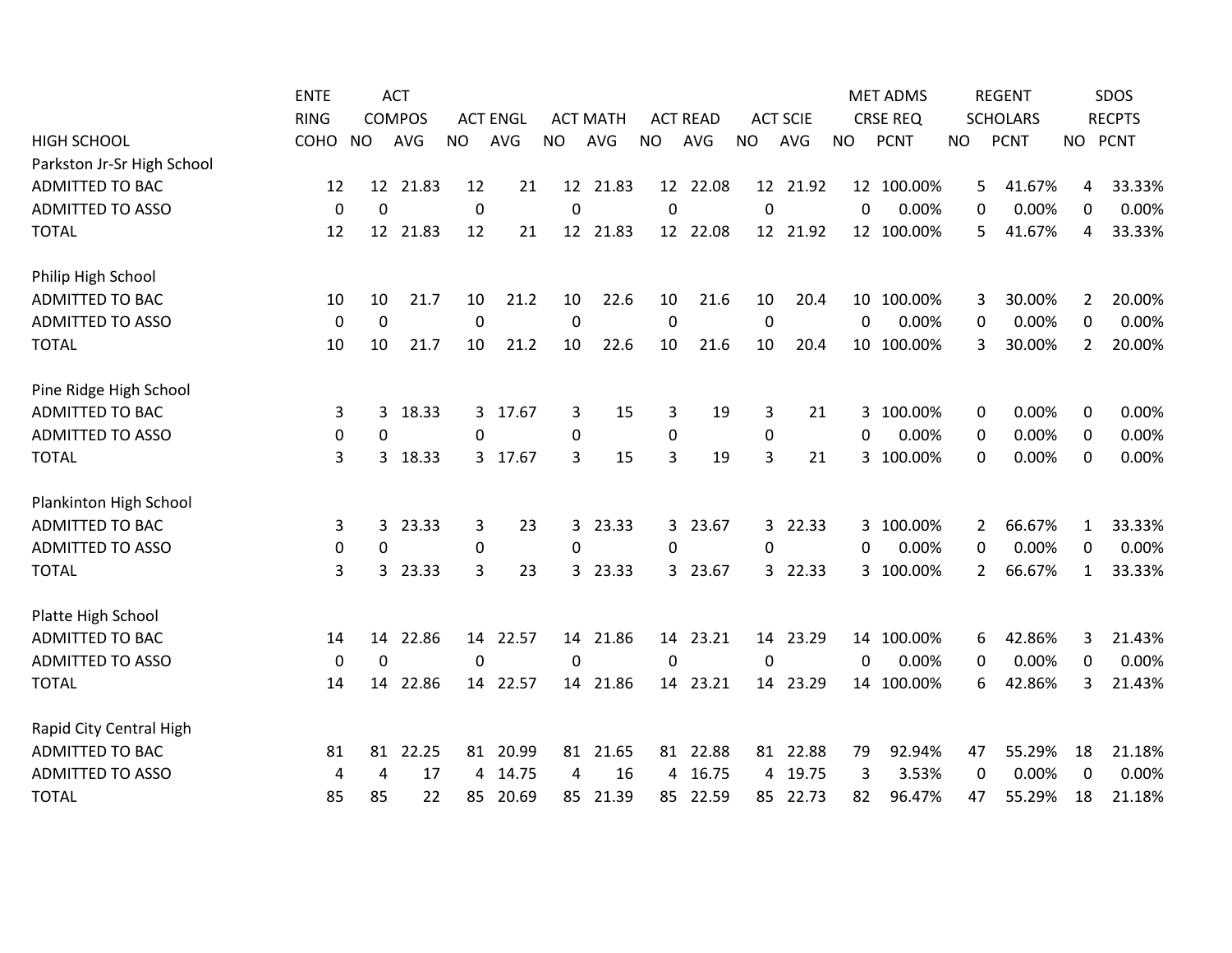|                             | <b>ENTE</b>  |              | <b>ACT</b>    |              |                 |              |                 |                |                 |              |                 |           | <b>MET ADMS</b> |           | <b>REGENT</b>   |              | <b>SDOS</b>   |
|-----------------------------|--------------|--------------|---------------|--------------|-----------------|--------------|-----------------|----------------|-----------------|--------------|-----------------|-----------|-----------------|-----------|-----------------|--------------|---------------|
|                             | <b>RING</b>  |              | <b>COMPOS</b> |              | <b>ACT ENGL</b> |              | <b>ACT MATH</b> |                | <b>ACT READ</b> |              | <b>ACT SCIE</b> |           | <b>CRSE REQ</b> |           | <b>SCHOLARS</b> |              | <b>RECPTS</b> |
| <b>HIGH SCHOOL</b>          | COHO         | <b>NO</b>    | <b>AVG</b>    | <b>NO</b>    | AVG             | <b>NO</b>    | <b>AVG</b>      | <b>NO</b>      | AVG             | <b>NO</b>    | <b>AVG</b>      | <b>NO</b> | <b>PCNT</b>     | <b>NO</b> | <b>PCNT</b>     | <b>NO</b>    | <b>PCNT</b>   |
| Red Cloud High School       |              |              |               |              |                 |              |                 |                |                 |              |                 |           |                 |           |                 |              |               |
| <b>ADMITTED TO BAC</b>      | 9            | 9            | 19.78         |              | 9 17.89         |              | 9 20.33         | 9              | 20              | 9            | 20              | 9         | 69.23%          | 0         | 0.00%           | 0            | 0.00%         |
| <b>ADMITTED TO ASSO</b>     | 4            | 4            | 18            | 4            | 16.75           | 4            | 18.25           | $\overline{4}$ | 19.25           | 4            | 17.75           | 4         | 30.77%          | 0         | 0.00%           | $\Omega$     | 0.00%         |
| <b>TOTAL</b>                | 13           | 13           | 19.23         | 13           | 17.54           | 13           | 19.69           | 13             | 19.77           |              | 13 19.31        |           | 13 100.00%      | 0         | 0.00%           | 0            | 0.00%         |
| Redfield High School        |              |              |               |              |                 |              |                 |                |                 |              |                 |           |                 |           |                 |              |               |
| <b>ADMITTED TO BAC</b>      | 21           | 21           | 22.9          | 21           | 22.43           | 21           | 23.1            |                | 21 22.29        |              | 21 23.24        | 21        | 95.45%          | 16        | 72.73%          | 7            | 31.82%        |
| <b>ADMITTED TO ASSO</b>     | $\mathbf{1}$ | $\mathbf{1}$ |               | $\mathbf{1}$ |                 | 1            |                 | $\mathbf{1}$   |                 | $\mathbf{1}$ |                 | 0         | 0.00%           | 0         | 0.00%           | 0            | 0.00%         |
| <b>TOTAL</b>                | 22           | 22           | 22.59         | 22           | 22.05           |              | 22 22.82        |                | 22 22.05        | 22           | 22.86           | 21        | 95.45%          | 16        | 72.73%          | 7            | 31.82%        |
| Roncalli High School        |              |              |               |              |                 |              |                 |                |                 |              |                 |           |                 |           |                 |              |               |
| <b>ADMITTED TO BAC</b>      | 28           | 28           | 22.29         | 28           | 22.18           | 28           | 21.54           | 28             | 23.43           |              | 28 21.71        | 28        | 96.55%          | 16        | 55.17%          | 9            | 31.03%        |
| <b>ADMITTED TO ASSO</b>     | $\mathbf{1}$ | $\mathbf{1}$ |               | $\mathbf{1}$ |                 | 1            |                 | $\mathbf{1}$   |                 | 1            |                 | 1         | 3.45%           | 1         | 3.45%           | 0            | 0.00%         |
| <b>TOTAL</b>                | 29           | 29           | 22.45         | 29           | 22.34           | 29           | 21.66           | 29             | 23.62           | 29           | 21.93           |           | 29 100.00%      | 17        | 58.62%          | 9            | 31.03%        |
| Roosevelt High School       |              |              |               |              |                 |              |                 |                |                 |              |                 |           |                 |           |                 |              |               |
| <b>ADMITTED TO BAC</b>      | 102          | 102          | 24.17         |              | 102 23.05       |              | 102 24.18       |                | 102 24.51       |              | 102 24.22       | 101       | 94.39%          | 52        | 48.60%          | 38           | 35.51%        |
| <b>ADMITTED TO ASSO</b>     | 5            | 5            | 20.4          | 5            | 20              | 5            | 19              | 5              | 20.8            | 5            | 21.6            | 4         | 3.74%           | 1         | 0.93%           | $\mathbf{1}$ | 0.93%         |
| <b>TOTAL</b>                | 107          | 107          | 23.99         | 107          | 22.91           | 107          | 23.93           | 107            | 24.34           | 107          | 24.09           | 105       | 98.13%          | 53        | 49.53%          | 39           | 36.45%        |
| Rosholt High School         |              |              |               |              |                 |              |                 |                |                 |              |                 |           |                 |           |                 |              |               |
| ADMITTED TO BAC             | 14           | 14           | 24.93         |              | 14 25.93        | 14           | 23.64           |                | 14 24.79        |              | 14 24.29        |           | 14 100.00%      | 10        | 71.43%          | 9            | 64.29%        |
| <b>ADMITTED TO ASSO</b>     | $\mathbf 0$  | 0            |               | $\Omega$     |                 | $\mathbf{0}$ |                 | 0              |                 | 0            |                 | $\Omega$  | 0.00%           | 0         | 0.00%           | 0            | 0.00%         |
| <b>TOTAL</b>                | 14           | 14           | 24.93         | 14           | 25.93           | 14           | 23.64           | 14             | 24.79           | 14           | 24.29           |           | 14 100.00%      | 10        | 71.43%          | 9            | 64.29%        |
| Saint Francis Indian School |              |              |               |              |                 |              |                 |                |                 |              |                 |           |                 |           |                 |              |               |
| <b>ADMITTED TO BAC</b>      | 3            | 3            | 14.33         | 3            | 13              | 3            | 16              | 3              | 14.33           | 3            | 14              | 3         | 75.00%          | 0         | 0.00%           | 0            | 0.00%         |
| <b>ADMITTED TO ASSO</b>     | 1            | 1            |               | 1            |                 | $\mathbf{1}$ |                 | 1              |                 | 1            |                 | 1         | 25.00%          | 0         | 0.00%           | $\Omega$     | 0.00%         |
| <b>TOTAL</b>                | 4            | 4            | 15            | 4            | 13.5            | 4            | 16              | 4              | 15.25           |              | 4 14.75         |           | 4 100.00%       | 0         | 0.00%           | 0            | 0.00%         |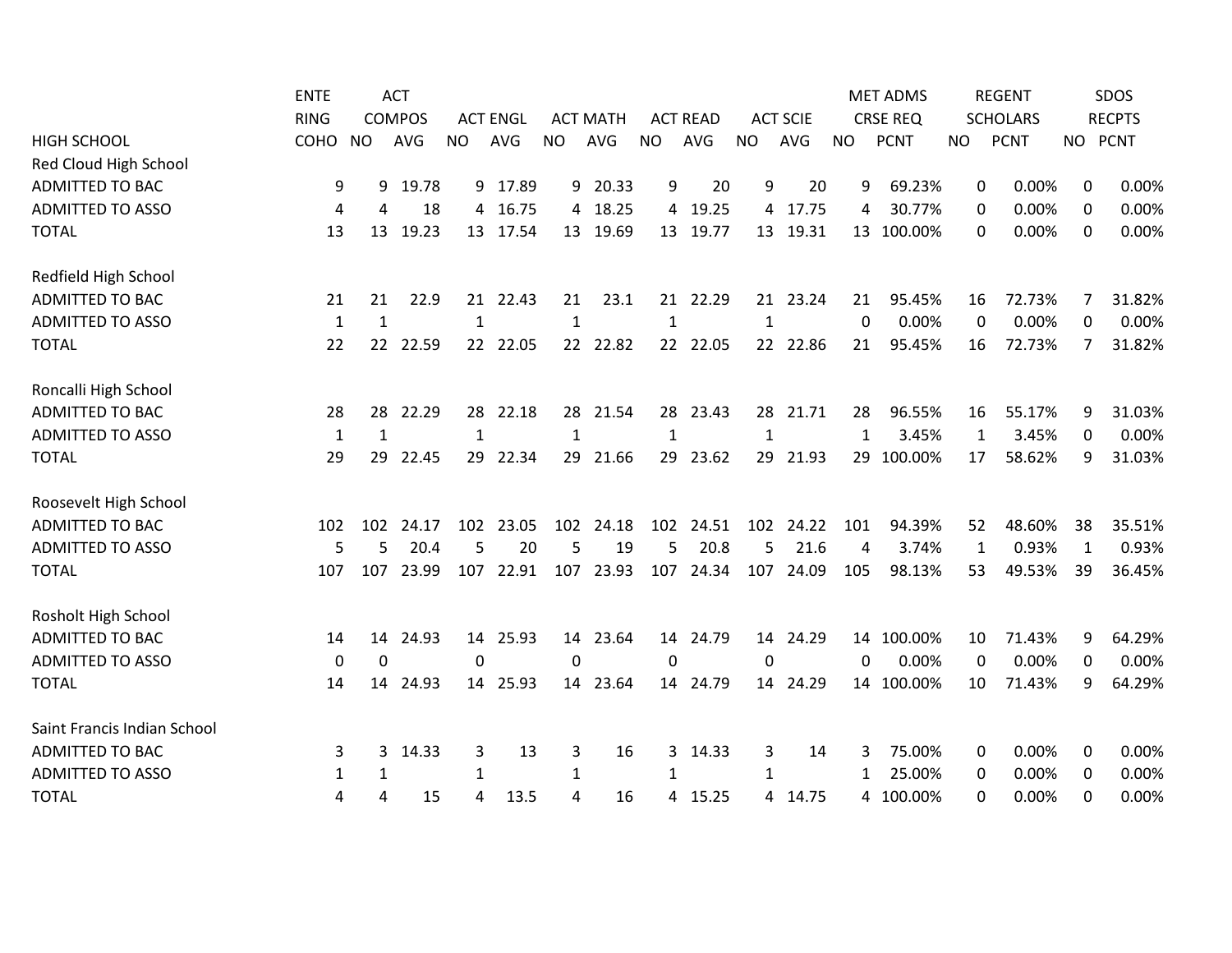|                                | <b>ENTE</b> |                  | <b>ACT</b>    |              |                 |              |                 |              |                 |           |                 |                | <b>MET ADMS</b> |                | <b>REGENT</b>   |                | SDOS          |
|--------------------------------|-------------|------------------|---------------|--------------|-----------------|--------------|-----------------|--------------|-----------------|-----------|-----------------|----------------|-----------------|----------------|-----------------|----------------|---------------|
|                                | <b>RING</b> |                  | <b>COMPOS</b> |              | <b>ACT ENGL</b> |              | <b>ACT MATH</b> |              | <b>ACT READ</b> |           | <b>ACT SCIE</b> |                | <b>CRSE REQ</b> |                | <b>SCHOLARS</b> |                | <b>RECPTS</b> |
| <b>HIGH SCHOOL</b>             | COHO        | <b>NO</b>        | <b>AVG</b>    | <b>NO</b>    | AVG             | <b>NO</b>    | <b>AVG</b>      | <b>NO</b>    | AVG             | <b>NO</b> | AVG             | <b>NO</b>      | <b>PCNT</b>     | <b>NO</b>      | <b>PCNT</b>     |                | NO PCNT       |
| Saint Mary High School         |             |                  |               |              |                 |              |                 |              |                 |           |                 |                |                 |                |                 |                |               |
| ADMITTED TO BAC                | 3           | 3                | 25.33         |              | 3 24.33         | $\mathbf{3}$ | 26.67           | 3            | 25              |           | 3 24.33         |                | 3 100.00%       | $\overline{2}$ | 66.67%          | $\overline{2}$ | 66.67%        |
| <b>ADMITTED TO ASSO</b>        | 0           | 0                |               | 0            |                 | 0            |                 | 0            |                 | $\Omega$  |                 | $\Omega$       | 0.00%           | 0              | 0.00%           | $\Omega$       | 0.00%         |
| <b>TOTAL</b>                   | 3           | 3                | 25.33         | 3            | 24.33           | 3            | 26.67           | 3            | 25              | 3         | 24.33           |                | 3 100.00%       | 2              | 66.67%          | 2              | 66.67%        |
| Sanborn Central High School    |             |                  |               |              |                 |              |                 |              |                 |           |                 |                |                 |                |                 |                |               |
| <b>ADMITTED TO BAC</b>         | 4           | 4                | 23.5          | 4            | 21              |              | 4 22.75         |              | 4 24.25         | 4         | 25              |                | 4 100.00%       | 2              | 50.00%          | 1              | 25.00%        |
| <b>ADMITTED TO ASSO</b>        | 0           | 0                |               | 0            |                 | 0            |                 | $\mathbf{0}$ |                 | 0         |                 | $\Omega$       | 0.00%           | 0              | 0.00%           | 0              | 0.00%         |
| <b>TOTAL</b>                   | 4           | 4                | 23.5          | 4            | 21              | 4            | 22.75           | 4            | 24.25           | 4         | 25              |                | 4 100.00%       | 2              | 50.00%          | 1              | 25.00%        |
| <b>Scotland High School</b>    |             |                  |               |              |                 |              |                 |              |                 |           |                 |                |                 |                |                 |                |               |
| <b>ADMITTED TO BAC</b>         | 9           | 9                | 22.89         | 9            | 22.56           | 9            | 22.22           | 9            | 22.67           | 9         | 23.44           |                | 9 100.00%       | 3              | 33.33%          | 4              | 44.44%        |
| <b>ADMITTED TO ASSO</b>        | 0           | $\boldsymbol{0}$ |               | $\mathbf 0$  |                 | 0            |                 | $\mathbf{0}$ |                 | 0         |                 | $\Omega$       | 0.00%           | 0              | 0.00%           | 0              | 0.00%         |
| <b>TOTAL</b>                   | 9           | 9                | 22.89         | 9            | 22.56           | 9            | 22.22           | 9            | 22.67           |           | 9 23.44         |                | 9 100.00%       | 3              | 33.33%          | 4              | 44.44%        |
| Selby Area High School         |             |                  |               |              |                 |              |                 |              |                 |           |                 |                |                 |                |                 |                |               |
| <b>ADMITTED TO BAC</b>         | 5           | 5                | 22.4          | 5            | 23.4            | 5            | 22.2            | 5            | 21.2            | 5         | 22              |                | 5 100.00%       | $\mathbf{1}$   | 20.00%          | 1              | 20.00%        |
| <b>ADMITTED TO ASSO</b>        | $\pmb{0}$   | $\mathbf 0$      |               | $\mathbf 0$  |                 | 0            |                 | $\mathbf 0$  |                 | $\pmb{0}$ |                 | $\Omega$       | 0.00%           | 0              | 0.00%           | 0              | 0.00%         |
| <b>TOTAL</b>                   | 5           | 5                | 22.4          | 5            | 23.4            | 5            | 22.2            | 5            | 21.2            | 5         | 22              |                | 5 100.00%       | 1              | 20.00%          | 1              | 20.00%        |
| Sioux Falls Christian High Sch |             |                  |               |              |                 |              |                 |              |                 |           |                 |                |                 |                |                 |                |               |
| <b>ADMITTED TO BAC</b>         | 7           | $\overline{7}$   | 22.43         | 7            | 23              |              | 7 21.43         | 7            | 23              |           | 7 21.71         | $\overline{7}$ | 87.50%          | 4              | 50.00%          | 1              | 12.50%        |
| <b>ADMITTED TO ASSO</b>        | 1           | 1                |               | 1            |                 | 1            |                 | $\mathbf{1}$ |                 | 1         |                 | $\Omega$       | 0.00%           | 0              | 0.00%           | 0              | 0.00%         |
| <b>TOTAL</b>                   | 8           | 8                | 21.63         | 8            | 22              | 8            | 20.75           | 8            | 22.13           | 8         | 21              | 7              | 87.50%          | 4              | 50.00%          | 1              | 12.50%        |
| Sioux Valley High School       |             |                  |               |              |                 |              |                 |              |                 |           |                 |                |                 |                |                 |                |               |
| <b>ADMITTED TO BAC</b>         | 17          | 17               | 21.65         | 17           | 20.24           | 17           | 21.65           | 17           | 21.53           | 17        | 22.47           | 17             | 94.44%          | 10             | 55.56%          | 5              | 27.78%        |
| <b>ADMITTED TO ASSO</b>        | 1           | 1                |               | $\mathbf{1}$ |                 | $\mathbf 1$  |                 | $\mathbf{1}$ |                 | 1         |                 | $\Omega$       | 0.00%           | 0              | 0.00%           | $\Omega$       | 0.00%         |
| <b>TOTAL</b>                   | 18          | 18               | 21.33         | 18           | 19.72           |              | 18 21.33        | 18           | 21.28           | 18        | 22.33           | 17             | 94.44%          | 10             | 55.56%          | 5              | 27.78%        |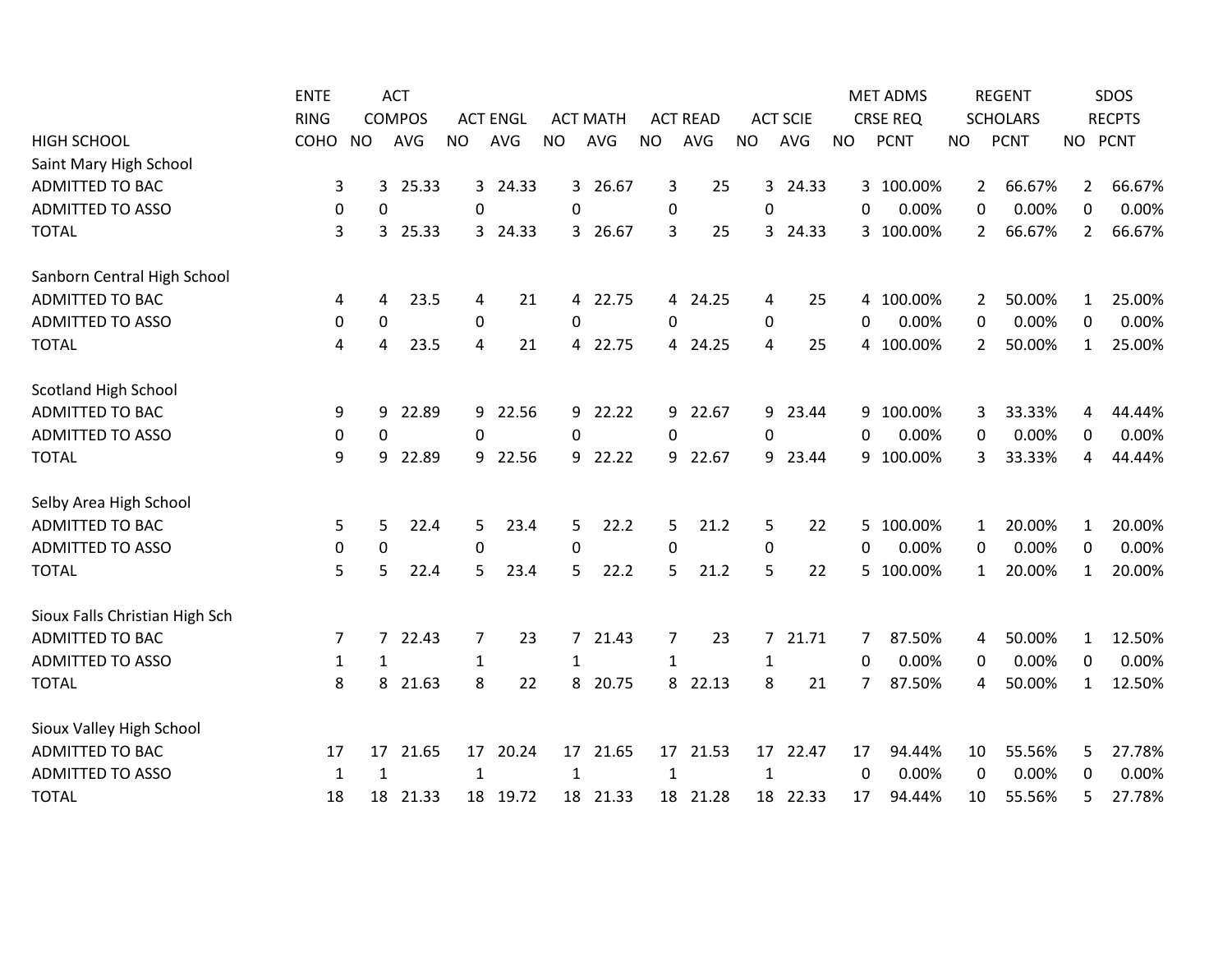|                                   | <b>ENTE</b>  |             | <b>ACT</b>    |              |                 |             |                 |              |                 |              |                 |           | <b>MET ADMS</b> |    | <b>REGENT</b>   |             | <b>SDOS</b>   |
|-----------------------------------|--------------|-------------|---------------|--------------|-----------------|-------------|-----------------|--------------|-----------------|--------------|-----------------|-----------|-----------------|----|-----------------|-------------|---------------|
|                                   | <b>RING</b>  |             | <b>COMPOS</b> |              | <b>ACT ENGL</b> |             | <b>ACT MATH</b> |              | <b>ACT READ</b> |              | <b>ACT SCIE</b> |           | <b>CRSE REQ</b> |    | <b>SCHOLARS</b> |             | <b>RECPTS</b> |
| <b>HIGH SCHOOL</b>                | COHO         | <b>NO</b>   | AVG           | <b>NO</b>    | AVG             | <b>NO</b>   | <b>AVG</b>      | <b>NO</b>    | <b>AVG</b>      | <b>NO</b>    | AVG             | <b>NO</b> | <b>PCNT</b>     | NO | <b>PCNT</b>     | NO PCNT     |               |
| Sisseton High School              |              |             |               |              |                 |             |                 |              |                 |              |                 |           |                 |    |                 |             |               |
| ADMITTED TO BAC                   | 19           | 19          | 23.89         |              | 19 21.79        | 19          | 24.79           |              | 19 24.42        |              | 19 23.95        |           | 19 100.00%      | 6  | 31.58%          | 8           | 42.11%        |
| <b>ADMITTED TO ASSO</b>           | 0            | 0           |               | 0            |                 | $\mathbf 0$ |                 | $\pmb{0}$    |                 | $\mathbf 0$  |                 | 0         | 0.00%           | 0  | 0.00%           | 0           | 0.00%         |
| <b>TOTAL</b>                      | 19           | 19          | 23.89         | 19           | 21.79           | 19          | 24.79           | 19           | 24.42           | 19           | 23.95           |           | 19 100.00%      | 6  | 31.58%          | 8           | 42.11%        |
| Spearfish High School             |              |             |               |              |                 |             |                 |              |                 |              |                 |           |                 |    |                 |             |               |
| <b>ADMITTED TO BAC</b>            | 45           | 45          | 23.69         | 45           | 22.76           | 45          | 24              | 45           | 23.73           | 45           | 23.38           | 45        | 91.84%          | 20 | 40.82%          | 16          | 32.65%        |
| <b>ADMITTED TO ASSO</b>           | 4            | 4           | 20.75         | 4            | 17              | 4           | 22.25           | 4            | 20.5            | 4            | 23.5            | 4         | 8.16%           | 0  | 0.00%           | $\Omega$    | 0.00%         |
| <b>TOTAL</b>                      | 49           | 49          | 23.45         | 49           | 22.29           | 49          | 23.86           | 49           | 23.47           | 49           | 23.39           | 49        | 100.00%         | 20 | 40.82%          | 16          | 32.65%        |
| St Thomas More High School        |              |             |               |              |                 |             |                 |              |                 |              |                 |           |                 |    |                 |             |               |
| <b>ADMITTED TO BAC</b>            | 24           | 24          | 23.58         | 24           | 24.08           | 24          | 21.83           |              | 24 23.96        |              | 24 23.75        | 24        | 96.00%          | 0  | 0.00%           | 7           | 28.00%        |
| <b>ADMITTED TO ASSO</b>           | $\mathbf{1}$ | 1           |               | $\mathbf{1}$ |                 | 1           |                 | $\mathbf{1}$ |                 | $\mathbf{1}$ |                 | 1         | 4.00%           | 0  | 0.00%           | $\mathbf 0$ | 0.00%         |
| <b>TOTAL</b>                      | 25           |             | 25 23.44      | 25           | 23.92           | 25          | 21.6            | 25           | 24              |              | 25 23.52        |           | 25 100.00%      | 0  | 0.00%           | 7           | 28.00%        |
| <b>Stanley County High School</b> |              |             |               |              |                 |             |                 |              |                 |              |                 |           |                 |    |                 |             |               |
| <b>ADMITTED TO BAC</b>            | 7            |             | 7 22.86       |              | 7 23.14         |             | 7 21.43         |              | 7 22.29         |              | 7 24.71         |           | 7 100.00%       | 5  | 71.43%          | 2           | 28.57%        |
| <b>ADMITTED TO ASSO</b>           | 0            | 0           |               | $\Omega$     |                 | $\Omega$    |                 | $\mathbf{0}$ |                 | $\Omega$     |                 | $\Omega$  | 0.00%           | 0  | 0.00%           | 0           | 0.00%         |
| <b>TOTAL</b>                      | 7            | $7^{\circ}$ | 22.86         |              | 7 23.14         |             | 7 21.43         |              | 7 22.29         |              | 7 24.71         |           | 7 100.00%       | 5. | 71.43%          | 2           | 28.57%        |
| <b>Stevens High School</b>        |              |             |               |              |                 |             |                 |              |                 |              |                 |           |                 |    |                 |             |               |
| <b>ADMITTED TO BAC</b>            | 110          | 110         | 24.35         | 110          | 23.49           | 110         | 24.35           | 110          | 24.86           | 110          | 24.21           | 110       | 97.35%          | 57 | 50.44%          | 47          | 41.59%        |
| <b>ADMITTED TO ASSO</b>           | 3            | 3           | 22            |              | 3 21.33         | 3           | 16.67           | 3            | 26.67           | 3            | 22              | 3         | 2.65%           | 1  | 0.88%           | $\Omega$    | 0.00%         |
| <b>TOTAL</b>                      | 113          | 113         | 24.28         | 113          | 23.43           | 113         | 24.15           |              | 113 24.91       |              | 113 24.15       | 113       | 100.00%         | 58 | 51.33%          | 47          | 41.59%        |
| <b>Stickney High School</b>       |              |             |               |              |                 |             |                 |              |                 |              |                 |           |                 |    |                 |             |               |
| <b>ADMITTED TO BAC</b>            | 3            | 3           | 26            | 3            | 26              | 3           | 24              | 3            | 28.67           |              | 3 25.33         |           | 3 100.00%       | 2  | 66.67%          | 2           | 66.67%        |
| <b>ADMITTED TO ASSO</b>           | 0            | 0           |               | 0            |                 | 0           |                 | $\Omega$     |                 | 0            |                 | 0         | 0.00%           | 0  | 0.00%           | 0           | 0.00%         |
| <b>TOTAL</b>                      | 3            | 3           | 26            | 3            | 26              | 3           | 24              | 3.           | 28.67           |              | 3 25.33         |           | 3 100.00%       | 2  | 66.67%          | 2           | 66.67%        |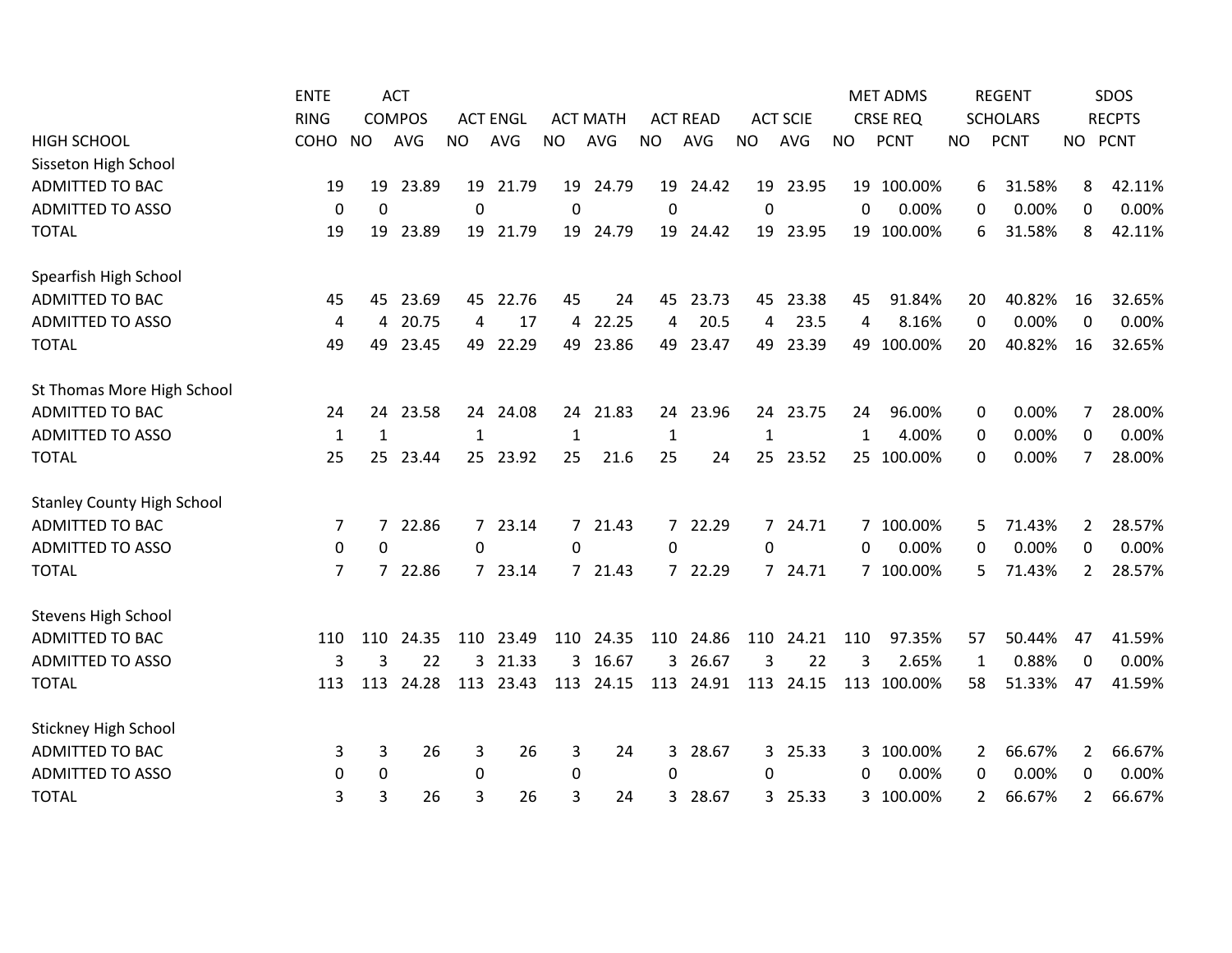|                                 | <b>ENTE</b>  |              | <b>ACT</b>    |           |                 |           |                 |              |                 |           |                 |              | <b>MET ADMS</b> |              | <b>REGENT</b>   |              | <b>SDOS</b>   |
|---------------------------------|--------------|--------------|---------------|-----------|-----------------|-----------|-----------------|--------------|-----------------|-----------|-----------------|--------------|-----------------|--------------|-----------------|--------------|---------------|
|                                 | <b>RING</b>  |              | <b>COMPOS</b> |           | <b>ACT ENGL</b> |           | <b>ACT MATH</b> |              | <b>ACT READ</b> |           | <b>ACT SCIE</b> |              | <b>CRSE REQ</b> |              | <b>SCHOLARS</b> |              | <b>RECPTS</b> |
| <b>HIGH SCHOOL</b>              | COHO         | <b>NO</b>    | <b>AVG</b>    | <b>NO</b> | <b>AVG</b>      | <b>NO</b> | <b>AVG</b>      | <b>NO</b>    | AVG             | <b>NO</b> | <b>AVG</b>      | <b>NO</b>    | <b>PCNT</b>     | <b>NO</b>    | <b>PCNT</b>     | <b>NO</b>    | <b>PCNT</b>   |
| Sturgis Brown High School       |              |              |               |           |                 |           |                 |              |                 |           |                 |              |                 |              |                 |              |               |
| ADMITTED TO BAC                 | 37           |              | 37 23.84      |           | 37 23.54        | 37        | 22.81           |              | 37 24.49        |           | 37 23.84        | 37           | 92.50%          | 15           | 37.50%          | 14           | 35.00%        |
| <b>ADMITTED TO ASSO</b>         | 3            | 3            | 19.67         | 3         | 18              | 3         | 19              | 3            | 22.67           | 3         | 18.67           | 2            | 5.00%           | 1            | 2.50%           | 0            | 0.00%         |
| <b>TOTAL</b>                    | 40           | 40           | 23.53         | 40        | 23.13           | 40        | 22.53           | 40           | 24.35           | 40        | 23.45           | 39           | 97.50%          | 16           | 40.00%          | 14           | 35.00%        |
| <b>Sully Buttes High School</b> |              |              |               |           |                 |           |                 |              |                 |           |                 |              |                 |              |                 |              |               |
| <b>ADMITTED TO BAC</b>          | 8            | 8            | 24.13         | 8         | 22.88           | 8         | 22.38           | 8            | 25.38           | 8         | 24.88           | 8            | 88.89%          | 7            | 77.78%          | 4            | 44.44%        |
| <b>ADMITTED TO ASSO</b>         | $\mathbf{1}$ | $\mathbf{1}$ |               | 1         |                 | 1         |                 | $\mathbf{1}$ |                 | 1         |                 | $\mathbf{1}$ | 11.11%          | 0            | 0.00%           | $\Omega$     | 0.00%         |
| <b>TOTAL</b>                    | 9            | 9            | 23.11         | 9         | 22              | 9         | 21.89           | 9            | 24.11           | 9         | 23.67           | 9            | 100.00%         | 7            | 77.78%          | 4            | 44.44%        |
| Sunshine Bible Academy          |              |              |               |           |                 |           |                 |              |                 |           |                 |              |                 |              |                 |              |               |
| <b>ADMITTED TO BAC</b>          | 4            | 4            | 20.25         | 4         | 19.25           |           | 4 18.75         | 4            | 22              | 4         | 20.25           |              | 4 100.00%       | $\mathbf{1}$ | 25.00%          | $\mathbf{1}$ | 25.00%        |
| <b>ADMITTED TO ASSO</b>         | 0            | 0            |               | 0         |                 | 0         |                 | $\mathbf 0$  |                 | $\pmb{0}$ |                 | 0            | 0.00%           | 0            | 0.00%           | 0            | 0.00%         |
| <b>TOTAL</b>                    | 4            | 4            | 20.25         | 4         | 19.25           |           | 4 18.75         | 4            | 22              |           | 4 20.25         |              | 4 100.00%       | 1            | 25.00%          | $\mathbf{1}$ | 25.00%        |
| Tea Area High School            |              |              |               |           |                 |           |                 |              |                 |           |                 |              |                 |              |                 |              |               |
| <b>ADMITTED TO BAC</b>          | 20           | 20           | 22.45         |           | 20 21.95        | 20        | 21.65           |              | 20 22.35        |           | 20 22.85        |              | 20 100.00%      | 14           | 70.00%          | 7            | 35.00%        |
| <b>ADMITTED TO ASSO</b>         | $\mathbf 0$  | $\mathbf 0$  |               | 0         |                 | 0         |                 | 0            |                 | 0         |                 | 0            | 0.00%           | 0            | 0.00%           | 0            | 0.00%         |
| <b>TOTAL</b>                    | 20           | 20           | 22.45         | 20        | 21.95           | 20        | 21.65           | 20           | 22.35           | 20        | 22.85           |              | 20 100.00%      | 14           | 70.00%          | 7            | 35.00%        |
| Theodore F Riggs High School    |              |              |               |           |                 |           |                 |              |                 |           |                 |              |                 |              |                 |              |               |
| <b>ADMITTED TO BAC</b>          | 67           | 67           | 24.37         | 67        | 22.96           | 67        | 24.76           | 67           | 24.22           | 67        | 24.72           | 67           | 95.71%          | 32           | 45.71%          | 27           | 38.57%        |
| <b>ADMITTED TO ASSO</b>         | 3            | 3            | 20.33         | 3         | 19              | 3         | 20.67           | 3            | 22              | 3         | 19.67           | 3            | 4.29%           | 0            | 0.00%           | $\Omega$     | 0.00%         |
| <b>TOTAL</b>                    | 70           | 70           | 24.2          | 70        | 22.79           | 70        | 24.59           | 70           | 24.13           | 70        | 24.5            |              | 70 100.00%      | 32           | 45.71%          | 27           | 38.57%        |
| Timber Lake High School         |              |              |               |           |                 |           |                 |              |                 |           |                 |              |                 |              |                 |              |               |
| <b>ADMITTED TO BAC</b>          | 4            | 4            | 21.75         | 4         | 19.75           |           | 4 21.75         | 4            | 21              | 4         | 23.5            |              | 4 100.00%       | 2            | 50.00%          | 0            | 0.00%         |
| <b>ADMITTED TO ASSO</b>         | 0            | 0            |               | 0         |                 | 0         |                 | $\mathbf 0$  |                 | 0         |                 | $\Omega$     | 0.00%           | 0            | 0.00%           | 0            | 0.00%         |
| <b>TOTAL</b>                    | 4            | 4            | 21.75         |           | 4 19.75         |           | 4 21.75         | 4            | 21              | 4         | 23.5            |              | 4 100.00%       | 2            | 50.00%          | 0            | 0.00%         |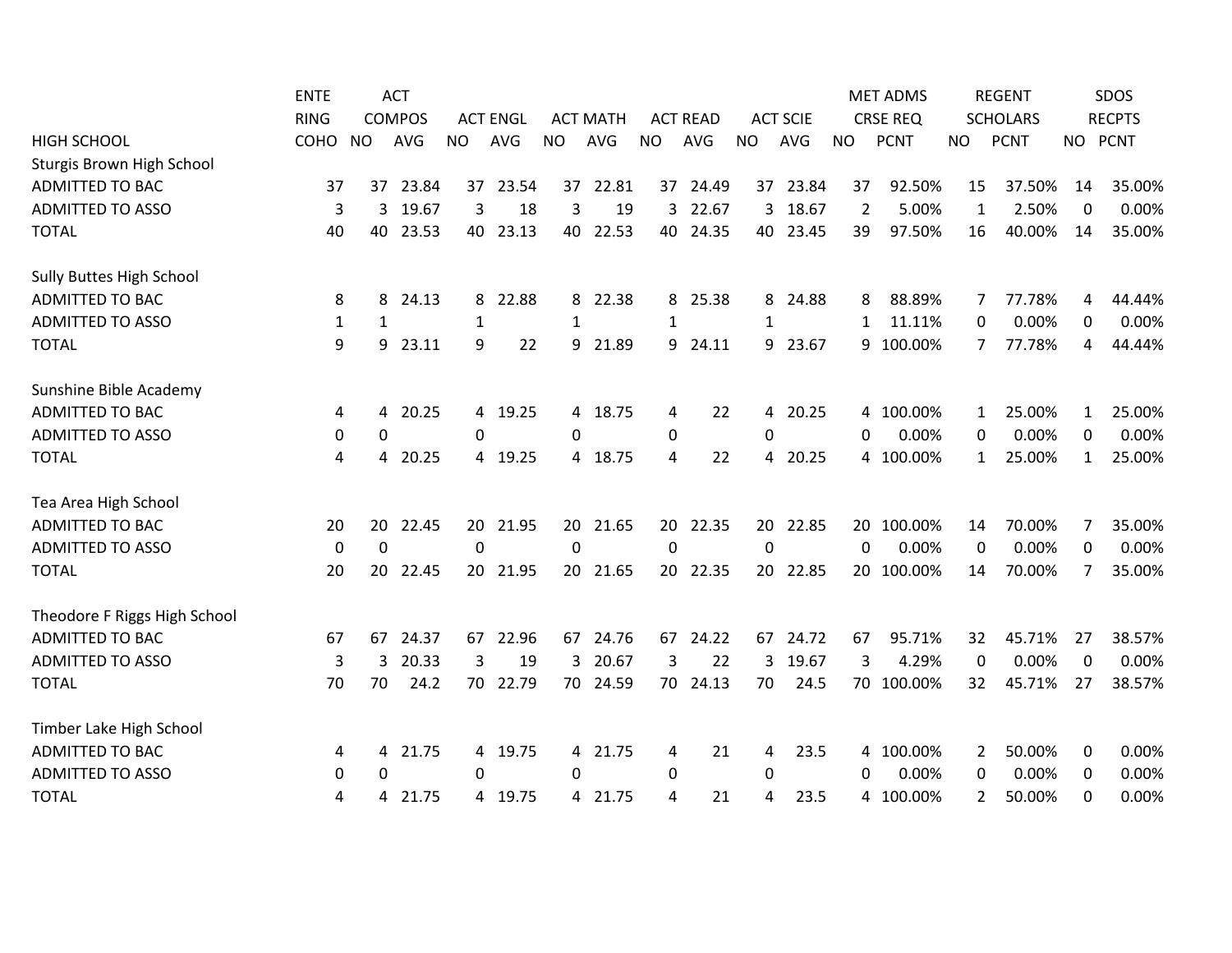|                                     | <b>ENTE</b>    |                  | <b>ACT</b>    |              |                 |           |                 |                |                 |              |                 |              | <b>MET ADMS</b> |             | <b>REGENT</b>   |                | SDOS          |
|-------------------------------------|----------------|------------------|---------------|--------------|-----------------|-----------|-----------------|----------------|-----------------|--------------|-----------------|--------------|-----------------|-------------|-----------------|----------------|---------------|
|                                     | <b>RING</b>    |                  | <b>COMPOS</b> |              | <b>ACT ENGL</b> |           | <b>ACT MATH</b> |                | <b>ACT READ</b> |              | <b>ACT SCIE</b> |              | <b>CRSE REQ</b> |             | <b>SCHOLARS</b> |                | <b>RECPTS</b> |
| <b>HIGH SCHOOL</b>                  | COHO           | <b>NO</b>        | <b>AVG</b>    | <b>NO</b>    | <b>AVG</b>      | <b>NO</b> | <b>AVG</b>      | <b>NO</b>      | AVG             | <b>NO</b>    | AVG             | <b>NO</b>    | <b>PCNT</b>     | <b>NO</b>   | <b>PCNT</b>     |                | NO PCNT       |
| Todd County Jr-Sr High School       |                |                  |               |              |                 |           |                 |                |                 |              |                 |              |                 |             |                 |                |               |
| <b>ADMITTED TO BAC</b>              | 7              | $7^{\circ}$      | 20.71         |              | 7 18.71         |           | 7 20.57         |                | 7 22.14         | 7            | 21              |              | 7 100.00%       | 6           | 85.71%          | $\overline{2}$ | 28.57%        |
| <b>ADMITTED TO ASSO</b>             | 0              | 0                |               | 0            |                 | 0         |                 | 0              |                 | 0            |                 | $\Omega$     | 0.00%           | 0           | 0.00%           | 0              | 0.00%         |
| <b>TOTAL</b>                        | $\overline{7}$ | $7^{\circ}$      | 20.71         |              | 7 18.71         |           | 7 20.57         |                | 7 22.14         | 7            | 21              |              | 7 100.00%       | 6           | 85.71%          | 2              | 28.57%        |
| Tri-Valley High School 49-6         |                |                  |               |              |                 |           |                 |                |                 |              |                 |              |                 |             |                 |                |               |
| <b>ADMITTED TO BAC</b>              | 20             | 20               | 23.1          | 20           | 22.8            | 20        | 22.05           | 20             | 23.25           | 20           | 24              | 20           | 95.24%          | 8           | 38.10%          | 8              | 38.10%        |
| <b>ADMITTED TO ASSO</b>             | $\mathbf{1}$   | $\mathbf{1}$     |               | $\mathbf{1}$ |                 | 1         |                 | $\mathbf{1}$   |                 | $\mathbf{1}$ |                 | $\mathbf{0}$ | 0.00%           | 0           | 0.00%           | 0              | 0.00%         |
| <b>TOTAL</b>                        | 21             | 21               | 22.71         | 21           | 22.48           | 21        | 21.67           | 21             | 22.71           | 21           | 23.67           | 20           | 95.24%          | 8           | 38.10%          | 8              | 38.10%        |
| Tripp-Delmont High School           |                |                  |               |              |                 |           |                 |                |                 |              |                 |              |                 |             |                 |                |               |
| <b>ADMITTED TO BAC</b>              | 3              | 3                | 28.33         | 3            | 27.67           | 3         | 25.67           | 3 <sup>1</sup> | 32.33           | 3            | 26.67           |              | 3 100.00%       | $\mathbf 0$ | 0.00%           | $\mathbf 0$    | 0.00%         |
| <b>ADMITTED TO ASSO</b>             | 0              | $\boldsymbol{0}$ |               | $\mathbf 0$  |                 | 0         |                 | 0              |                 | $\mathbf 0$  |                 | $\Omega$     | 0.00%           | 0           | 0.00%           | 0              | 0.00%         |
| <b>TOTAL</b>                        | 3              | 3                | 28.33         |              | 3 27.67         |           | 3 25.67         |                | 3 32.33         |              | 3 26.67         |              | 3 100.00%       | $\Omega$    | 0.00%           | $\Omega$       | 0.00%         |
| Vermillion High School              |                |                  |               |              |                 |           |                 |                |                 |              |                 |              |                 |             |                 |                |               |
| <b>ADMITTED TO BAC</b>              | 40             | 40               | 23.18         | 40           | 22.35           | 40        | 22.1            | 40             | 24.3            |              | 40 23.38        | 40           | 97.56%          | 12          | 29.27%          | 13             | 31.71%        |
| <b>ADMITTED TO ASSO</b>             | $\mathbf{1}$   | $\mathbf{1}$     |               | 1            |                 | 1         |                 | $\mathbf{1}$   |                 | $\mathbf{1}$ |                 | 1            | 2.44%           | 1           | 2.44%           | $\Omega$       | 0.00%         |
| <b>TOTAL</b>                        | 41             | 41               | 23.2          | 41           | 22.39           | 41        | 22.15           | 41             | 24.34           | 41           | 23.34           |              | 41 100.00%      | 13          | 31.71%          | 13             | 31.71%        |
| Viborg High School                  |                |                  |               |              |                 |           |                 |                |                 |              |                 |              |                 |             |                 |                |               |
| <b>ADMITTED TO BAC</b>              | 9              | 9                | 22.56         | 9            | 21.22           | 9         | 21.89           | 9              | 23.22           | 9            | 23              | 9            | 100.00%         | 5           | 55.56%          | 2              | 22.22%        |
| <b>ADMITTED TO ASSO</b>             | 0              | 0                |               | 0            |                 | 0         |                 | 0              |                 | 0            |                 | $\Omega$     | 0.00%           | 0           | 0.00%           | 0              | 0.00%         |
| <b>TOTAL</b>                        | 9              | 9                | 22.56         | 9            | 21.22           | 9         | 21.89           | 9              | 23.22           | 9            | 23              |              | 9 100.00%       | 5           | 55.56%          | 2              | 22.22%        |
| <b>Wagner Community High School</b> |                |                  |               |              |                 |           |                 |                |                 |              |                 |              |                 |             |                 |                |               |
| <b>ADMITTED TO BAC</b>              | 18             | 18               | 22.5          | 18           | 22.94           | 18        | 21.94           | 18             | 22.83           | 18           | 21.89           |              | 18 100.00%      | 8           | 44.44%          | 5              | 27.78%        |
| <b>ADMITTED TO ASSO</b>             | 0              | 0                |               | $\Omega$     |                 | $\Omega$  |                 | 0              |                 | $\Omega$     |                 | 0            | 0.00%           | 0           | 0.00%           | 0              | 0.00%         |
| <b>TOTAL</b>                        | 18             | 18               | 22.5          | 18           | 22.94           |           | 18 21.94        |                | 18 22.83        | 18           | 21.89           |              | 18 100.00%      | 8           | 44.44%          | 5              | 27.78%        |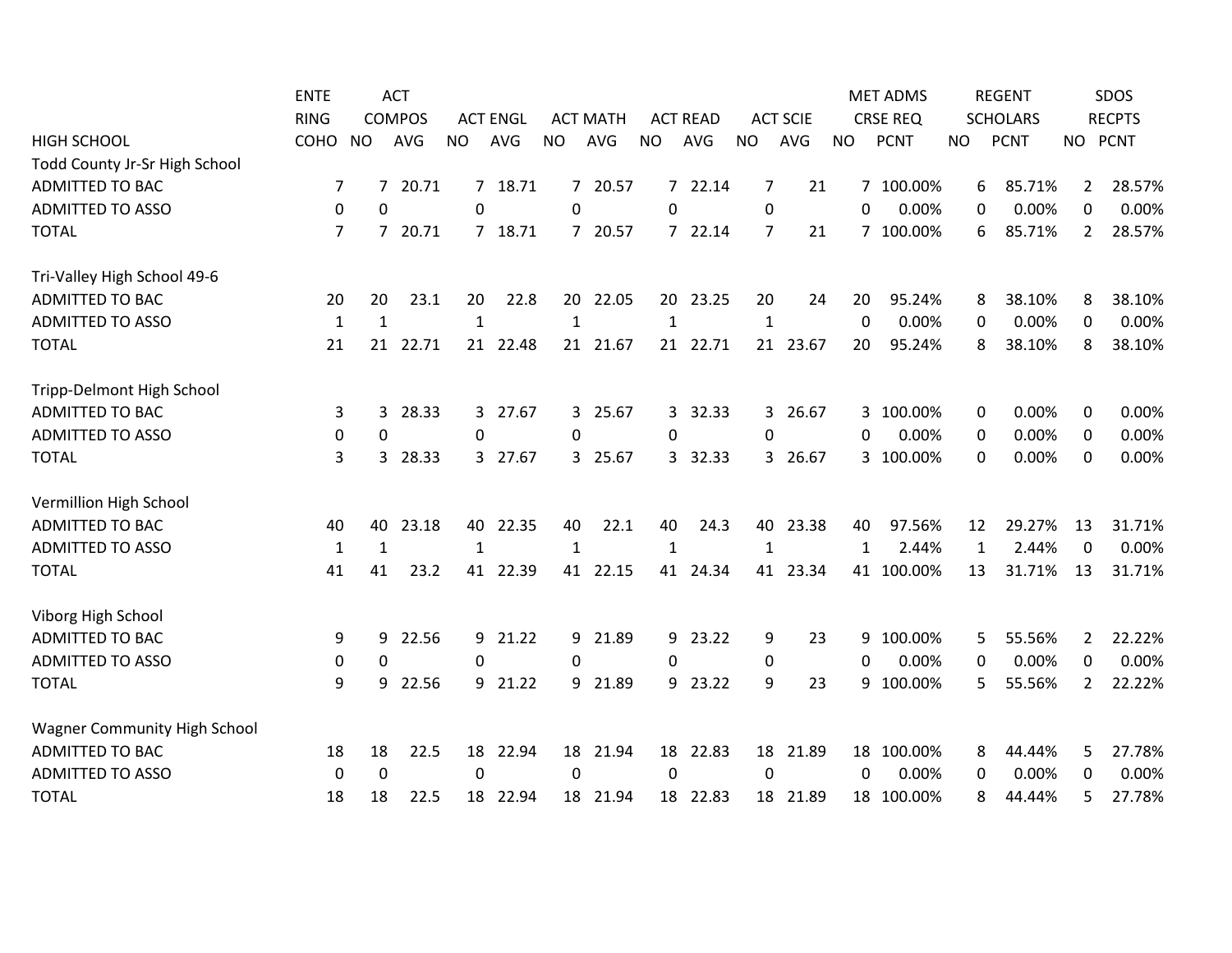|                                       | <b>ENTE</b> |              | <b>ACT</b>    |              |                 |                |                 |                  |                 |              |                 |           | <b>MET ADMS</b> |              | <b>REGENT</b>   |         | SDOS          |
|---------------------------------------|-------------|--------------|---------------|--------------|-----------------|----------------|-----------------|------------------|-----------------|--------------|-----------------|-----------|-----------------|--------------|-----------------|---------|---------------|
|                                       | <b>RING</b> |              | <b>COMPOS</b> |              | <b>ACT ENGL</b> |                | <b>ACT MATH</b> |                  | <b>ACT READ</b> |              | <b>ACT SCIE</b> |           | <b>CRSE REQ</b> |              | <b>SCHOLARS</b> |         | <b>RECPTS</b> |
| <b>HIGH SCHOOL</b>                    | COHO        | <b>NO</b>    | <b>AVG</b>    | <b>NO</b>    | AVG             | <b>NO</b>      | AVG             | <b>NO</b>        | AVG             | <b>NO</b>    | AVG             | <b>NO</b> | <b>PCNT</b>     | <b>NO</b>    | <b>PCNT</b>     | NO PCNT |               |
| Warner High School                    |             |              |               |              |                 |                |                 |                  |                 |              |                 |           |                 |              |                 |         |               |
| <b>ADMITTED TO BAC</b>                | 5           | 5            | 24.4          | 5            | 23.6            | 5              | 25              | 5                | 25              | 5            | 22.4            |           | 5 100.00%       | $\mathbf{1}$ | 20.00%          | 1       | 20.00%        |
| <b>ADMITTED TO ASSO</b>               | 0           | 0            |               | $\Omega$     |                 | 0              |                 | $\boldsymbol{0}$ |                 | $\Omega$     |                 | $\Omega$  | 0.00%           | 0            | 0.00%           | 0       | 0.00%         |
| <b>TOTAL</b>                          | 5           | 5            | 24.4          | 5            | 23.6            | 5              | 25              | 5                | 25              | 5            | 22.4            |           | 5 100.00%       | 1            | 20.00%          | 1       | 20.00%        |
| Washington Senior High School         |             |              |               |              |                 |                |                 |                  |                 |              |                 |           |                 |              |                 |         |               |
| ADMITTED TO BAC                       | 94          | 92           | 23.22         | 92           | 21.5            |                | 92 23.96        |                  | 92 22.92        | 92           | 23.83           | 91        | 90.10%          | 60           | 59.41%          | 29      | 28.71%        |
| <b>ADMITTED TO ASSO</b>               | 7           | 7            | 19            | 7            | 18.43           | $\overline{7}$ | 20.14           |                  | 7 17.57         |              | 7 19.43         | 4         | 3.96%           | 3            | 2.97%           | 0       | 0.00%         |
| <b>TOTAL</b>                          | 101         | 99           | 22.92         | 99           | 21.28           | 99             | 23.69           | 99               | 22.55           | 99           | 23.52           | 95        | 94.06%          | 63           | 62.38%          | 29      | 28.71%        |
| Watertown Senior High School          |             |              |               |              |                 |                |                 |                  |                 |              |                 |           |                 |              |                 |         |               |
| <b>ADMITTED TO BAC</b>                | 85          | 85           | 22.86         | 85           | 22.58           | 85             | 21.87           | 85               | 23.01           | 85           | 23.27           | 83        | 96.51%          | 42           | 48.84%          | 30      | 34.88%        |
| <b>ADMITTED TO ASSO</b>               | 1           | 1            |               | $\mathbf{1}$ |                 | 1              |                 | $\mathbf{1}$     |                 | $\mathbf{1}$ |                 | 0         | 0.00%           | $\mathbf 0$  | 0.00%           | 0       | 0.00%         |
| <b>TOTAL</b>                          | 86          | 86           | 22.77         | 86           | 22.48           | 86             | 21.79           | 86               | 22.91           | 86           | 23.17           | 83        | 96.51%          | 42           | 48.84%          | 30      | 34.88%        |
| Waverly High School                   |             |              |               |              |                 |                |                 |                  |                 |              |                 |           |                 |              |                 |         |               |
| <b>ADMITTED TO BAC</b>                | 8           | 8            | 20.88         | 8            | 18.13           |                | 8 22.38         | 8                | 21              | 8            | 21.88           |           | 8 100.00%       | 3            | 37.50%          | 2       | 25.00%        |
| <b>ADMITTED TO ASSO</b>               | 0           | 0            |               | 0            |                 | 0              |                 | $\mathbf 0$      |                 | 0            |                 | $\Omega$  | 0.00%           | 0            | 0.00%           | 0       | 0.00%         |
| <b>TOTAL</b>                          | 8           | 8            | 20.88         | 8            | 18.13           | 8              | 22.38           | 8                | 21              | 8            | 21.88           |           | 8 100.00%       | 3            | 37.50%          | 2       | 25.00%        |
| Webster High School                   |             |              |               |              |                 |                |                 |                  |                 |              |                 |           |                 |              |                 |         |               |
| <b>ADMITTED TO BAC</b>                | 16          | 16           | 23.94         |              | 16 23.75        |                | 16 23.81        |                  | 16 24.25        |              | 16 23.25        |           | 16 100.00%      | 8            | 50.00%          | 8       | 50.00%        |
| <b>ADMITTED TO ASSO</b>               | 0           | 0            |               | $\mathbf{0}$ |                 | $\Omega$       |                 | 0                |                 | $\Omega$     |                 | 0         | 0.00%           | 0            | 0.00%           | 0       | 0.00%         |
| <b>TOTAL</b>                          | 16          | 16           | 23.94         | 16           | 23.75           | 16             | 23.81           | 16               | 24.25           | 16           | 23.25           |           | 16 100.00%      | 8            | 50.00%          | 8       | 50.00%        |
| <b>Wessington Springs High School</b> |             |              |               |              |                 |                |                 |                  |                 |              |                 |           |                 |              |                 |         |               |
| <b>ADMITTED TO BAC</b>                | 3           | 3            | 24.67         | 3            | 20.67           | 3              | 23.33           | 3                | 27.33           | 3            | 27              |           | 3 100.00%       | 1            | 33.33%          | 1       | 33.33%        |
| <b>ADMITTED TO ASSO</b>               | 0           | $\mathbf{0}$ |               | 0            |                 | 0              |                 | 0                |                 | 0            |                 | 0         | 0.00%           | 0            | 0.00%           | 0       | 0.00%         |
| <b>TOTAL</b>                          | 3           | 3            | 24.67         | 3.           | 20.67           | 3              | 23.33           | 3                | 27.33           | 3            | 27              | 3         | 100.00%         | 1            | 33.33%          | 1       | 33.33%        |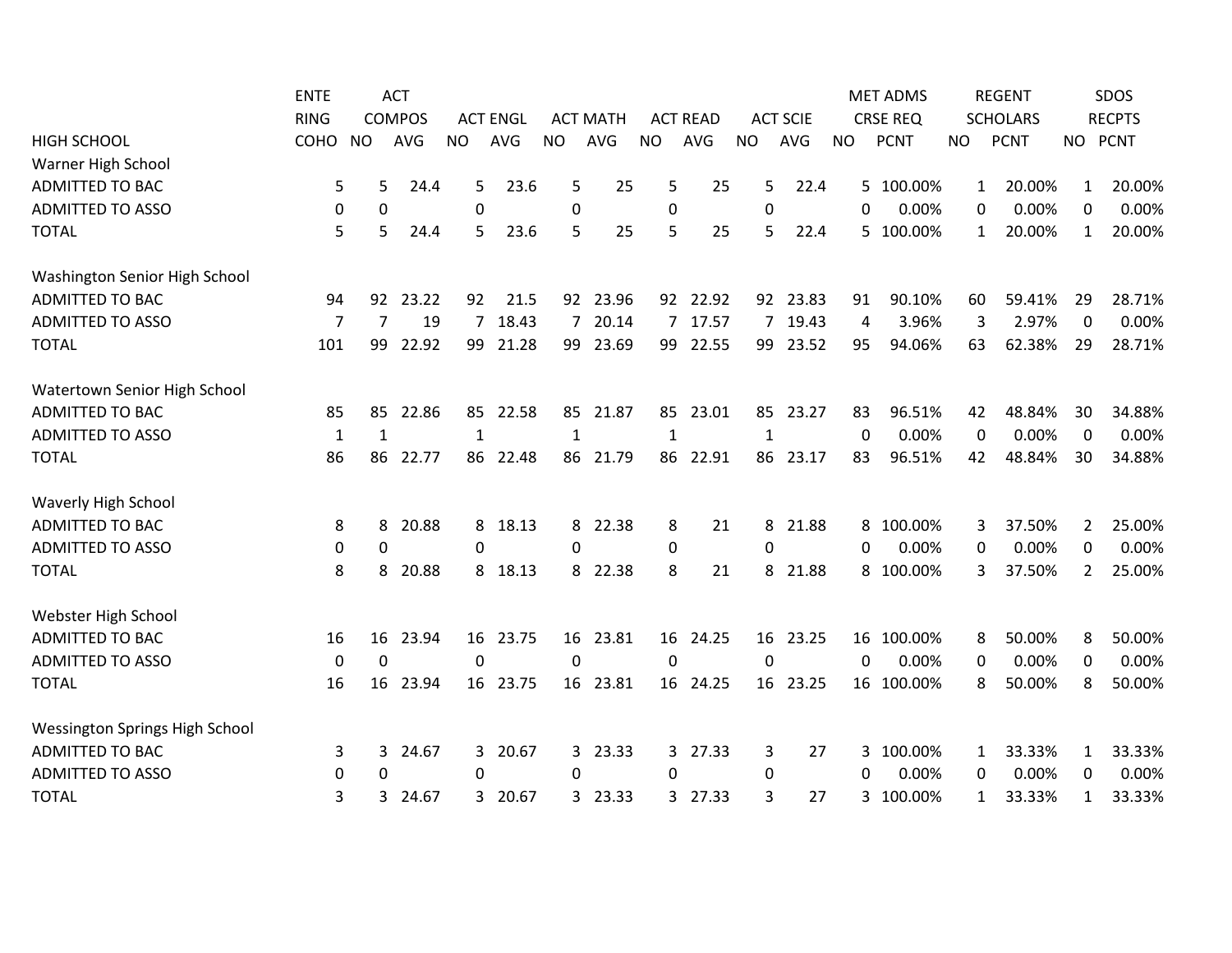|                          | <b>ENTE</b>    | <b>ACT</b><br><b>RING</b><br><b>COMPOS</b> |            |                 |          |                 |          |                  |          |                 |            | <b>MET ADMS</b><br><b>CRSE REQ</b> |             | <b>REGENT</b><br><b>SCHOLARS</b> |             | SDOS<br><b>RECPTS</b> |         |
|--------------------------|----------------|--------------------------------------------|------------|-----------------|----------|-----------------|----------|------------------|----------|-----------------|------------|------------------------------------|-------------|----------------------------------|-------------|-----------------------|---------|
| <b>HIGH SCHOOL</b>       |                |                                            |            | <b>ACT ENGL</b> |          | <b>ACT MATH</b> |          | <b>ACT READ</b>  |          | <b>ACT SCIE</b> |            |                                    |             |                                  |             |                       |         |
|                          | COHO           | <b>NO</b>                                  | <b>AVG</b> | <b>NO</b>       | AVG      | <b>NO</b>       | AVG      | <b>NO</b>        | AVG      | <b>NO</b>       | <b>AVG</b> | <b>NO</b>                          | <b>PCNT</b> | <b>NO</b>                        | <b>PCNT</b> |                       | NO PCNT |
| West Central High School |                |                                            |            |                 |          |                 |          |                  |          |                 |            |                                    |             |                                  |             |                       |         |
| <b>ADMITTED TO BAC</b>   | 20             | 20                                         | 25.95      | 20              | 25.25    | 20              | 24.95    | 20               | 27       | 20              | 26.05      |                                    | 20 100.00%  | 0                                | 0.00%       | 13                    | 65.00%  |
| <b>ADMITTED TO ASSO</b>  | 0              | 0                                          |            | $\mathbf{0}$    |          | $\mathbf{0}$    |          | $\boldsymbol{0}$ |          | $\Omega$        |            | $\Omega$                           | 0.00%       | 0                                | 0.00%       | $\theta$              | 0.00%   |
| <b>TOTAL</b>             | 20             | 20                                         | 25.95      | 20              | 25.25    | 20              | 24.95    | 20               | 27       | 20              | 26.05      |                                    | 20 100.00%  | 0                                | 0.00%       | 13                    | 65.00%  |
| White Lake High School   |                |                                            |            |                 |          |                 |          |                  |          |                 |            |                                    |             |                                  |             |                       |         |
| <b>ADMITTED TO BAC</b>   | 7              | $7^{\circ}$                                | 26.57      | $7^{\circ}$     | 25.71    | 7               | 27       | $7^{\circ}$      | 28.71    |                 | 7 24.43    |                                    | 7 100.00%   | 0                                | 0.00%       | 5                     | 71.43%  |
| <b>ADMITTED TO ASSO</b>  | 0              | 0                                          |            | 0               |          | 0               |          | 0                |          | 0               |            | 0                                  | 0.00%       | 0                                | 0.00%       | 0                     | 0.00%   |
| <b>TOTAL</b>             | $\overline{7}$ | $\overline{7}$                             | 26.57      | $7^{\circ}$     | 25.71    | $\overline{7}$  | 27       | $\overline{7}$   | 28.71    |                 | 7 24.43    |                                    | 7 100.00%   | 0                                | 0.00%       | 5                     | 71.43%  |
| White River High School  |                |                                            |            |                 |          |                 |          |                  |          |                 |            |                                    |             |                                  |             |                       |         |
| <b>ADMITTED TO BAC</b>   | 3              | 3                                          | 20.67      | 3               | 20.67    |                 | 3 17.33  | 3                | 24.33    | 3               | 21         |                                    | 3 100.00%   | 0                                | 0.00%       | 0                     | 0.00%   |
| <b>ADMITTED TO ASSO</b>  | 0              | 0                                          |            | 0               |          | 0               |          | 0                |          | 0               |            | 0                                  | 0.00%       | 0                                | 0.00%       | 0                     | 0.00%   |
| <b>TOTAL</b>             | 3              | 3                                          | 20.67      | 3               | 20.67    |                 | 3 17.33  |                  | 3 24.33  | 3               | 21         |                                    | 3 100.00%   | 0                                | 0.00%       | 0                     | 0.00%   |
| Willow Lake High School  |                |                                            |            |                 |          |                 |          |                  |          |                 |            |                                    |             |                                  |             |                       |         |
| <b>ADMITTED TO BAC</b>   | 6              | 6                                          | 23.83      | 6               | 23.83    |                 | 6 23.83  | 6                | 22.5     |                 | 6 23.83    |                                    | 6 100.00%   | 3                                | 50.00%      | 3                     | 50.00%  |
| <b>ADMITTED TO ASSO</b>  | 0              | 0                                          |            | 0               |          | 0               |          | 0                |          | 0               |            | $\Omega$                           | 0.00%       | $\mathbf 0$                      | 0.00%       | 0                     | 0.00%   |
| <b>TOTAL</b>             | 6              | 6                                          | 23.83      | 6               | 23.83    | 6               | 23.83    | 6                | 22.5     | 6               | 23.83      |                                    | 6 100.00%   | 3                                | 50.00%      | 3                     | 50.00%  |
| Wilmot Public School     |                |                                            |            |                 |          |                 |          |                  |          |                 |            |                                    |             |                                  |             |                       |         |
| <b>ADMITTED TO BAC</b>   | 5              | 5                                          | 21.4       | 5               | 21.8     | 5               | 20.6     | 5                | 22.2     | 5               | 21         | 5.                                 | 71.43%      | 3                                | 42.86%      | 0                     | 0.00%   |
| <b>ADMITTED TO ASSO</b>  | $\overline{2}$ | $\overline{2}$                             | 16         | 2               | 13       | $\overline{2}$  | 17       | $\overline{2}$   | 15       | $\overline{2}$  | 19         | 1                                  | 14.29%      | 0                                | 0.00%       | 0                     | 0.00%   |
| <b>TOTAL</b>             | $\overline{7}$ | $\overline{7}$                             | 19.86      | 7               | 19.29    | $7^{\circ}$     | 19.57    | $\overline{7}$   | 20.14    |                 | 7 20.43    | 6                                  | 85.71%      | 3                                | 42.86%      | 0                     | 0.00%   |
| Winner High School       |                |                                            |            |                 |          |                 |          |                  |          |                 |            |                                    |             |                                  |             |                       |         |
| <b>ADMITTED TO BAC</b>   | 13             | 13                                         | 22.54      | 13              | 21.92    | 13              | 22.62    | 13               | 23.23    |                 | 13 22.08   |                                    | 13 100.00%  | 12                               | 92.31%      | 5                     | 38.46%  |
| <b>ADMITTED TO ASSO</b>  | 0              | $\Omega$                                   |            | $\Omega$        |          | $\Omega$        |          | 0                |          | 0               |            | $\Omega$                           | 0.00%       | 0                                | 0.00%       | 0                     | 0.00%   |
| <b>TOTAL</b>             | 13             |                                            | 13 22.54   |                 | 13 21.92 |                 | 13 22.62 |                  | 13 23.23 |                 | 13 22.08   |                                    | 13 100.00%  | 12                               | 92.31%      | 5                     | 38.46%  |